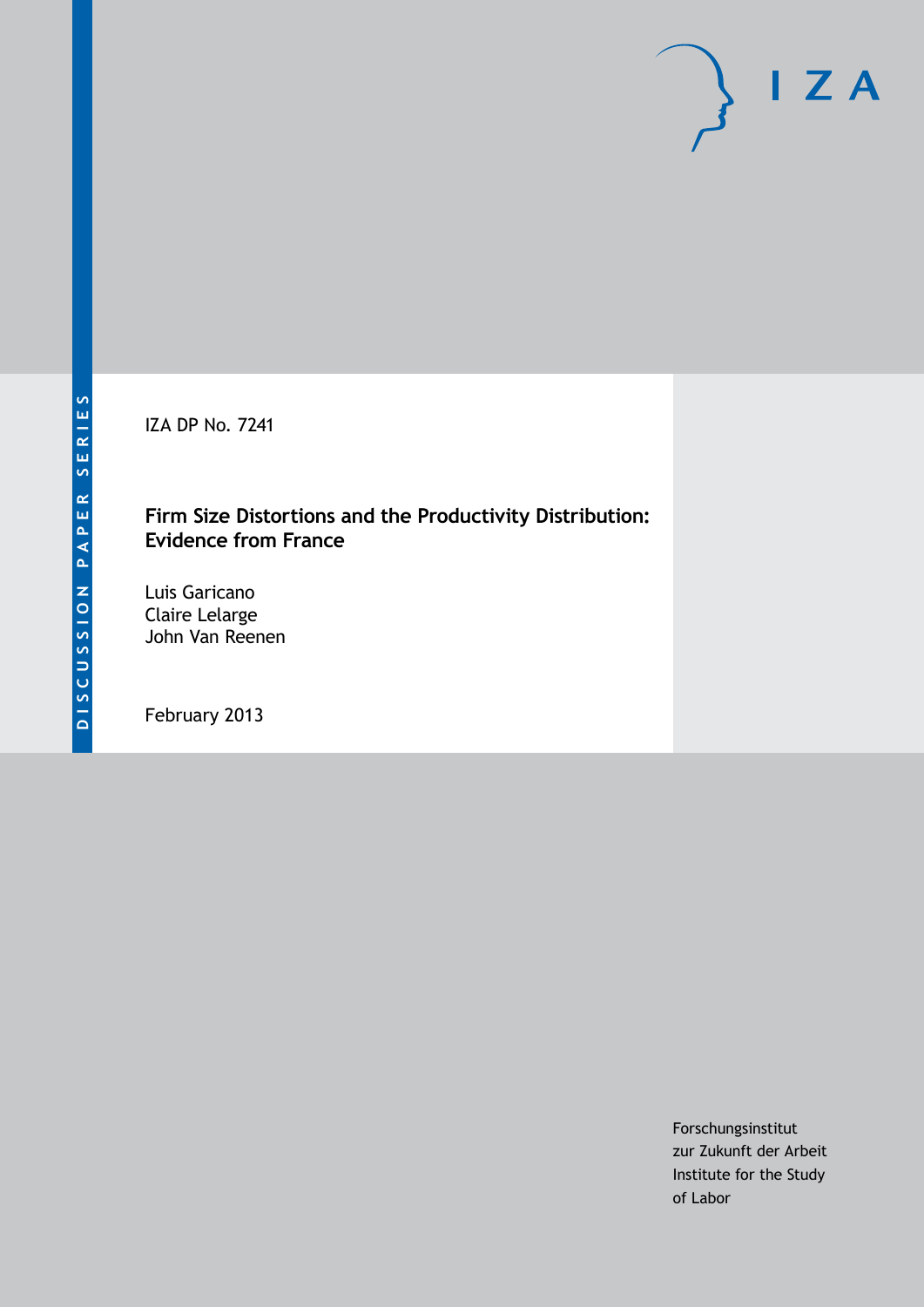# **Firm Size Distortions and the Productivity Distribution: Evidence from France**

### **Luis Garicano**

*London School of Economics, CEP and CEPR*

### **Claire Lelarge**

*Insee, CREST*

### **John Van Reenen**

*London School of Economics, CEP, CEPR, NBER and IZA*

Discussion Paper No. 7241 February 2013

IZA

P.O. Box 7240 53072 Bonn Germany

Phone: +49-228-3894-0 Fax: +49-228-3894-180 E-mail: [iza@iza.org](mailto:iza@iza.org)

Any opinions expressed here are those of the author(s) and not those of IZA. Research published in this series may include views on policy, but the institute itself takes no institutional policy positions. The IZA research network is committed to the IZA Guiding Principles of Research Integrity.

The Institute for the Study of Labor (IZA) in Bonn is a local and virtual international research center and a place of communication between science, politics and business. IZA is an independent nonprofit organization supported by Deutsche Post Foundation. The center is associated with the University of Bonn and offers a stimulating research environment through its international network, workshops and conferences, data service, project support, research visits and doctoral program. IZA engages in (i) original and internationally competitive research in all fields of labor economics, (ii) development of policy concepts, and (iii) dissemination of research results and concepts to the interested public.

<span id="page-1-0"></span>IZA Discussion Papers often represent preliminary work and are circulated to encourage discussion. Citation of such a paper should account for its provisional character. A revised version may be available directly from the author.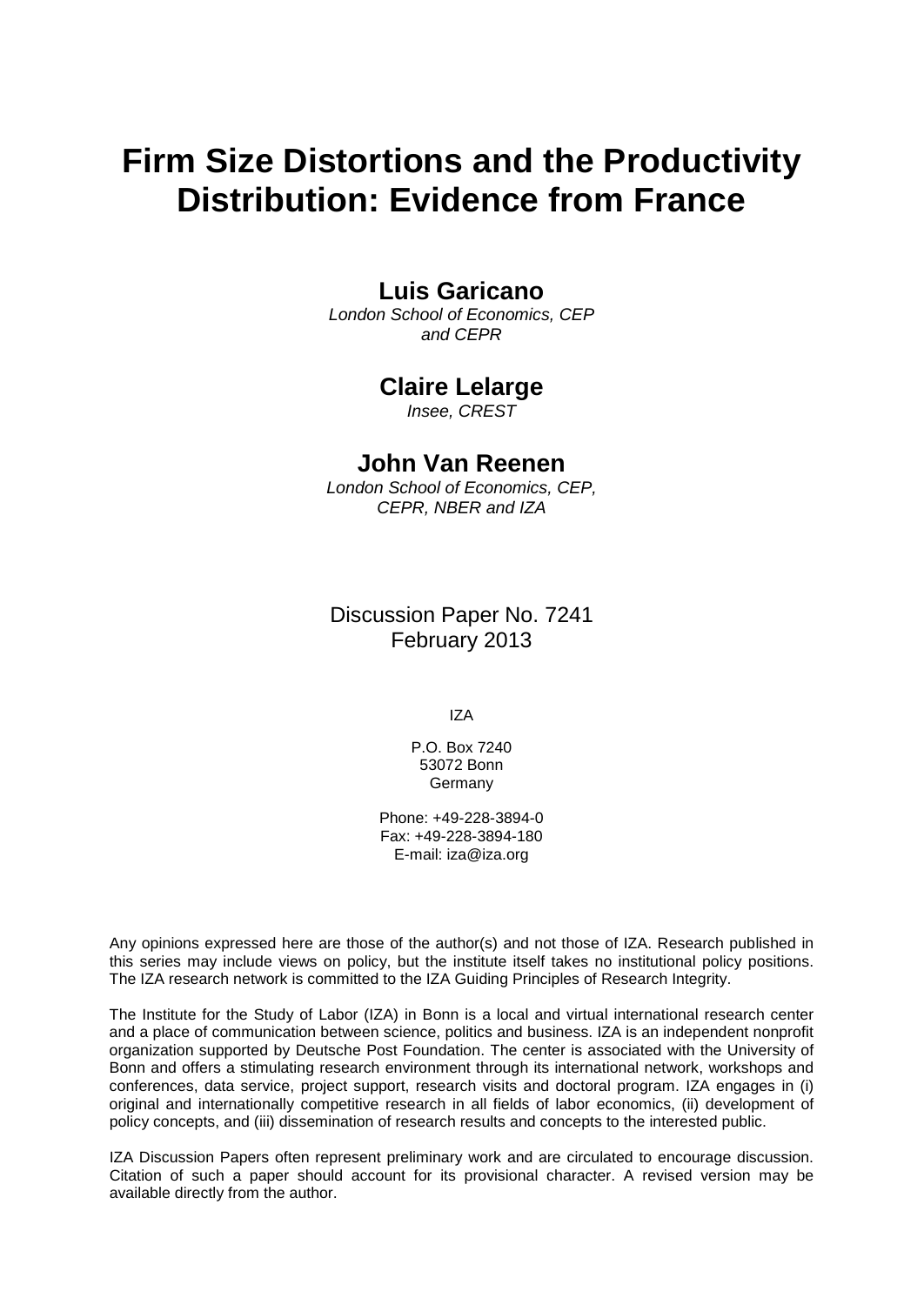IZA Discussion Paper No. 7241 February 2013

## **ABSTRACT**

## **Firm Size Distortions and the Productivity Distribution: Evidence from France[\\*](#page-1-0)**

We show how size-contingent laws can be used to identify the equilibrium and welfare effects of labor regulation. Our framework incorporates such regulations into the Lucas (1978) model and applies this to France where many labor laws start to bind on firms with exactly 50 or more employees. Using data on the population of firms between 2002 and 2007 period, we structurally estimate the key parameters of our model to construct counterfactual size, productivity and welfare distributions. With flexible wages, the deadweight loss of the regulation is below 1% of GDP, but when wages are downwardly rigid welfare losses exceed 5%. We also show, regardless of wage flexibility, that the main losers from the regulation are workers (and to a lesser extent large firms) and the main winners are small firms.

JEL Classification: L11, L51, J8, L25.6

Keywords: firm size, productivity, labor regulation, power law

Corresponding author:

John Van Reenen London School of Economics Houghton Street London WC2A 2AE United Kingdom E-mail: [j.vanreenen@lse.ac.uk](mailto:j.vanreenen@lse.ac.uk)

The first draft of this paper was produced and presented at the MIT Organizational Economics seminar in May 2011. This is a revised version of CEP Discussion Paper No. 1128, (published online in March 2012 and reported in the *Economist*). We would like to thank Ufuk Akcigit, Joe Altonji, Steve Berry, Samuel Bentolila, Nick Bloom, Richard Blundell, Pierre Cahuc, Jesus Fernandez-Villaverde, Penny Goldberg, Chang-Tai Hsieh, Eddie Lazear, Costas Meghir, Esteban Rossi-Hansberg and participants of seminars in Chicago, Columbia GSB, CREI, CREST, Insead, Louvain, LSE, Nantes, NBER, Oxford, Penn, Princeton, Stanford GSB, UCL, USC and Yale. We particularly thank our formal discussants Panle Jia and Ariel Pakes. Finance for this project has been kindly provided by the Economic and Social Research Council for the Centre for Economic Performance, LSE International Growth Centre and the European Commission.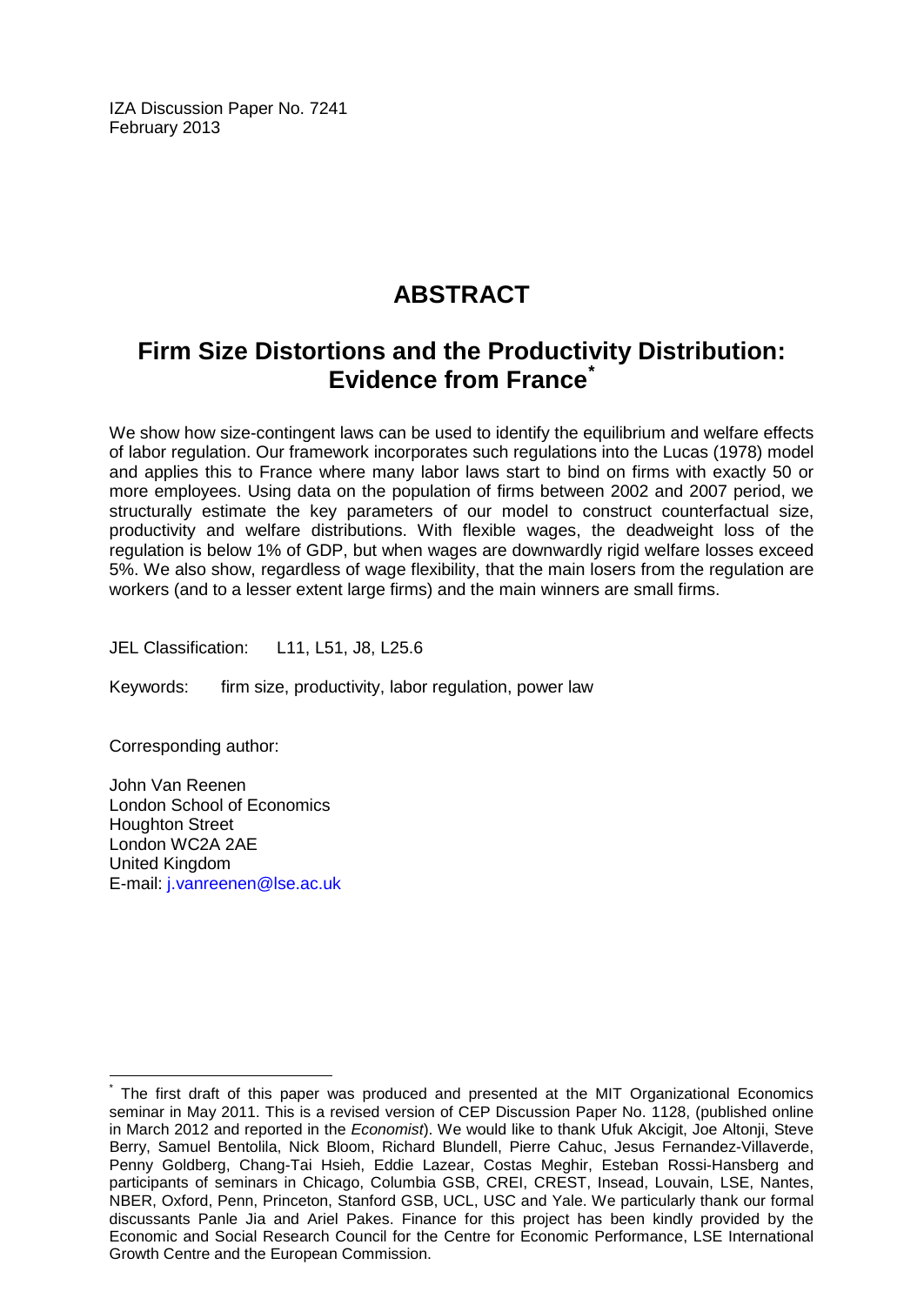### 1 Introduction

A recent literature has documented empirically how distortions can affect aggregate productivity through misallocations of resources away from more productive firms and towards less productive firms. As Restuccia and Rogerson  $(2008)$  have argued<sup>1</sup> these distortions mean that more efficient firms produce too little and employ too few workers. Hsieh and Klenow (2009) show that these misallocations account for a significant proportion of the difference in aggregate productivity between the US, China and India.2An issue with these approaches is that the causes of the random distortions are a bit of a "black box". In this paper, we focus on understanding the impact of one specific distortion on the French firm size distribution: regulations that increase labor costs when firms reach 50 workers. This is very relevant to many debates around the world. For example, under the US Affordable Care Act, firms with more than 50 employees will suffer penalties from not offering health care insurance to their employees whereas those with smaller firms will not suffer such penalties.3 Hence, critics of "Obamacare" have claimed that this will reduce the incentives for efficient firms to grow large whereas supporters are skeptical about the magnitude of any such effect.

The idea that misallocations of resources lie behind aggregate productivity gaps is attractive in understanding some differences in economic performance between the US and Europe.4 According to the European Commission (1996) the average production unit in the EU employed 23% less workers than in the US. Consistent with this, Figure 1 shows that there appear to be far fewer large French firms compared with the US firms. In particular there is a large bulge in the number of firms with employment just below 50 workers in France, but not in the US. This is also illustrated in Figure 2 which shows the exact number of French manufacturing firms by number of workers. There is a sharp fall in the number of firms who have exactly 50 employees (160 firms) compared to those who have 49 employees (416 firms).

The burden of French labor legislation substantially increases when firms employ 50 or more workers. As we explain in detail below, firms of 50 workers or more must create a works council ("comité d'entreprise") with a minimum budget of 0.3% of total payroll, establish a health and safety committee, appoint a union representative and so on. What are the implications for firm size, firm productivity and aggregate productivity from those laws? Intuitively, some more productive firms that would have been larger without the regulation choose to remain below the legal threshold to avoid these costs. In this paper we show how these changes in the firm size distribution can be exploited to infer the

<sup>1</sup> See also Parente and Prescott (2000), Bloom and Van Reenen (2007) and Petrin and Sivadasan (2010).

<sup>&</sup>lt;sup>2</sup>In development economics many scholars have pointed to the "missing middle", i.e. a preponderance of very small firms in poorer countries compared to richer countries (see Banerjee and Duflo, 2005, or Jones, 2011). For example, in the late 1980s in India large firms were banned from producing about 800 product groups (Little et al, 1987). Many explanations have been put forward for the missing middle such as financial development, taxes, human capital, lack of competition in product markets, and social capital. Consistent with our approach, Besley and Burgess (2004) suggest that heavy labor regulation is a reason why the formal manufacturing sector is much smaller in some Indian states compared to others.

 $3$ To be precise, from 2013 there will be penalties for firms with more than 50 full-time employees who (i) do not offer health coverage and (ii) pay workers too little to buy coverage on their own without using federal subsidies. The penalty is \$2,000 for each employee (except for the first 30 employees). If the firm has more than 50 full-time employees and offers some of them coverage but others have to apply for federal subsidies to buy coverage themselves, the firm must pay the lesser of \$3,000 for each employee receiving insurance subsidies or \$2,000 for each full-time employee (again excluding the first 30 employees). For more details see: http://www.washingtonpost.com/blogs/wonkblog/wp/2012/11/19/cheer-up-papa-johns-obamacare-gave-you-a-good-deal/

 $^{4}$ Bartelsman, Haltiwanger and Scarpetta (2013) examine misallocation using micro-data across eight OECD countries. They argue that consumption is more than 10% below US levels in some European nations because of misalloaction. In particular, they find that the "Olley Pakes" (1996) covariance term between size and productivity is much smaller in France (0.24 in their Table 1) and other European countries compared to the US (0.51 in their Table 1). Bloom, Sadun and Van Reenen (2012) also report a more efficient allocation of employment to better managed firms in the US than in Europe and developing countries.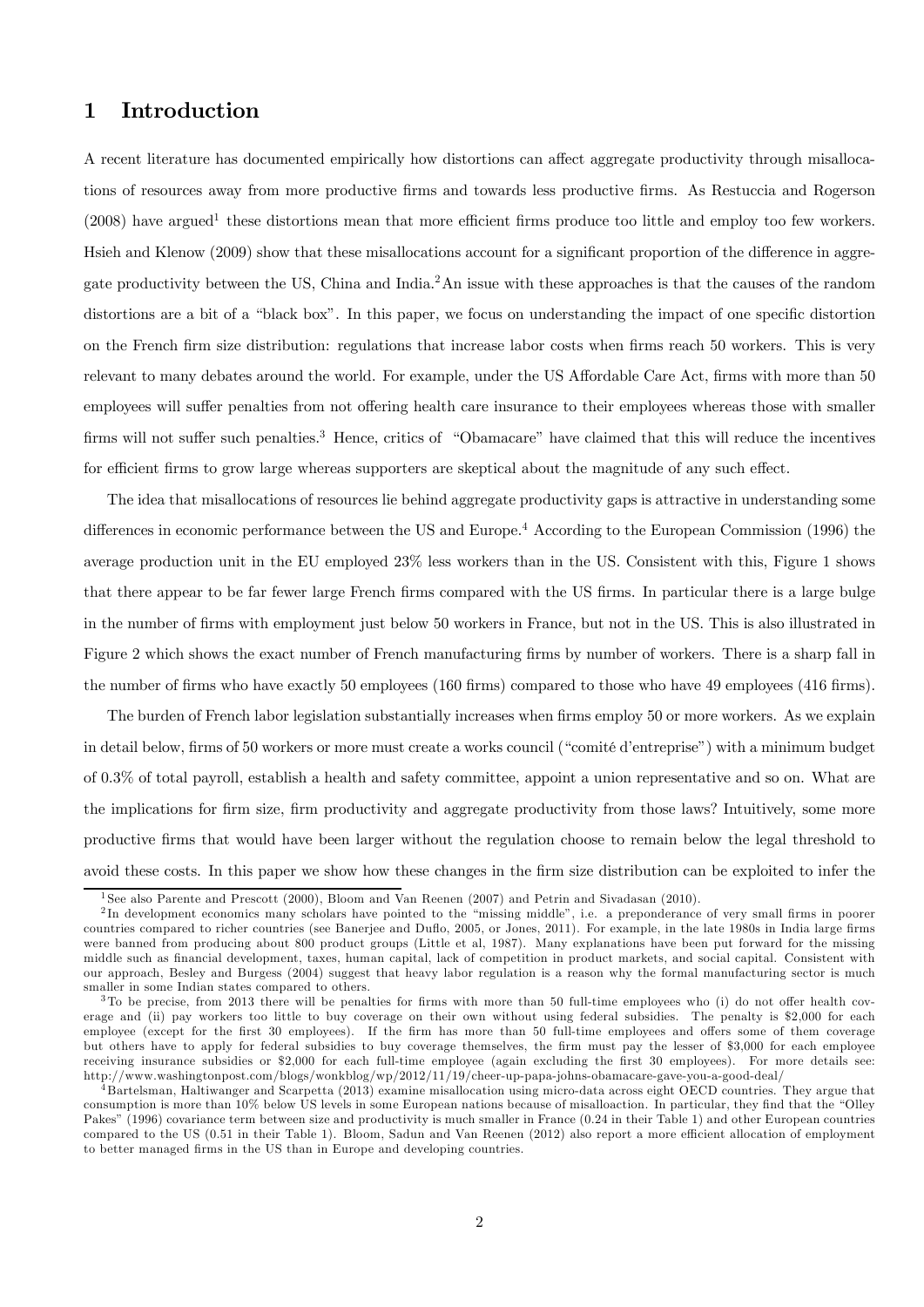level and distribution of the welfare cost of such regulations.

There has been extensive discussion of the importance of labor laws for unemployment and productivity (e.g. Layard and Nickell, 1999). The OECD, World Bank and other agencies have developed various indices of the importance of these regulations, based on examination of laws and (sometimes) surveys of managers. It is very hard, however, to see how these can be rigorously quantified as "adding up" the regulatory provisions has a large arbitrary component. A contribution of our paper is to offer a methodology for quantifying the tax equivalent of a regulation, albeit in the context of a specific model. Moreover, the calculation is extremely transparent, economically intuitive and can be applied in many other contexts.

There are different views on the underlying sources of heterogeneity in firm productivity. We follow Lucas (1978) in taking the stand that managerial talent is the primitive, and that the economy-wide observed resource distribution is, as Manne (1965) felicitously put it, "a solution to the problem: allocate productive factors over managers of different ability so as to maximize output." Managers make decisions or solve problems (Garicano, 2000). Making better decisions, or solving problems that others cannot solve, raises everyone's marginal product. This means that, in equilibrium, better managers must be allocated more resources. In fact, absent decreasing returns to managerial talent, the best manager must be allocated all resources. Given limits to managerial time or attention, the better managers are allocated more workers and more capital to manage. This results in a "scale-of-operations" effect whereby differences in talent are amplified by the resources allocated.<sup>5</sup> Lucas (1978) first explored these effects in an equilibrium setting.<sup>6</sup>

When managers are confronted with legislation that introduces a cost of acquiring a size that is beyond a certain threshold, they may choose to stay below the threshold and remain at an inefficiently small size. By studying the productivity of these marginal managers, we are able to estimate the cost of the legislation, the distortions in them, and thus the welfare cost of the legislation for the entire firm size distribution.<sup>7</sup>

We start by setting up a simple model of the allocation of a single factor of production, labor, to firms in a world where there are decreasing returns to managerial talent. We use it to study the effect of a step change in labor costs after a particular size and show that there are four main effects:

- 1. Equilibrium wages fall as a result of the reduction in the demand for workers (i.e. some of the tax incidence of regulation falls on workers)
- 2. Firm size increases for all firms below the threshold as a result of the general equilibrium effect on wages
- 3. Firm size reduces to precisely the regulatory threshold for a set of firms that are not productive enough to justify

<sup>&</sup>lt;sup>5</sup>In a model of this kind, the source of decreasing returns are on the production size, and are linked to limits to managerial time. For our purposes here, as Hsieh and Klenow (2009) show, this source of decreasing returns is equivalent to having the decreasing returns come from the demand/utility side (as is more common in the recent literature following Melitz, 2003).

<sup>6</sup> Such a scale of operations effects is at the heart of Rosen's (1982) theory of hierarchies, where efficiency units of labor controlled (and not just number of bodies) matter, and also in Garicano and Rossi-Hansberg (2006) where there is limited quantity-quality substitutability so that matching between workers and managers takes place. Empirically, this technology has been used to explain a wide-range of phenomena, for example the impact of scale of operations effects on CEO wages (Gabaix and Landier, 2008).

<sup>&</sup>lt;sup>7</sup>Many empirical papers have shown that deregulation (e.g. Olley and Pakes, 1996), higher competition (e.g. Syverson, 2004) and trade liberalization (e.g. Pavcnik, 2002) have tended to improve reallocation by increasing the correlation between firm size and productivity.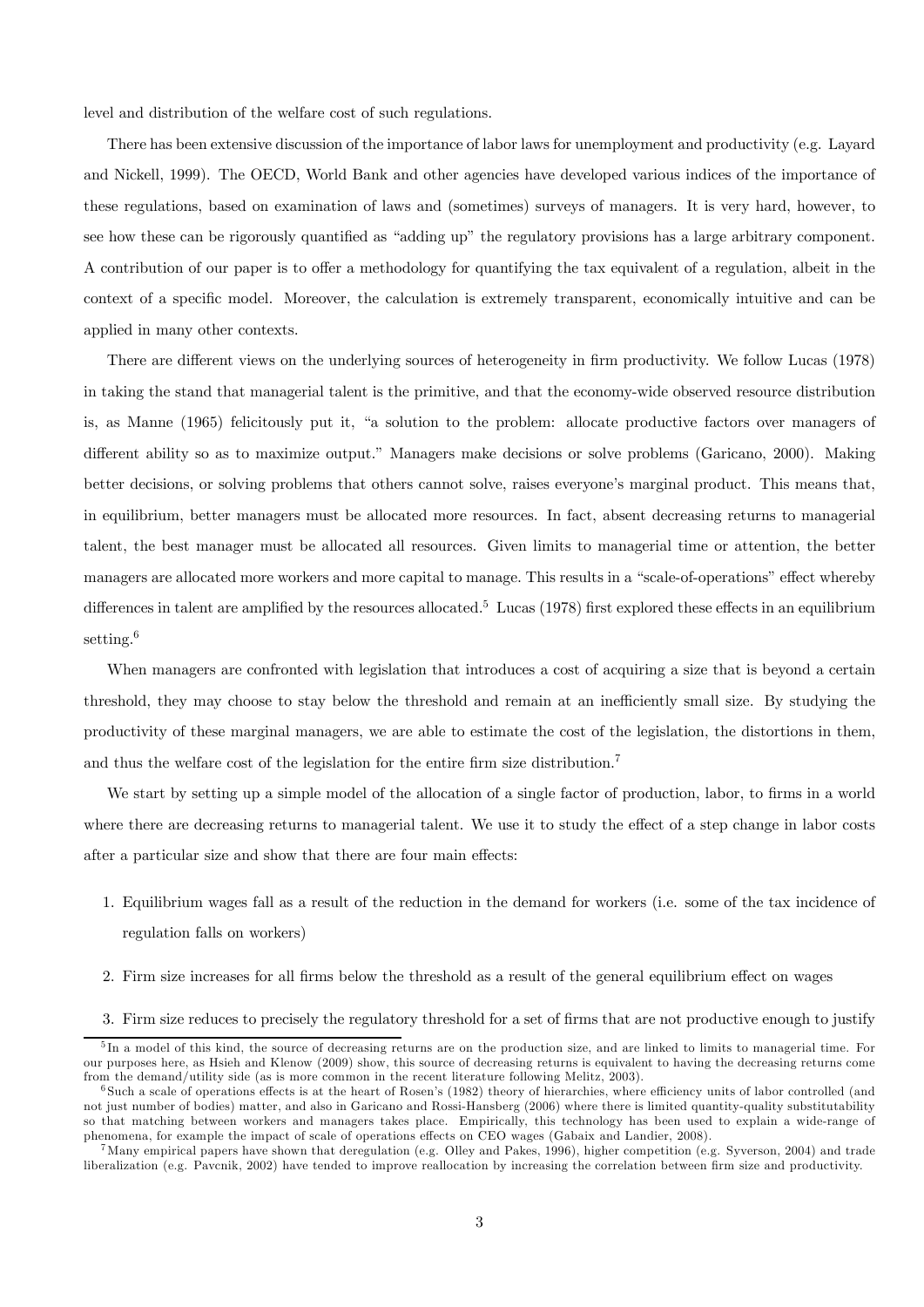incurring the regulatory costs

4. Firm size reduces proportionally for all firms that are productive enough to incur the additional cost of regulation.

We use the model to guide our estimation of the impact of these costs. The theory tells us there is a deviation from the "correct" firm size distribution as a result of the regulation. That is, we expect to see a departure from the usual power law firm size distribution<sup>8</sup> as firms bunch up below the threshold of 50 workers. Given factors such as measurement error, however, the observed empirical departure from the power law is not just at 49 workers but also affects firms of slightly smaller sizes causing a "bulge". Similarly, there is not precisely zero mass to the right of the threshold, but rather a "valley" were there are significantly fewer firms than we would expect from an unbroken power law. Then, at some point the firm size distribution becomes again a power law, with a lower intercept (in log-log space). The break in the power law from the bulge and valley of firms around the threshold helps empirically identify the magnitude of the distortion.

One key finding is that it is not just the regulation, but the interaction between regulation and downwardly rigid real wages that causes large welfare losses. When wages are fully flexible, we find that these regulations operate mainly as a variable cost, and are equivalent to a 1.3 percentage point increase in labor costs. The aggregate welfare loss is small: under 1% of GDP. There are interesting distributional consequences: aggregate wages and the profits of large firms drop by about 1%, but profits of smaller firms rise by about 4% because they enjoy lower wages without suffering the regulatory burden. Large deadweight losses only take place when wages are downwardly rigid. In this case, the regulation reduces GDP by 4-5% mainly through increased unemployment.

Overall, the labor regulations that we study place a significant burden on the economy if wages are not downwardly flexible, by keeping firms below their optimal size and by reducing output. Too many employees work for smaller firms, and too few for large firms. In our French example, downward wage flexibility due to strong unions and minimum wages probably makes the welfare effects of regulation substantial whereas in the US, where wages are more flexible, the Obamacare firm-size provision is unlikely to have a such a substantial effect.

One closely related paper is Braguinsky, Branstetter and Regateiro (2011) who seek to explain changes in the support of the Portuguese firm size distribution in the context of the Lucas model with labor regulations.<sup>9</sup> Their calibrations also show substantial effects of the regulations on aggregate productivity. Portuguese laws have multiple regulatory thresholds, however, and their data does not show a structural break like ours. Thus their approach cannot exploit a sharp discontinuity to identify the structural parameters of their model.10 Our paper is also related to the more general literature using tax "kinks" to identify behavioral parameters (e.g. Saez, 2010; Chetty et al, 2011; Kleven and Waseem, 2012).

<sup>8</sup>This means the probability density function of firm size in log-linear. For example, see Axtell (2001), Sutton (1997) and Gabaix, (2009). There is a large literature on the size and productivity distribution of firms in macro, trade, finance and IO. Appropriately, the first ma jor study in this area was by Gibrat (1931) who studied French industrial firms, the main focus of the empirical part of our paper.

<sup>9</sup>On the quantitative theory side Guner, Ventura amd Yi (2006, 2008) also consider a Lucas model with size-contingent regulation. They calibrate this to uncover sizeable welfare losses. Unlike our paper and Braguinsky et al (2011), however, there is no econometric application.

<sup>&</sup>lt;sup>10</sup> Braguinsky et al (2011) attribute this to the sheer multitude of size-related regulations in Portugal which makes it hard to identify any sharp cut-off in the size distribution.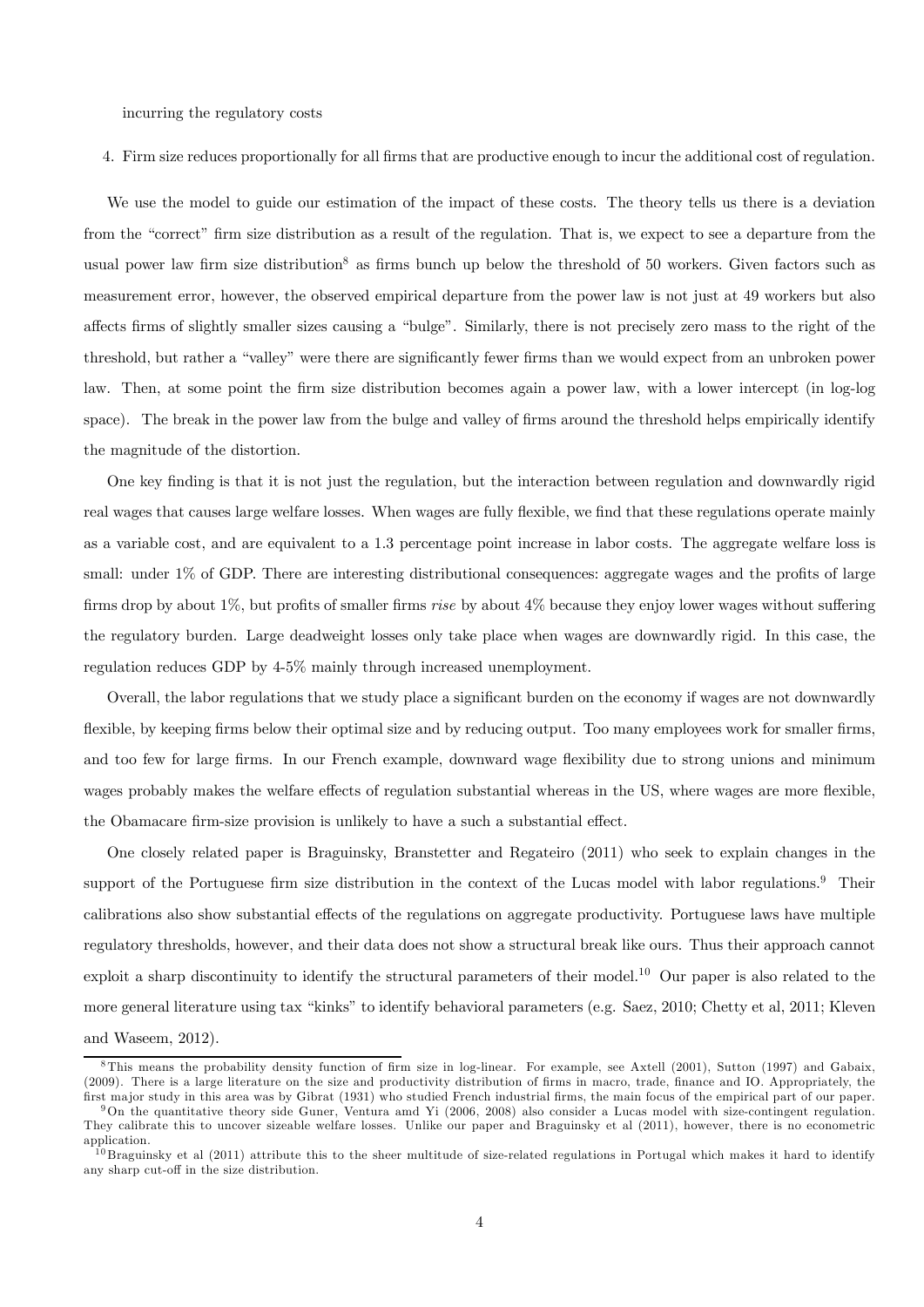The structure of the paper is as follows. Section 2 describes our theory, Section 3 the empirical strategy, Section 4 the institutional setting and data and Section 5 the main results. First, we show that the main empirical predictions of the model in terms of the size and productivity distribution are consistent with the data. Second, we estimate the parameters of the structural model and use this to show that the welfare and distributional impact of the regulation. We present various extensions and robustness tests in Section 6, before drawing some conclusions in the final section.

### 2 Theory

We aim to estimate the distortions in the productivity distribution and the reallocation effect that results from an implicit tax on firm size that starts at a particular threshold. Our strategy relies on analyzing the choices of those firms that prefer to stay at a lower size in order to avoid the tax. Having done that, we will be able to estimate the general equilibrium effects of the tax through the changes in firm size.

We begin in the simplest possible version of the Lucas model where there is only one input in production, labor, and a single sector.<sup>11</sup> The primitive of the model is the pdf  $\phi(\alpha)$  of "managerial ability"  $\alpha$ ,  $\phi : [\underline{\alpha}; +\infty[ \rightarrow \mathbb{R}$ . Ability is defined and measured by how much an agent can raise a team's output: a manager who has ability  $\alpha$  and is allocated n workers produces  $y = \alpha f(n)$ . Larger teams produce more,  $f' > 0$ , but given limited managerial time, there are decreasing returns to the firm scale that a manager can manage,  $f'' < 0$ .

The key difference between our setting and the original Lucas model is that we allow for a regulatory tax on firm size, which imposes a wedge between the wage the worker receives and the cost to the firm. In our application this "labor tax" involves an extra marginal cost and also a fixed cost component.<sup>12</sup> Moreover, this tax does not grow in a smooth way, but instead it is only borne by firms after they reach a given size  $N$ . In what follows and for simplicity, we consider firm size to be continuous and that the regulation binds for firms having size  $n > N$  ( $N = 49$  in the case of France).

#### 2.1 Individual Optimization

Let  $\pi(\alpha)$  be the profits obtained by a manager with ability  $\alpha$  when he manages a firm at the optimal size. These profits are then given by:

$$
\pi(\alpha) = \max_{n} \alpha f(n) - w\overline{\tau}n - \overline{k}, \quad \text{with } \begin{cases} \overline{\tau} = 1, \overline{k} = 0 \text{ if } n \le N \\ \overline{\tau} = \tau, \ \overline{k} = k \text{ if } n > N \end{cases}
$$
 (1)

where  $w$  is the worker's wage,  $n$  is the number of workers,  $k$  is the fixed cost that must be incurred above the threshold N, and  $\tau$  is the tax, which also applies for firm over a minimum threshold of N. Firm size at each side of the threshold is then determined by the first order condition:

$$
\alpha f'(n_{N,\tau,w}^*) - \overline{\tau}w = 0, \quad \text{with } \begin{cases} \overline{\tau} = 1, \overline{k} = 0 \text{ if } n \le N \\ \overline{\tau} = \tau, \ \overline{k} = k \text{ if } n > N \end{cases}
$$
 (2)

 $11$  For size-contingent regulations in a multi-sector Lucas world see Garcia-Santana and Pijoan-Mas (2010) who apply it to Indian textiles. <sup>12</sup> Previous studies of this problem, such as particularly Kramarz and Michaud (2003) suggest that the fixed cost component are second

order relative to the marginal cost component. Empirically, we also find this result.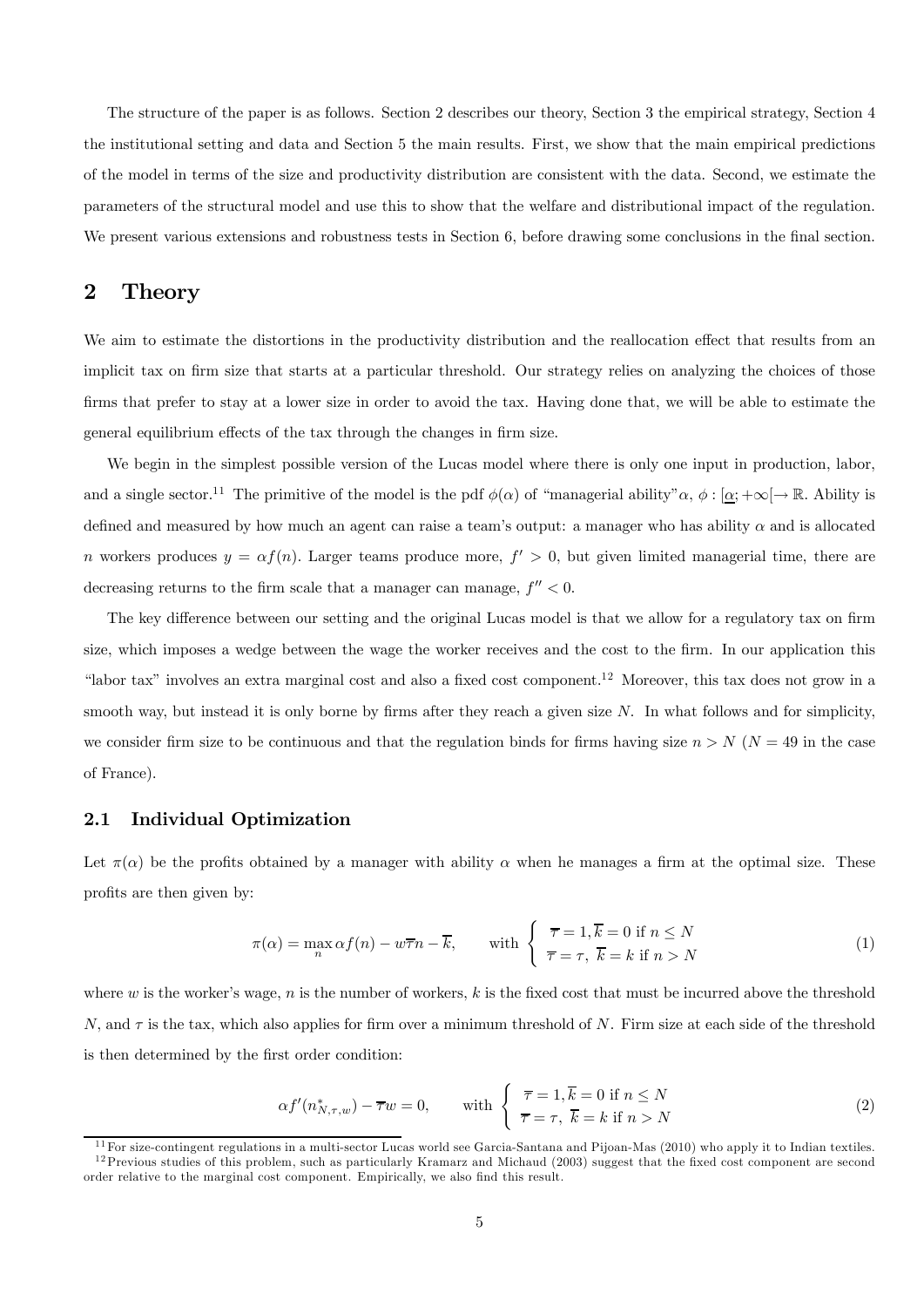so that  $n^*_{N,\tau,w}(\alpha) = f^{-1}(\frac{\overline{\tau}w}{\alpha})$ . Note that  $\partial n^*_{N,\tau,w}/\partial \alpha > 0$ ,  $\partial n^*_{N,\tau,w}/\partial \tau < 0$  and  $\partial n^*_{N,\tau,w}/\partial w < 0$ .

The size constraint is reached at size N and managerial ability  $\alpha_c$  (sub-script "c" for "constrained") at the threshold is given by:

$$
\alpha_c^{N,\tau,w} = \frac{w}{f'(N)}\tag{3}
$$

Firms can legally avoid being hit by the regulation by choosing to remain small. The cost of this avoidance is increasing in the talent  $(\alpha)$  of the individual. If managerial ability is sufficiently high then rather than staying at  $n = N$  and avoiding the tax, managers choose to leverage their talent by becoming larger and paying the tax. The ability level  $\alpha_u^{N,\tau,w,k}$  of the marginal manager is defined by the indifference condition between remaining small or jumping to be a larger firm and paying the regulatory tax:

$$
\alpha_u^{N,\tau,w,k} f(N) - wN = \alpha_u^{N,\tau,w,k} f(n_{N,\tau,w}^*(\alpha_u^{N,\tau,w,k})) - w\tau n_{N,\tau,w}^*(\alpha_u^{N,\tau,w,k}) - k \tag{4}
$$

where  $n_{N,\tau,w}^*(\alpha_n^{N,\tau,w,k})$  is the optimal firm size for an agent of talent  $\alpha_n^{N,\tau,w,k}$  when wages are set at w. Subscript u refers to firms that are "unconstrained" in the sense that they choose to be larger than the regulatory threshold (even though they still pay the regulatory tax and are somewhat smaller because of this).

#### 2.2 Equilibrium

The most skilled individuals choose to be manager-entrepreneurs, since they benefit from their higher ability in two ways. First, for a given firm size  $n$ , they earn more profits. Second, the most skilled individuals hire a larger team,  $n^*_{N,\tau,w}(\alpha)$ . We denote the ability threshold between managers and workers as  $\alpha_{\min}$ , individuals with ability below  $\alpha_{\min}$  will be workers. A competitive equilibrium is defined as follows:

**Definition 1** Given a distribution of managerial talent  $\phi(\alpha)$  over  $[\alpha; +\infty]$ , a production function  $y = \alpha f(n)$ , a per worker implicit labor tax  $\tau$  and a fixed cost k that binds all firms of size  $n > N$ , a competitive equilibrium consists of:

- (i) a wage level  $w^*_{N,\tau,k}$  paid to all workers
- (ii) an allocation  $n^*_{N,\tau,k}(\alpha)$  that assigns a firm of size  $n^*_{N,\tau,k}$  to a particular manager of skill  $\alpha$
- (iii) a triple of cutoffs  $\{\alpha_{\min}^{N,\tau,k} \leq \alpha_c^{N,\tau,k} \leq \alpha_u^{N,\tau,k}\}\$ , such that  $W = [\underline{\alpha}, \alpha_{\min}^{N,\tau,k}]$  is the set of workers,  $M_1 =$  $[\alpha_{\min}^{N,\tau,k}, \alpha_c^{N,\tau,k}]$  is the set of unconstrained, untaxed managers,  $M_2 = [\alpha_c^{N,\tau,k}, \alpha_u^{N,\tau,k}]$  is the set of size constrained, at  $n^*_{N,\tau,k} = N$ , but untaxed managers, and  $M_3 = [\alpha_u^{N,\tau,k}, \infty]$  is the set of taxed managers

such that:

- (1) No agent wishes to change occupation from manager to worker or to change from unconstrained to constrained.
- (E2) The choice of  $n^*_{N,\tau,k}(\alpha)$  for each manager  $\alpha$  is optimal given their skills, taxes  $(\tau, k)$  and wages  $w^*_{N,\tau,k}$ ,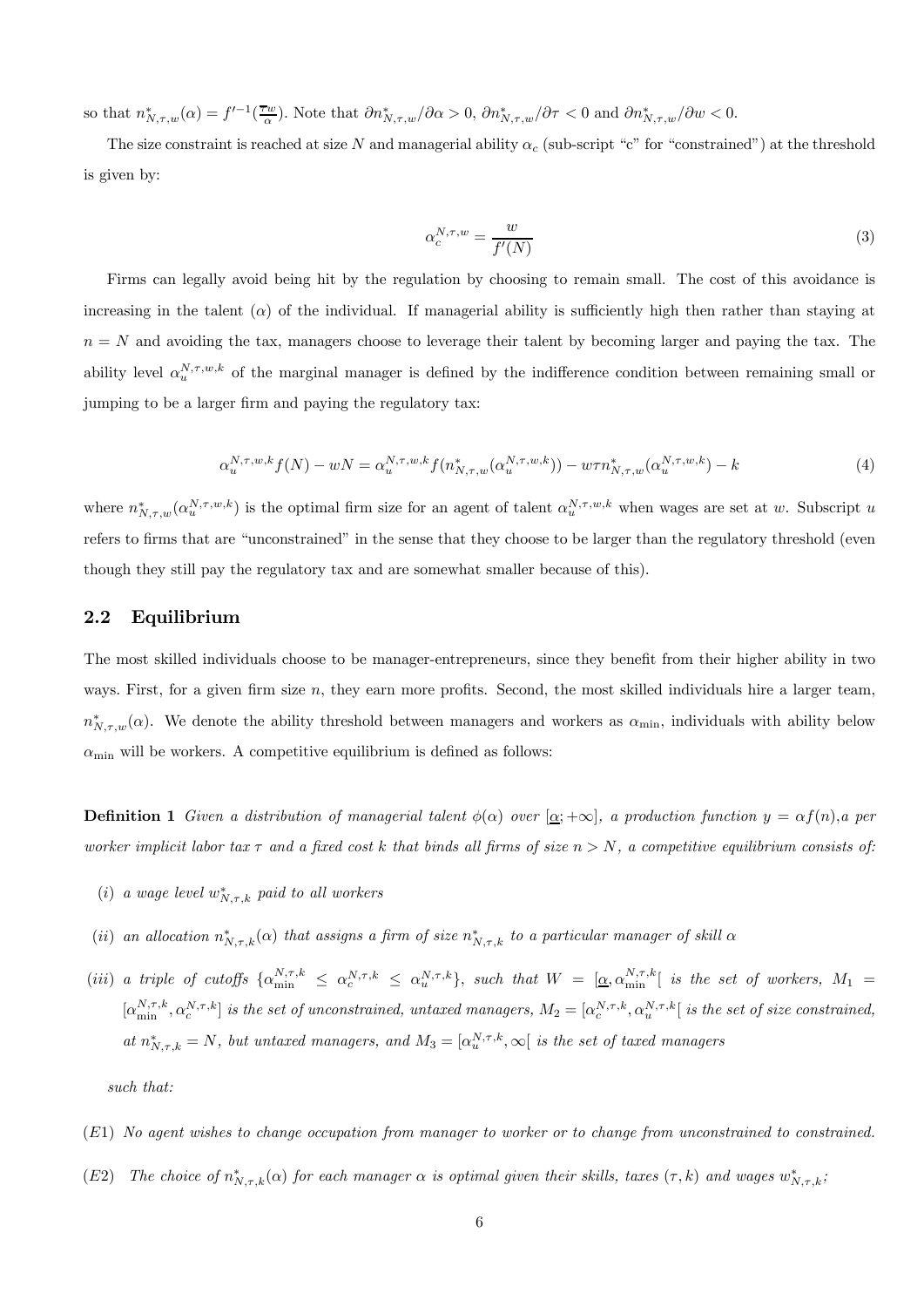#### $(E3)$  Supply of labor equals demand for labor.

Start with condition (E1): an agent prefers to be a worker if  $w^*_{N,\tau,k} > \alpha f\left(n^*_{N,\tau,k}(\alpha)\right) - w^*_{N,\tau,k}n^*_{N,\tau,k}(\alpha)$ , or a manager if  $w^*_{N,\tau,k} < \alpha f\left(n^*_{N,\tau,k}(\alpha)\right) - w^*_{N,\tau,k} n^*_{N,\tau,k}(\alpha)$ , and thus we have:<sup>13</sup>

$$
\alpha_{\min}^{N,\tau,k} f\left(n_{N,\tau,k}^*(\alpha_{\min}^{N,\tau,k})\right) - w_{N,\tau,k}^* n_{N,\tau,k}^*(\alpha_{\min}^{N,\tau,k}) = w_{N,\tau,k}^* \tag{5}
$$

Equilibrium condition  $(E2)$ , from the first order condition  $(2)$  implies that firm sizes are given by:

$$
n_{N,\tau,k}^*(\alpha) = 0 \quad \text{if } \alpha < \alpha_{\min}^{N,\tau,k} \tag{6}
$$

$$
n_{N,\tau,k}^*(\alpha) = f'^{-1}\left(\frac{w_{N,\tau,k}^*}{\alpha}\right) \text{ if } \alpha_{\min}^{N,\tau,k} \le \alpha \le \alpha_c^{N,\tau,k} \tag{7}
$$

$$
n_{N,\tau,k}^*(\alpha) = N \quad \text{if } \alpha_c^{N,\tau,k} \le \alpha < \alpha_u^{N,\tau,k} \tag{8}
$$

$$
n_{N,\tau,k}^*(\alpha) = f'^{-1}\left(\frac{\tau w_{N,\tau,k}^*}{\alpha}\right) \text{ if } \alpha \ge \alpha_u^{N,\tau,k}
$$
\n(9)

In the range of managerial ability  $[\alpha_{\min}^{N,\tau,k}, \alpha_c^{N,\tau,k}]$  we find firms that are not directly affected by the distortion. The only impact of the regulation comes through the general equilibrium effect of lower wages  $w^*_{N,\tau,k}$ . Lower wages induces some low-ability individuals to became small firms rather than remain as workers.<sup>14</sup> In the range  $[\alpha_c^{N,\tau,k}, \alpha_u^{N,\tau,k}]$  we find the constrained firms who stay at N because it is more attractive for them to pay  $w^*_{N,\tau,k}$  and stay small than pay the higher regulatory cost  $((\tau - 1)w^*_{N,\tau,k}.n + k)$  and become large. Last, once managerial higher ability exceeds  $\alpha_u$ , firms are sufficiently productive that they pay the tax in order to produce at a higher level.

Thus, as the following figure shows, we have four categories of agents :

### Equilibrium partition of individuals into workers and firm types by managerial ability,  $\alpha$



Notes: This figure shows the definitions of different regimes in our model. Individuals with managerial ability below  $\alpha^{N,\tau,k}_{\min}$  choose to be workers rather than managers. Individuals with ability between  $\alpha_{\min}^{N,\tau,k}$  and  $\alpha_c^{N,\tau,k}$  are "small firms" who (conditional on the equilibrium wage, which is lower under regulation) do not change their optimal size. Between  $\alpha_c^{N,\tau,k}$  and  $\alpha_u^{N,\tau,k}$  are individuals who are affected by the regulatory constraint<br>and choose their firm size to be smaller than they otherwise woul Individuals with ability above  $\alpha_u^{N,\tau,k}$  are choosing to pay the implicit tax rather than keep themselves small.

<sup>13</sup>Note that we have  $n^*_{N,\tau,k}(\alpha) = n^*_{N,\tau,w^*_{N,\tau,k}}(\alpha)$ , where  $n^*_{N,\tau,w}$  has been defined in section 2.1.

<sup>&</sup>lt;sup>14</sup>In other words the regulatory distortion creates "too many" entrepreneurial small firms. This seems to be a feature of many Southern European countries which have a large number of small low productivity firms.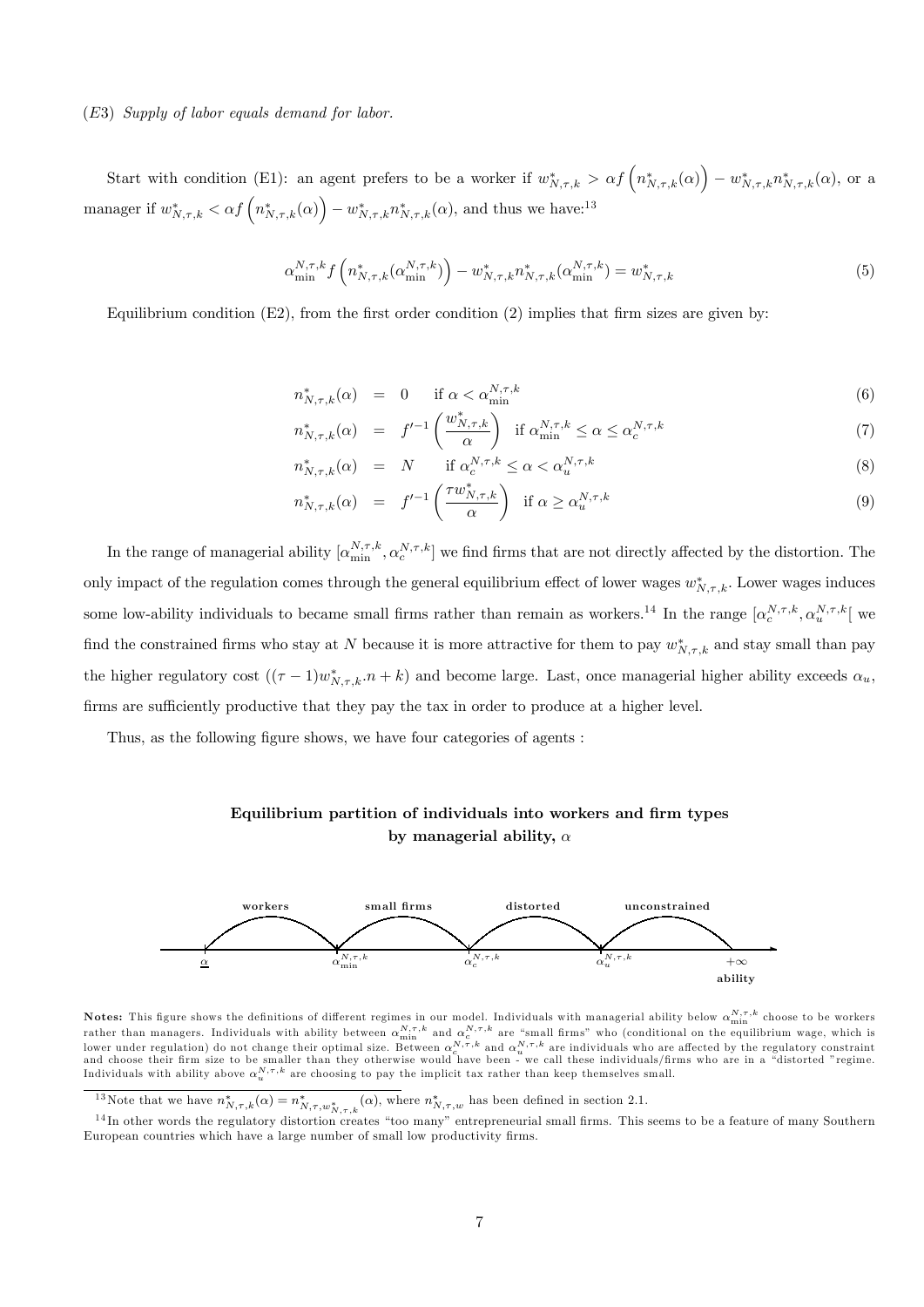Finally, from condition (E3) in Definition 1, equilibrium requires that markets clear- that is the supply and demand of workers must be equalized. The supply of workers is  $\int_{\alpha}^{\alpha_{\min}} \phi(\alpha) d\alpha$ , and the demand of workers by all available managers is  $\int_{\alpha_{\min}^{N,\tau,k}}^{\infty} n^*_{N,\tau,k}(\alpha)\phi(\alpha)d\alpha$ , where  $n^*_{N,\tau,k}(\alpha)$  is the continuous and piecewise differentiable function given as above. Thus:

$$
\int_{\underline{\alpha}}^{\alpha_{\min}^{N,\tau,k}} \phi(\alpha) d\alpha = \int_{\alpha_{\min}^{N,\tau,k}}^{\infty} n_{N,\tau,k}^{*}(\alpha) \phi(\alpha) d\alpha \tag{10}
$$

Solving the model involves finding four parameters: the cutoff levels  $\alpha_{\min}^{N,\tau,k}$ ,  $\alpha_{\alpha}^{N,\tau,k}$ ,  $\alpha_{u}^{N,\tau,k}$ , and the equilibrium wage  $w^*_{N,\tau,k}$ . For this we use the four equations (3), (4), (5) and (10). The equilibrium is unique and we can prove our main proposition over the comparative statics in the equilibrium:

**Proposition 1** The introduction of a tax/variable cost  $\tau$  of hiring workers starting at firm size N has the following effects:

- 1. Reduces equilibrium wages as a result of the reduction in the demand for workers
- 2. Increases firm size for all firms between the thresholds,  $[\alpha_{\min}^{N,\tau,0}, \alpha_c^{N,\tau,0}]$ , as a result of the general equilibrium effect that reduces wages
- 3. Reduces firm size to the threshold N for all firms that are constrained, that is those in  $[\alpha_c^{N,\tau,0}, \alpha_u^{N,\tau,0}]$
- 4. Reduces firm size for all firms that are taxed  $[\alpha_n^{N,\tau,0}, +\infty[$

Proposition 1 looks at the comparative statics for  $\tau \geq 1$  keeping  $k = 0$ . As empirically we estimate  $k = 0$ , we relegate the proofs and propositions around  $k > 0$  to Appendix A.

**Example.** Consider a power law,  $\phi(\alpha) = \frac{0.6}{\alpha^{1.6}}$  and returns to scale parameter of  $\theta = 0.9$ . Figure 3 shows the firm size distribution for a firm size cut-off at 50 employees, and an employment tax of  $\tau - 1 = 0.01$  (1%) and  $k = 0$ . As in the distribution in the data, there is a spike at 49 employees that breaks the power law. Figure 4 reports the productivity  $\alpha$  as a function of firm size n. It shows that we should expect a spike in the productivity distribution at the point in which the regulation starts to bind. We will find strong empirical support for both of these predictions in the data.

#### 2.3 Empirical Implications

Our econometric work uses the theory as a guide to estimate the welfare losses that result from this regulation. As is well known, the firm size distribution generally follows a power law.<sup>15</sup> Lucas (1978) shows that Gibrat's law implies that the returns to scale function must be  $f(n) = n^{\theta}$ , and that for it to be consistent with a power law, the managerial ability or productivity distribution must also be power,  $\phi(\alpha) = c_{\alpha} \alpha^{-\beta_{\alpha}}, \alpha \in [\alpha; +\infty[$  with the constants  $c_{\alpha} > 0$  and

<sup>&</sup>lt;sup>15</sup>There is a literature in EconoPhysics that has focued on this. See Axtell (2001) for the US, Ramsden and Kiss-Haypal (2000) for OECD countries and Hernández-Pérez, Angulo-Browna and Tun (2006) for developing countries.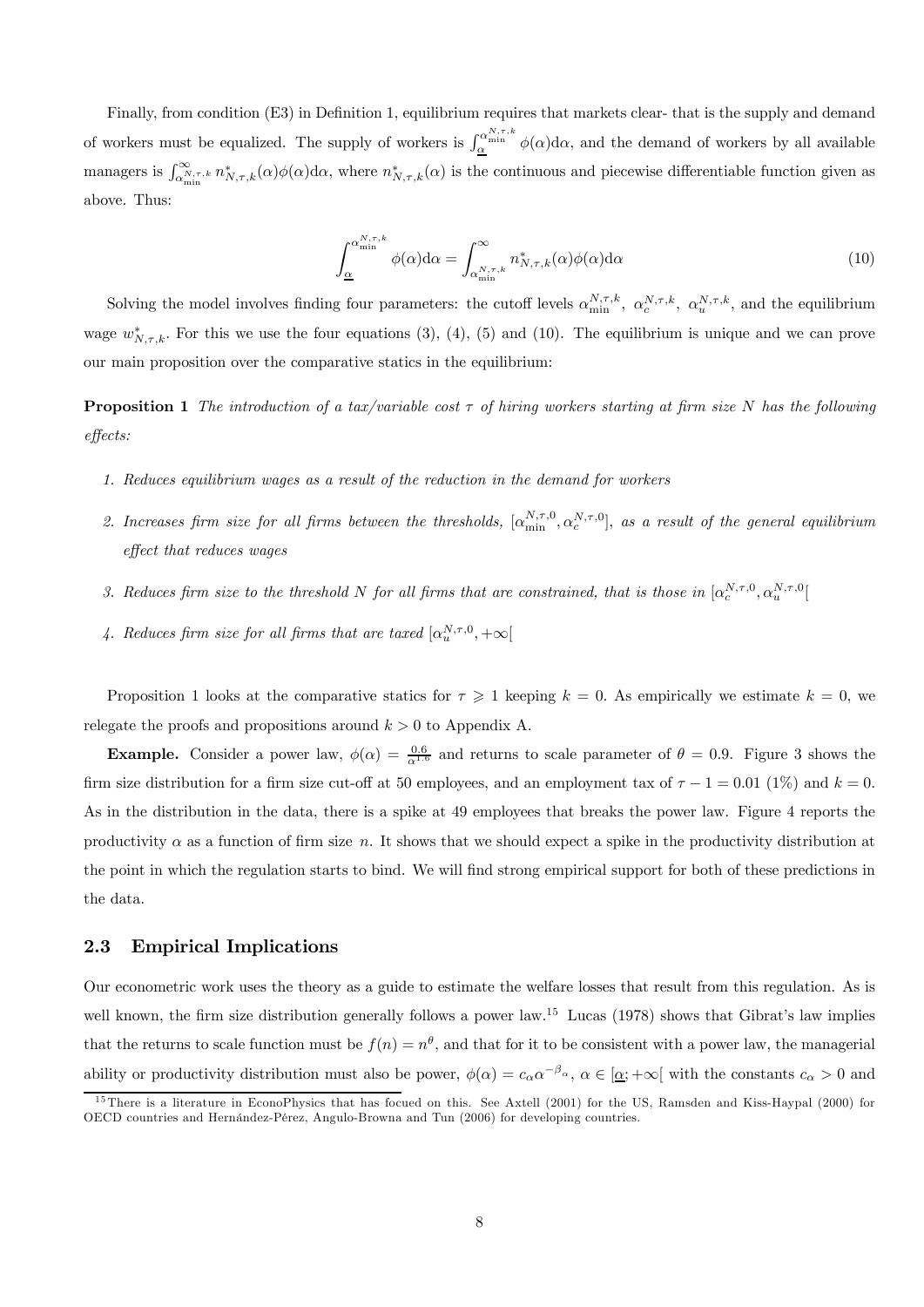$\beta_{\alpha} > 0^{16}$  In this case, from the first order conditions in equations (6) to (9), firm sizes for the equilibrium wage  $w^*_{N,\tau,k}$  are given by:

$$
n_{N,\tau,k}^{*}(\alpha) = \begin{cases} 0 & \text{if } \alpha < \alpha_{\min}^{N,\tau,k} \\ \left(\frac{\theta}{w_{N,\tau,k}^{*}}\right)^{1/(1-\theta)} \alpha^{1/(1-\theta)} & \text{if } \alpha_{\min}^{N,\tau,k} \le \alpha \le \alpha_{c}^{N,\tau,k} \\ N & \text{if } \alpha_{c}^{N,\tau,k} \le \alpha < \alpha_{u}^{N,\tau,k} \\ \left(\frac{\theta}{w_{N,\tau,k}^{*}}\right)^{1/(1-\theta)} \tau^{-1/(1-\theta)} \alpha^{1/(1-\theta)} & \text{if } \alpha_{u}^{N,\tau,k} \le \alpha < \infty \end{cases}
$$
(11)

Given our assumption that the distribution of  $\phi(\alpha)$  follows a power law the distribution of firm sizes  $\chi(n)$  is also power (apart from the threshold), since by the change of variable formula,  $\chi(n) = \phi(\alpha(n)) * n^{-\theta} w \overline{\tau} \frac{(1-\theta)}{\theta}$  (omitting the threshold). The "broken" power law on firm size  $n^*$  is then given by:

$$
\chi^*(n) = \begin{cases}\nc_{\alpha}(1-\theta) \left(\frac{\theta}{w_{N,\tau,k}^*}\right)^{\frac{\beta-1}{1-\theta}} n^{-\beta} & \text{if } n_{N,\tau,k}^*(\alpha_{\min}^{N,\tau,k}) = n_{\min}^{N,\tau,k} \le n < N = n_{N,\tau,k}^*(\alpha_c^{N,\tau,k}) \\
\int_{\alpha_c}^{\alpha_u} \phi(\alpha) d\alpha = \delta & \text{if } n = N = n_{N,\tau,k}^*(\alpha_c^{N,\tau,k}) \\
0 & \text{if } N < n < n_{u}^{N,\tau,k} = n_{N,\tau,k}^*(\alpha_u^{N,\tau,k}) \\
c_{\alpha}(1-\theta) \left(\frac{\theta}{w_{N,\tau,k}^*}\right)^{\frac{\beta-1}{1-\theta}} \underbrace{\tau^{-\frac{\beta-1}{1-\theta}}}_{\le 1} n^{-\beta} & \text{if } n_{N,\tau,k}^*(\alpha_u^{N,\tau,k}) = n_{u}^{N,\tau,k} \le n\n\end{cases} (12)
$$

where  $\beta = \beta_{\alpha} (1 - \theta) + \theta$  and  $\delta$  is the mass of firms whose size is distorted - these are firms that choose to stay below the firm size threshold, rather than growing and paying the additional labor costs,  $\tau$  and k. Furthermore,  $n_{\min}^{N,\tau,k}$ denotes the optimal firm size for the entrepreneur with lowest ability (which is therefore the minimum firm size), and  $n_u^{N,\tau,k}$  denotes the optimal firm size for the first entrepreneur choosing to pay the tax.

The adding up constraints on  $\delta$  can be written more conveniently in the size  $(n)$  space rather than the ability space. After some straightforward manipulation, relegated to Appendix A, we show that  $n_{\min}^{N,\tau,k} = n_{N,\tau,k}^*(\alpha_{\min}) = \theta/(1-\theta)$ as long as  $N > \theta/(1 - \theta)$  and we can rewrite the pdf of  $n^*$  as:

$$
\chi^*(n) = \begin{cases}\n\left(\frac{1-\theta}{\theta}\right)^{1-\beta} (\beta - 1)n^{-\beta} & \text{if } \theta/(1-\theta) \le n < N \\
\left(\frac{1-\theta}{\theta}\right)^{1-\beta} (N^{1-\beta} - Tn_u^{1-\beta}) & \text{if } n = N \\
0 & \text{if } N < n < n_u^{N,\tau,k} \\
\left(\frac{1-\theta}{\theta}\right)^{1-\beta} (\beta - 1)Tn^{-\beta} & \text{if } n_u^{N,\tau,k} \le n\n\end{cases}
$$
\n(13)

where  $T = \tau^{-\frac{\beta-1}{1-\theta}}$ . The upper employment threshold,  $n_u^{N,\tau,k}$ , is unknown and must be estimated alongside  $\beta$ , the power law term,  $\theta$  and T. Note that the shape parameter  $\beta$  in the power law is unaffected by the regulation; instead, in log-log space, the labor regulations generate a parallel shift in the firm size distribution measured by  $T$  (see Figure 5). Thus the key empirical implication is that the tax can be recovered from the jump  $T$  in the power law.

In Section 3, we propose an empirical model in which we introduce an error term in our measure of employment so that we can take it to the data. Such empirical model must account for two departures in the data of Figure 2 from the predictions in the theory. First, the departure from the power law does not start precisely at the regulatory threshold  $N$ , but slightly earlier: there is a "bump" in the firm size distribution beginning at around 46 workers.

 $16$  Helpman, Melitz, and Yeaple (2004) also treat the underlying heterogeneity in productivity as Pareto. A Pareto distribution of efficiencies can arise naturally from a dynamic process that is a history of independent shocks, as shown by Simon (1955) and Luttmer (2007).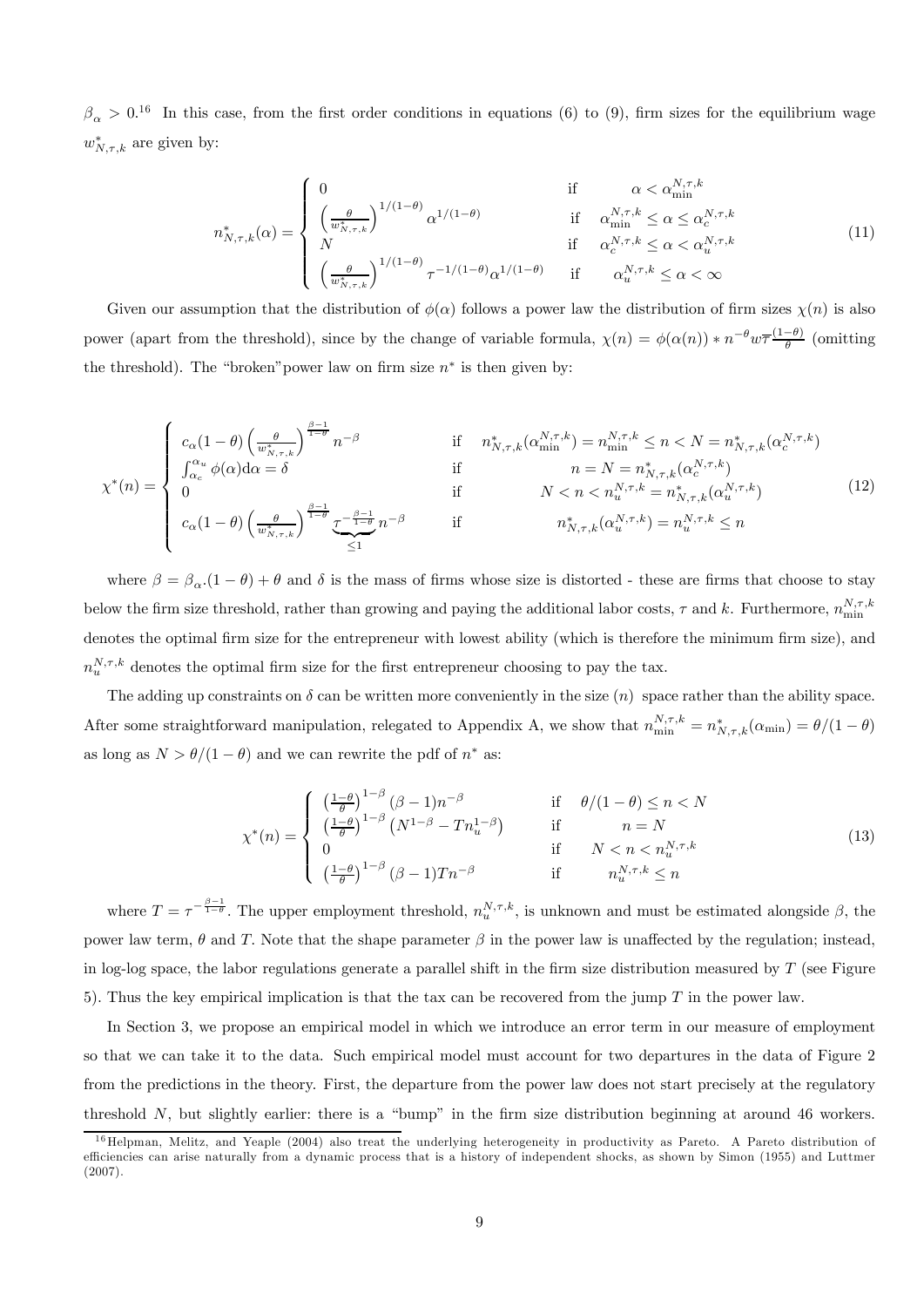Second, the region immediately to the right of  $N$  does not have zero density, but rather there are some firms with positive employment levels just to the right of the regulatory threshold, N.

The model we propose to account for these departures features a measurement error in employment. This seems reasonable for at least two reasons. First, no dataset will perfectly measure the underlying theoretical concept measurement error is a fact of empirical life. Second, several different regulations start at size 50, and as explained in greater detail in section 4.1 and Appendix D, they rely on slightly different concepts of employment size, defined respectively in the Code du Travail (labor laws), Code du Commerce (commercial law), Code de la Sécurité Social (social security) and in the Code Général des Impôts (fiscal law). The measurement of firm size that we use<sup>17</sup> corresponds to the fiscal definition because it is a mandatory item that is reported in the firm's fiscal accounts - the arithmetic mean of the number of workers measured at the end of each of the four quarters of the fiscal year - and this measure of size is therefore available with accuracy for a larger number of firms. However, it does not exactly corresponds to the concept of size that is relevant for all of the regulations, since no (single) index of size having this property exists. We discuss alternatives to our the measurement error approach at the end of Section 6 where we examine adjustment costs, optimization errors and Leontief production functions.

#### 2.4 Welfare calculations

Total output of a manager with talent  $\alpha$  and firm size  $n^*_{N,\tau,k}(\alpha)$  is:

$$
y(\alpha, N, \tau, k) = \alpha f(n^*_{N, \tau, k}(\alpha))
$$

and total output in this economy is found by integrating over all agents of different managerial ability who run firms:

$$
Y(N,\tau,k) = \int_{\alpha_{\min}^{N,\tau,k}}^{\alpha_c^{N,\tau,k}} \alpha f(n_{N,\tau,k}^*(\alpha)) \phi(\alpha) d\alpha + \int_{\alpha_c^{N,\tau,k}}^{\alpha_u^{N,\tau,k}} \alpha f(N) \phi(\alpha) d\alpha + \int_{\alpha_u^{N,\tau,k}}^{\infty} \alpha f(n_{N,\tau,k}^*(\alpha)) \phi(\alpha) d\alpha
$$

It follows that the welfare change between the regulated and unregulated economy is then given by:

$$
\Delta Y = Y(N, \tau, k) - Y(N, 1, 0)
$$
\n
$$
= \int_{\alpha_{\min}^{N,1,0}}^{\alpha_{\min}^{N,1,0}} \alpha \left[ f(n_{N,\tau,k}^{*}(\alpha)) \phi(\alpha) d\alpha + \int_{\alpha_{\min}^{N,1,0}}^{\alpha_{c}^{N,\tau,k}} \alpha \left[ f(n_{N,\tau,k}^{*}(\alpha)) - f(n_{N,1,0}^{*}(\alpha)) \right] \phi(\alpha) d\alpha + \int_{\alpha_{c}^{N,\tau,k}}^{\alpha_{w}^{N,\tau,k}} \alpha \left[ f(N) - f(n_{N,1,0}^{*}(\alpha)) \right] \phi(\alpha) d\alpha + \int_{\alpha_{u}^{N,\tau,k}}^{\infty} \alpha \left\{ \left[ f(n_{N,\tau,k}^{*}(\alpha)) - f(n_{N,1,0}^{*}(\alpha)) \right] \right\} \phi(\alpha) d\alpha \tag{14}
$$

where  $n_{N,1,0}^*$  is the firm size<sup>18</sup> and  $\alpha_{\min}^{N,1,0}$  is the cutoff between workers and managers in the unregulated economy. The welfare losses are then the result of adding up three effects:

(1) The top row of equation (14) captures two positive effects on total output from the fall in the equilibrium wage arising from the regulation. First, there are some additional firms since marginal workers are drawn into

<sup>&</sup>lt;sup>17</sup>Fiscal definition, Article 208-III-3 du Code Général des Impôts.

<sup>&</sup>lt;sup>18</sup>Note that the parameter N is useless when there is no tax ( $\tau = 1$  and  $k = 0$ ).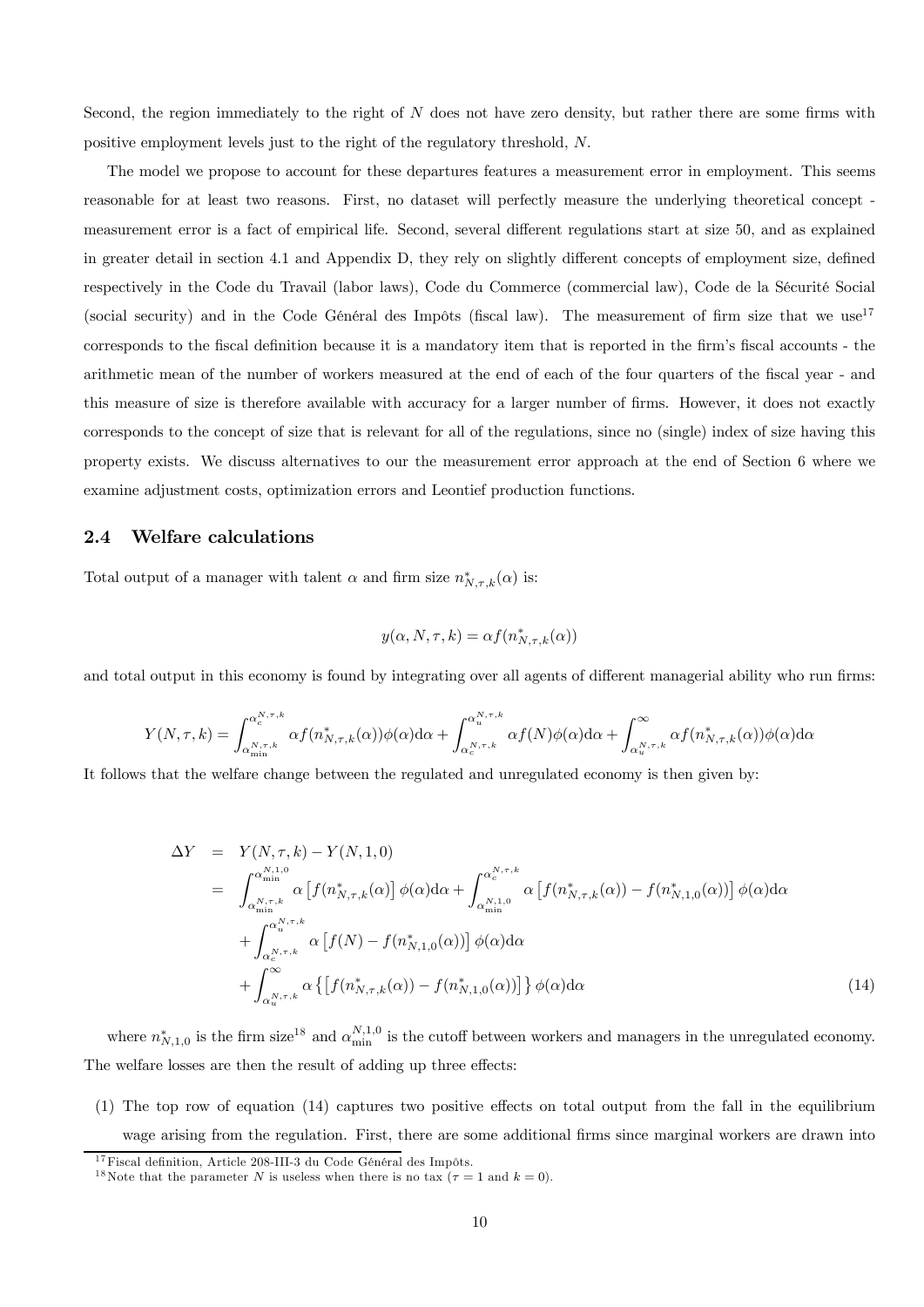becoming entrepreneurs by cheaper labor. Second, the firms who are below the regulatory threshold (and not paying the tax) will be able to hire more workers as their wages are lower.

- (2) There is a first "local" output loss, that is the result of the firms that would have been larger but instead are constrained at  $N$  workers. This is the second row of equation (14).
- (3) Finally, there is the loss from the larger firms in the economy, which incur higher labor costs due to the implicit tax (even after netting off the lower equilibrium wage), and have a size that is too small.

### 2.5 Wage Rigidity

We also provide a welfare analysis under the assumption that real wages are rigid and do not adjust downwards after the regulation as implied by the basic model. Frictions in downward wage setting are common, especially in France where the minimum wages is high and unions are strong (about 90% of all workers in France are covered by a collective bargain<sup>19</sup> ). More generally, there is likely to be a reservation wage below which individuals will not work, particular in nations like France with generous welfare benefits. Incorporating rigid wages requires a small extension of the model. We define the equilibrium with rigid wages in the following way:

**Definition 2** Given a distribution of managerial talent  $\phi(\alpha)$  over  $[\alpha; +\infty]$ , a per worker labor tax  $\tau$  and a fixed cost k that binds all firms of size  $n > N$ , and a production function  $\alpha f(n)$ , a competitive equilibrium with rigid wages consists of:

- (i) a wage level  $w_{N,\tau,k}^{*,RIGID}$  paid to all employed workers which is computed as the equilibrium wage  $w_{N,1,0}^*$  in the undistorted economy (baseline Lucas model and undistorted case of definition 1)
- (ii) an allocation  $n_{N,\tau,k}^{*,RIGID}(\alpha)$  that assigns a firm of size  $n_{N,\tau,k}^{*,RIGID}$  to a particular manager of skill  $\alpha$
- (iii) a triple of cutoffs<sup>20</sup>  $\{\alpha_{\min}^{RIGID} \leq \alpha_{c}^{RIGID} \leq \alpha_{u}^{RIGID}\}\$ , such that  $W = [\underline{\alpha}, \alpha_{\min}^{RIGID}]$  is the set of <u>potential</u> workers,  $M_1=[\alpha^{RIGID}_{\min},\alpha_c]$  is the set of unconstrained, untaxed managers,  $M_2=[\alpha^{RIGID}_c,\alpha^{RIGID}_u]$  is the set of size constrained, at  $n^*_{N,\tau,k} = N$ , but untaxed managers, and  $M_3 = [\alpha_u^{RIGD}, \infty]$  is the set of taxed managers
- $(iv)$  an <u>unemployment rate</u>  $u_{N,\tau,k}^{*,RIGID}$  defined as the number of unemployed workers as a share of the total number of potential workers

such that:

- **Definition**  $(\mathbf{\hat{x}}_1^{RIG})$  No agent wishes to change occupation from manager to worker or to change from unconstrained to constrained.
- $(2^{RIG})$  The choice of  $n^*_{N,\tau,k}(\alpha)$  for each manager  $\alpha$  is optimal given their skills, taxes  $\tau$  and wages w;  $(2.3<sup>RIG</sup>)$  Supply of labor is equal to the sum of demand for labor and unemployment.

<sup>1 9</sup> http://www.eurofound.europa.eu/eiro/country/france.pdf

<sup>&</sup>lt;sup>20</sup>These cutoffs are also parameterized by N,  $\tau$  and k, but we remove these superscripts to improve readibility.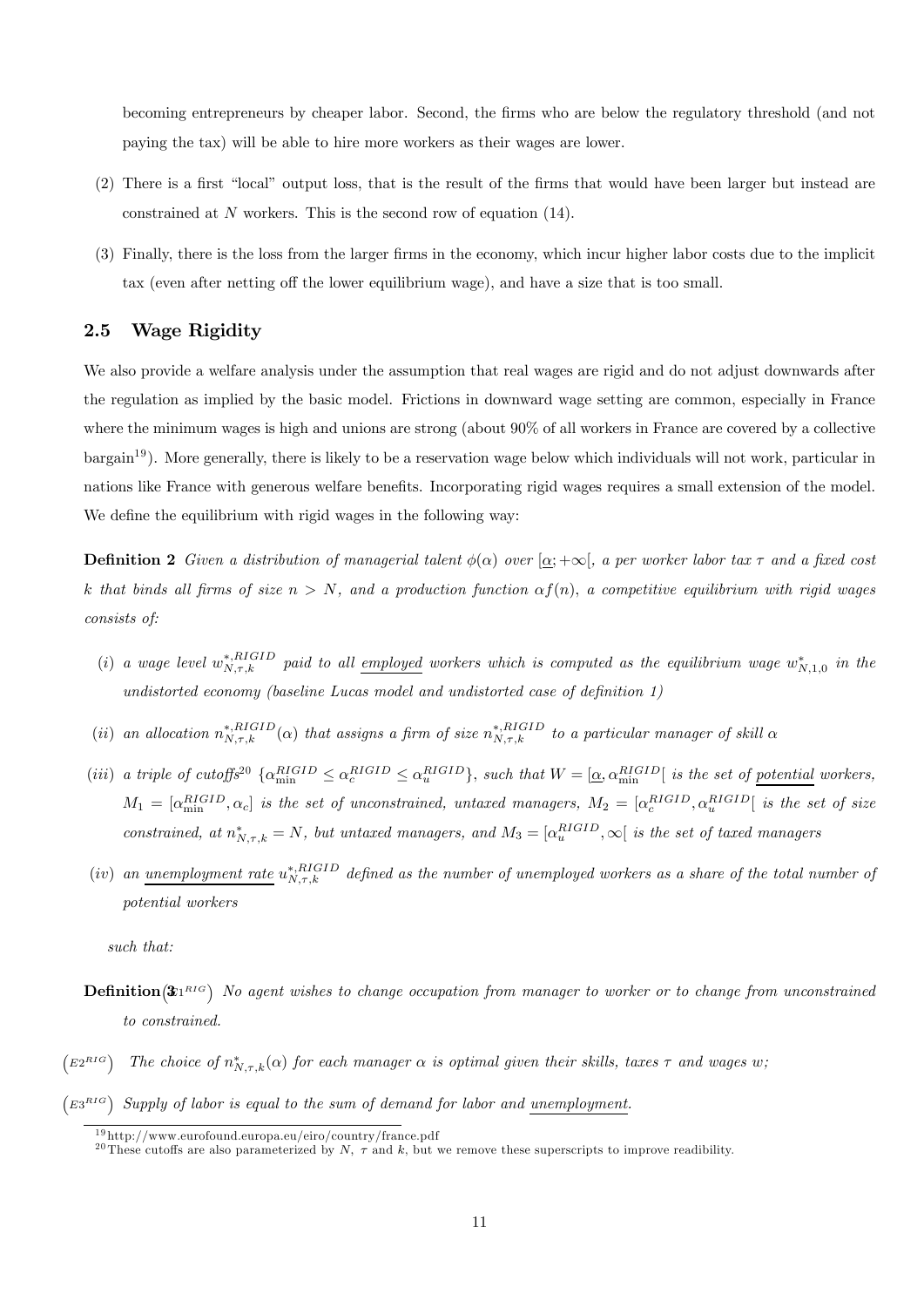The model with rigid wages is solved in the same way as before; the main differences relate to condition  $(E1^{RIG})$  and to the labor market equation. Condition  $(E1^{RIG})$  now compares the profit a "small" (untaxed) potential entrepreneur with the *expected* wage of a worker, who earns  $w_{N,\tau,k}^{*,RIGID}$  when it is employed, but 0 if she is unemployed:

$$
\alpha_{\min}^{RIGID} f\left(n_{N,\tau,k}^{*,RIGID}(\alpha_{\min}^{RIGID})\right) - w_{N,\tau,k}^{*,RIGID}n_{N,\tau,k}^{*,RIGID}(\alpha_{\min}) = (1 - u_{N,\tau,k}^{*,RIGID})w_{N,\tau,k}^{*,RIGID}
$$
(15)

The labor market equation is also modified, since now the regulation generates unemployment:

$$
(1 - u_{N,\tau,k}^{*,RIGID}) \int_{\underline{\alpha}}^{\alpha_{\min}} \phi(\alpha) d\alpha = \int_{\alpha_{\min}}^{\infty} n_{N,\tau,k}^{*RIGID}(\alpha) \phi(\alpha) d\alpha \tag{16}
$$

The remainder of the welfare analysis is otherwise unaltered.

### 3 Empirical Strategy

We now explain how we apply our theoretical framework to the data. First, we allow for some measurement error which is necessary to fit the employment data. Second, we discuss identification and inference. Third, we show how we can make empirical welfare calculations.

#### 3.1 Empirical Model

Recall that our starting point is the pdf of  $n^*$ as given by equation (13). Employment is measured with error so we assume that rather than observing  $n^*_{N,\tau,k}(\alpha)$  we observe:

$$
n_{N,\tau,k}(\alpha,\varepsilon) = n_{N,\tau,k}^*(\alpha) e^{\varepsilon}
$$

where the measurement error  $\varepsilon$  is unobservable. In the data we observe the distribution of n, and thus obtaining the likelihood function requires that we obtain the density function of *n*. The law of  $n | \varepsilon$ , has support on  $[e^{\varepsilon}; +\infty]$ . The conditional cumulative distribution function is given by (see Appendix A):

$$
\mathbb{P}(x < n|\varepsilon) = \left\{ \begin{array}{ll} 0 & \text{if} & \ln(n) - \ln\left(\frac{\theta}{1-\theta}\right) < \varepsilon \\ 1 - \left(\frac{1-\theta}{\theta}\right)^{1-\beta} \left(ne^{-\varepsilon}\right)^{1-\beta} & \text{if} & \ln(n) - \ln(N) < \varepsilon \le \ln(n) - \ln\left(\frac{\theta}{1-\theta}\right) \\ 1 - \left(\frac{1-\theta}{\theta}\right)^{1-\beta} T \left(n_u^{N,\tau,k}\right)^{1-\beta} & \text{if} & \ln(n) - \ln(n_u^{N,\tau,k}) < \varepsilon \le \ln(n) - \ln(N) \\ 1 - \left(\frac{1-\theta}{\theta}\right)^{1-\beta} T \left(ne^{-\varepsilon}\right)^{1-\beta} & \text{if} & \varepsilon \le \ln(n) - \ln(n_u^{N,\tau,k}) \end{array} \right.
$$

Let  $\varepsilon$  be normally distributed<sup>21</sup> with mean 0 and variance  $\sigma$ . Integrating over  $\varepsilon$  we can compute the unconditional CDF (convolution of the broken power law and Gaussian distributions) simply as:

$$
\forall n > 0, \quad \mathbb{P}(x < n) = \int_{\mathbb{R}} \mathbb{P}(x < n|\varepsilon) \frac{1}{\sigma} \cdot \varphi\left(\frac{\varepsilon}{\sigma}\right) d\varepsilon.
$$

In Appendix A we show that no further constraints on the parameters are required for this object to be a CDF:

 $^{21}$ In Appendix A.4, we examine the sensitivity of our estimates to this Gaussian assumption and show that the variable cost of the regulation  $\tau$  is more robustly estimated than the fixed cost K.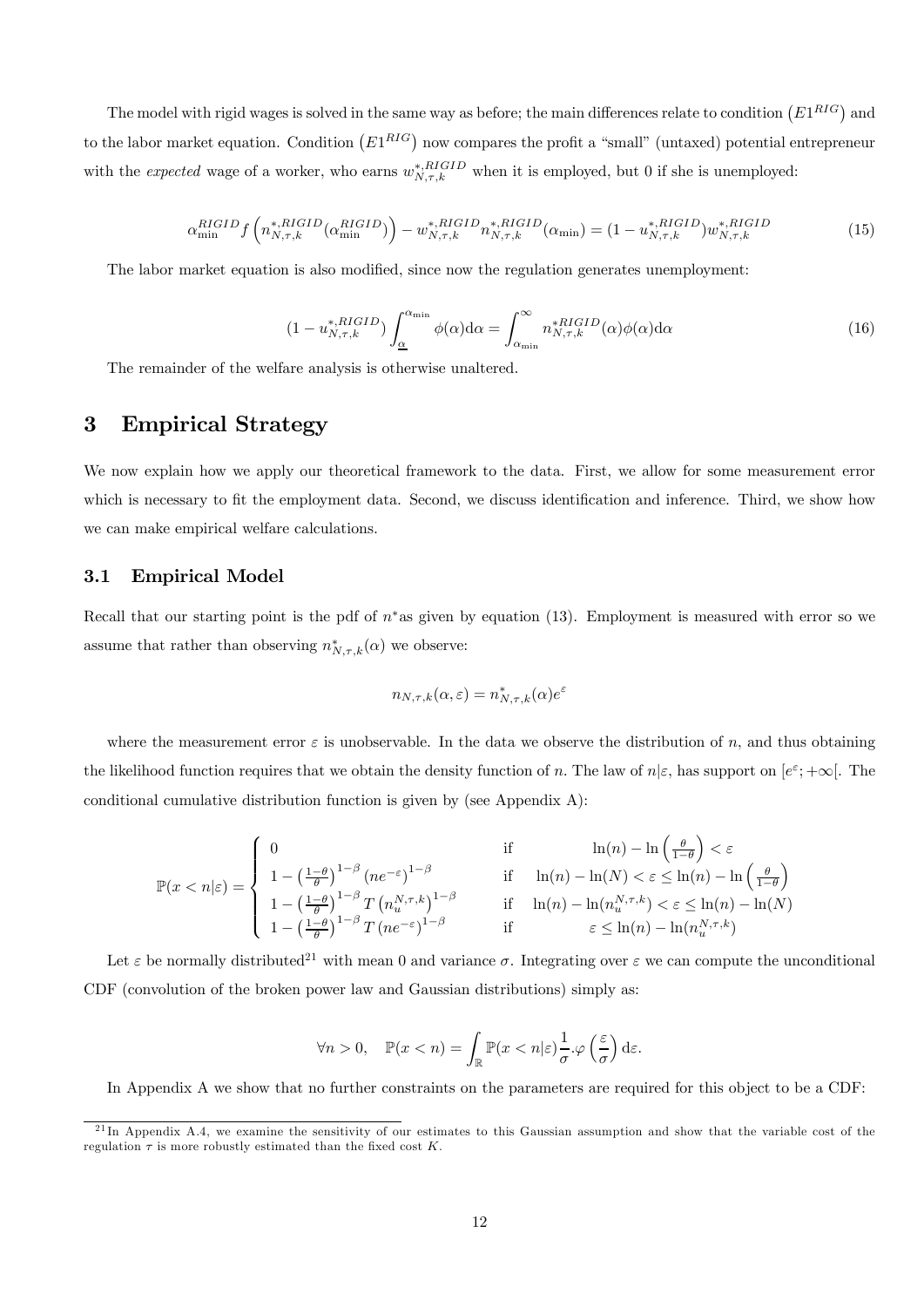**Lemma 1** Let  $\varepsilon$  be normally distributed with mean 0 and variance  $\sigma$  so that the measurement error is log normal. Then the function  $\mathbb{P}(x \leq n)$  is a cumulative distribution function, that is strictly increasing in n, with  $\lim_{n\to 0} \mathbb{P} = 0$ and  $\lim_{n\to\infty} \mathbb{P} = 1$  for all feasible values of all parameters,  $\sigma$ ,  $\theta$ ,  $T$ ,  $\beta$ , and  $n_u^{N,\tau,k}$ .

Thus taking the derivative of  $\mathbb P$  formulated in this way we can obtain the density of the observed n. Given such a density, it is straightforward to estimate the parameters of the model by maximum likelihood.22 Specifically, the maximum likelihood estimation yields estimates of the parameters:  $\hat{\sigma}$ ,  $\hat{T}$ ,  $\hat{\beta}$ ,  $\hat{n}_u$  and  $\hat{k}$ .

Figure 5 shows the difference between the pure model where employment was measured without error and the true model where there is measurement error. The solid (blue) line shows the firm size distribution under the pure model of Section 2 (same as Figure 3) whereas the hatched line shows the firm size distribution when we allow for measurement error. The smoothness of the bulge around 50 will depend on the degree of measurement error - Figure 5 shows that if we increase the measurement error to  $\sigma = 0.5$  instead of  $\sigma = 0.15$  it is almost impossible to visually identify the effects of the regulation.

#### 3.2 Identification and Inference

ML estimation over the size distribution allows us to obtain most of the parameters of interest. Intuitively, the slope of the line in Figure 5 (which is the same before and after the cut-off) identifies  $\beta$ , the power law parameter. The composite parameter  $T = \tau^{-\frac{\beta-1}{1-\theta}}$  which is a function of our key object of interest the implicit tax,  $\tau$ , is identified from three related features of the data. First, the downward shift of the power law slope around 50 employees (the "intercept"). Second, the "bulge" of firms just before the regulatory threshold at 50 employees and third the width of the "valley" in the size distribution between 49 employees and where the power law recovers at  $n_u$ . The larger is the implicit tax, the greater will be the downward shift, the bulge of firms at the regulatory threshold and the depth of the valley in the firm size distribution. The fixed costs  $k/w$ , are identified from the indifference equation (4) of the marginal manager around the regulatory threshold. This will also generate a bulge and valley, but will not generate a downward shift in the power law as the marginal cost of labor remains at w. Hence the existence of a large downward shift in the slope of the firm size distribution after the regulatory threshold is powerful evidence of a variable cost component of the regulation. The measurement error,  $\sigma$ , is identified from the size of the random deviations of size from the broken power law.

Given the estimates of T and  $\beta$ , we still need an estimate of returns to scale  $\theta$  in order to identify the key tax parameter,  $\tau$ . There are several ways to obtain  $\theta$ . In principle, it can be recovered from the size distribution itself jointly with the other parameters (see Appendix A2). This method relies on rather strong assumptions over the identity of the smallest firm from the indifference condition between being a worker and a manager in equation (5). As discussed in Appendix A2, empirically the data is not rich enough to estimate  $\theta$  from the size distribution alone (although we can reject very large values of the parameter), so we consider several alternatives in order to examine

 $^{22}$ In a previous version of the paper we generated OLS estimators of these parameters. However, Bauke (2007) and Howell (2002), both within the physics literature, have shown that least square methods may be unreliable. Gabaix and Ibragimov (2011) make the same point and propose a simple rank-based method with the robust approximations for for standard errors. This methodology is adequate for the analysis of the upper tail of a power law distribution, but not for the medium part as in our case. In Appendix B we show how to obtain OLS estimates of the parameters of interest developing a new methodology borrowed from the time series literature on structural breaks. These results suggest a larger implicit tax of the regulation.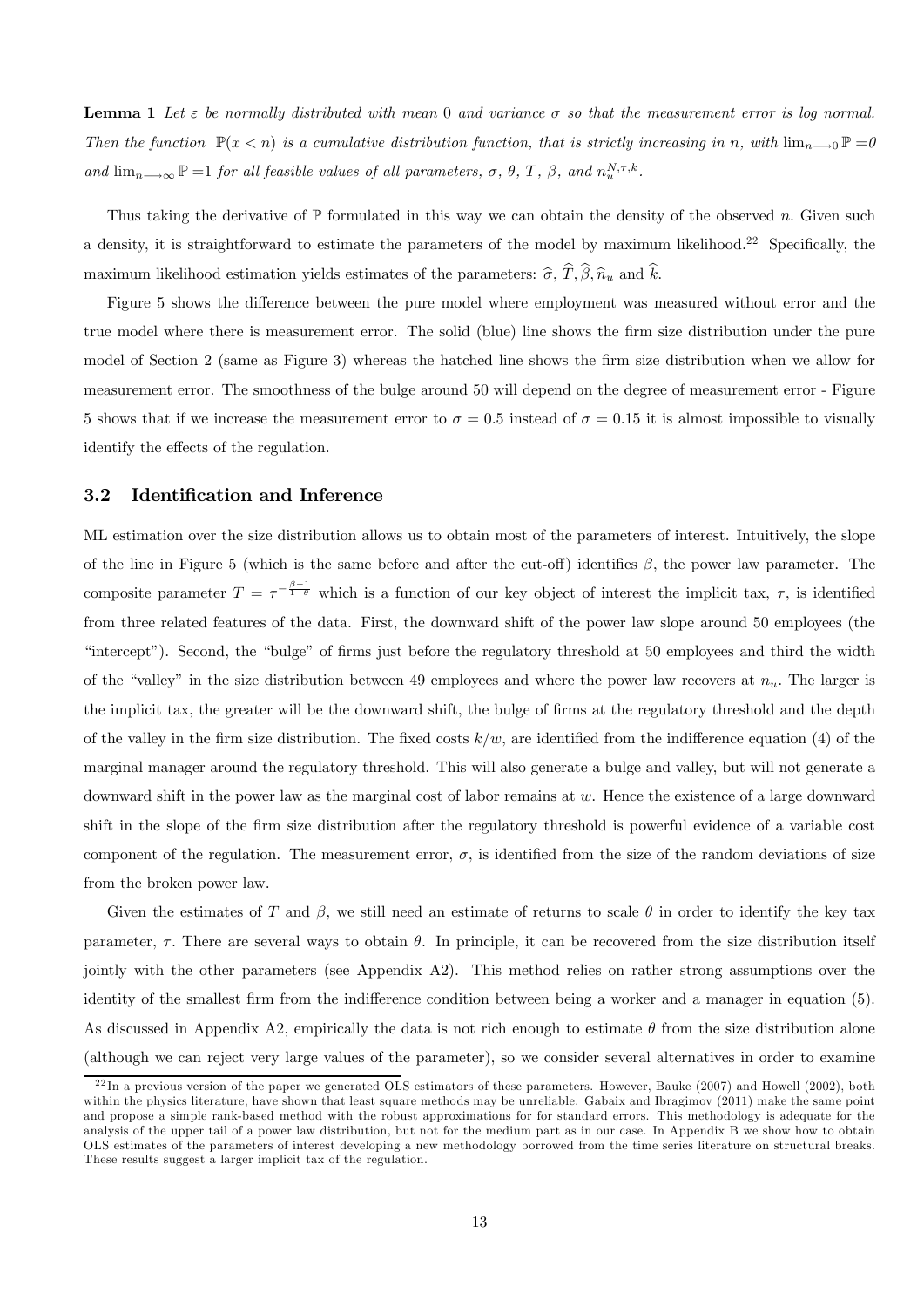the empirical robustness of our estimates of  $\tau$ . Our first approach is to calibrate  $\theta$  from existing estimates. Since this is well recognized to be an important parameter in the macro reallocation literature there are a number of papers to draw on. Basu and Fernald (1997) show a number of estimates based on US data and suggest a value of 0.8 is reasonable. Most calibrations seem to take a value of around 0.8 (e.g. Guner et al, 2006, use a  $\theta = 0.802$  for Japan). Atkeson and Kehoe (2005) using a version of the Lucas model with organizational capital suggest a value of 0.85. We also consider more extreme values of  $\theta = 0.5$  (used by Hsieh and Klenow, 2009) and  $\theta = 0.9$  in the results section. second approach is to use information from the production function. Since we have rich data on firms we can estimate production functions and from the sum of the coefficients on the factor inputs estimate returns to scale. Appendix C.2 details how we do this using a variety of methods such as Levinsohn and Petrin (2003), Olley and Pakes (1996) and the more standard Solow residual approach. A third method is to use the relationship between size and TFP from equation (11) to back out an estimate of the returns to scale.

We implement all these alternative methods to estimate  $\theta$  to show the robustness of our conclusions. Given an estimate of  $\theta$  (hats denoting estimated parameters), we have an estimate of the implicit variable tax of regulation as:

$$
\hat{\tau} = \hat{T}^{-\frac{1-\hat{\theta}}{\hat{\beta}-1}} \tag{17}
$$

We obtain standard errors for the estimates of the tax using block-bootstraping at the industry four-digit level, with 100 replications.

### 4 Institutional Setting and Data

#### 4.1 Institutions: The French Labor market and Employment Costs

France is renowned for having a highly regulated labor market (see Abowd and Kramarz, 2003; Kramarz and Michaud, 2010). What is less well known is that most of these laws only bind on a firm when it reaches a particular employment size threshold. Although there are some regulations that bind when a firm (or less often, a plant) reaches a lower threshold such as 10 or 25 employees, 50 is generally agreed by labour lawyers and business people to be the critical threshold when costs rise significantly.23

In particular, when firms get to the 50 employee threshold they need to undertake the following duties (see Appendix D for a comprehensive overview):

- They must set up a "works council" ("comité d'entreprise") with minimum budget of 0.3% of total payroll.
- They must establish a committee on health, safety and working conditions (CHSCT)
- A union representative (i.e. not simply a local representative of the firm's workers) must be appointed if wanted by workers
- They must establish a profit sharing plan
- They incur higher liability in case of a workplace accident

 $^{23}$ For example, see http://www.businessweek.com/articles/2012-05-03/why-france-has-so-many-49-employee-companies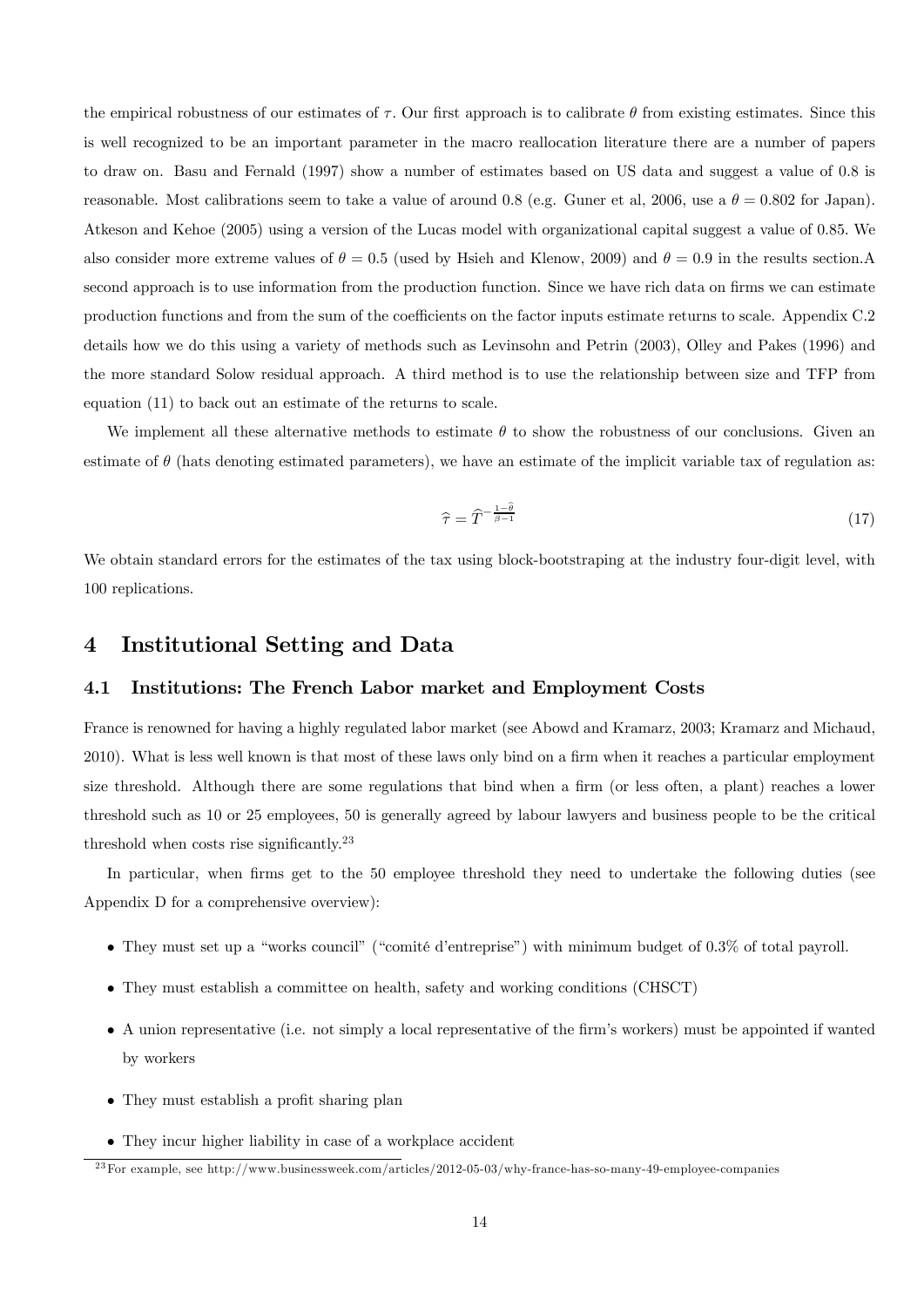- They must report monthly and in detail all of the labor contracts to the government.
- Firing costs increase substantially in the case of collective dismissals of 10 or more workers. This increase is an implicit tax on firm size (e.g. Bentolila and Bertola, 1990) which makes firms reluctant to hire.
- They must undertake to do a formal "Professional assessment" for each worker older than 45.

How important are such provisions for firms? Except in the case of the minimum regulatory budget that is to be allocated to firm councils, which provide an order of magnitude for a lower bound, it is extremely hard to get a handle on this. For example, what is the opportunity cost of managerial time involved in dealing with works councils, union representatives, health and safety committees, etc.? Our framework is designed to recover the costs of such regulations.

#### 4.2 Data

Our main dataset is FICUS and is constructed from administrative (fiscal) data covering the universe of French firms between 2002 and 2007. These are based on the mandatory reporting of firms' income statements to tax authorities for all French tax schemes - the  $BRN<sup>24</sup>$ , RSI and BNC. The BRN is the standard tax regime; the RSI is a simplified regime that small firms can opt into for a cost and the BNC covers "non commercial" professions such as legal and accounting firms. Although the BRN has been more commonly used by researchers it misses out on large numbers of small firms. For example, less than 20% of single employee firms are in the BRN and even for firms with 10 employees the BRN only covers 80% of FICUS firms. Hence, for looking at the firm size distribution one needs to use the whole FICUS data.

All firms have to report tax returns even if they owe no tax in the fiscal year and there are about 2.2m firms per year. Our baseline results are on the approximately 200,000 firms active in the manufacturing sector (NACE2 industry classes 15 to 35) as productivity is easier to measure in these industries. But we also present results estimating the model on all the other non-manufacturing sectors and show the robustness of our results. The laws mainly apply to the administrative unit in FICUS, namely the firm ("entreprise"), so this dataset is ideally suited to our purpose.

The employment measure in the FICUS relates to a headcount of the number of workers in the firm averaged over the four quarters of the fiscal year. A headcount of employees is taken on the last day of the fiscal year (usually December 31st) and on the last day at the end of each of the previous three quarters. Employment is then the simple arithmetic average over these four days. This is close to the concept used for most of the regulations (see Appendix D), but certainly not all of them and this is one of the motivations for allowing employment to be measured with error with respect to the regulation.<sup>25</sup> In addition FICUS contains balance sheet information on capital, investment, wage bills, materials, four digit industry affiliation, etc. that are important in estimating productivity. We also use the DADS (Déclarations Annuelles de Données Sociales) dataset in some of the robustness tests which contains

 $^{24}$ See Di Giovanni, Levchenko and Ranciere (2011) and Caliendo, Monte and Rossi-Hansberg (2012) for other work on these BRN data. <sup>25</sup>We attempted to use the differences in the exact regulatory definition of "50 employees" to tease out the impact of different regulations

<sup>(</sup>e.g. regulations using headcounts on a single precise date vs. those averaging over a longer period). Unfortunately, the data are not sufficiently precise to enable us to uncover such subtle distinctions. This could be an area for future work in other countries where more precise data exists.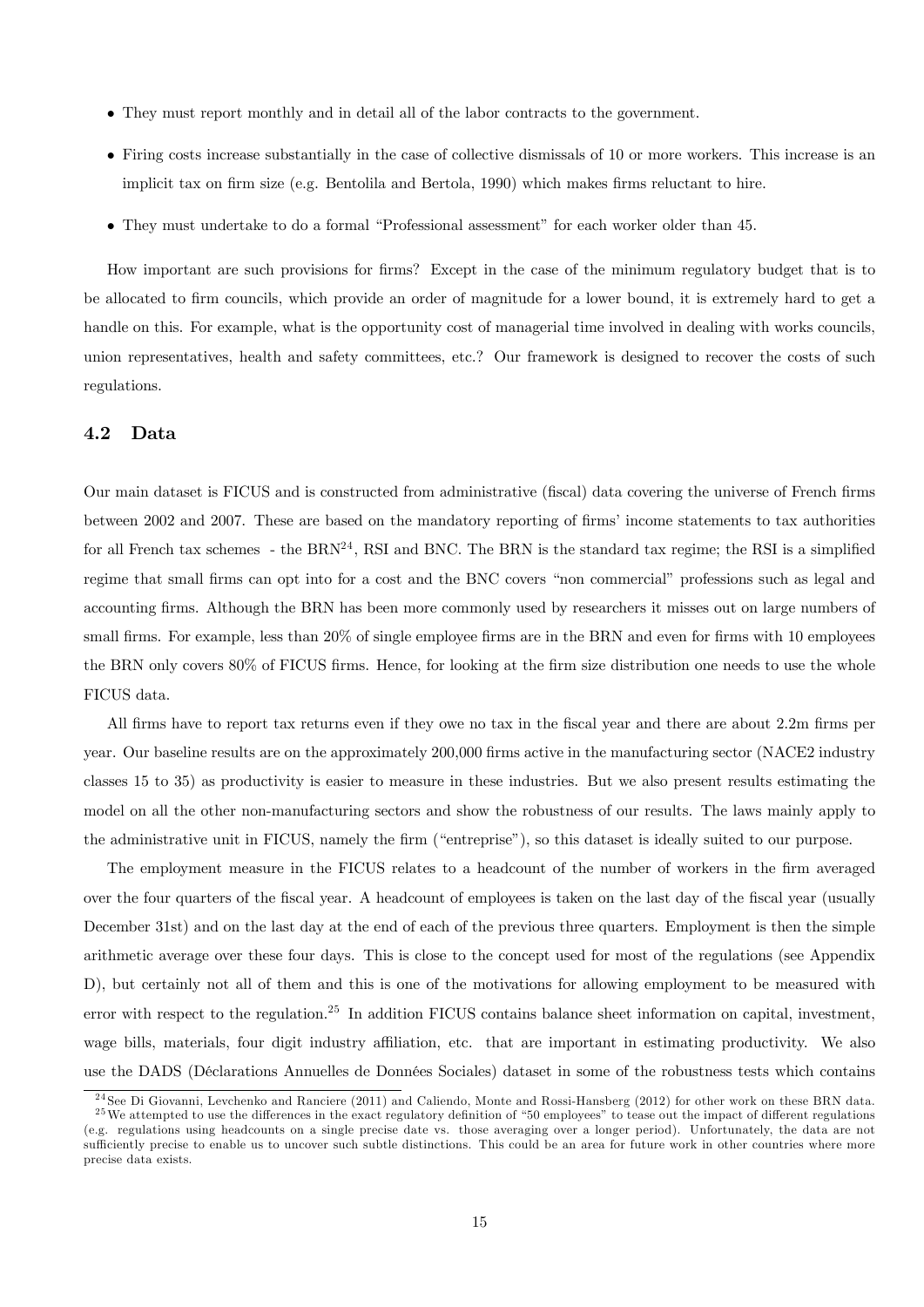worker-level information on hours, occupation, gender, age, etc. Details of the TFP estimation procedure, which in the baseline specification uses the Levinsohn and Petrin (2003) version of the Olley and Pakes (1996) method<sup>26</sup>, are reported in Appendix C.2.

### 5 Results

#### 5.1 Qualitative analysis of the data

Before moving to the econometric results we first examine some qualitative features of the data to see whether they are consistent with our model. Many commentators have expressed skepticism about the quantitative importance of employment regulations as it is sometimes hard to observe any clear change in the size distribution around important legal thresholds<sup>27</sup>, so we first focus on this issue. Figure 6 presents the empirical distribution of firm size around the cut-off of 50 employees for two datasets. The dataset we use (FICUS), the fiscal files of the French tax administration, is the population dataset of the universe of French firms that forms the basis of our econometric work. Panel A in Figure 6 is the same as Figure 2. As previously discussed, there is a sharp discontinuity in size precisely at 50 employees which is strong evidence for the importance of the regulation. There are 416 firms with exactly 49 employees and then only 160 with 50 employees. Importantly, the distribution declines over the range before flattening out after about 44 employees, just before the stacking up at 49 employees then dropping off a sharp cliff. The top right hand side of Figure 6 shows this in log-log space clearly indicating the evidence of a "broken power law".

Panel B of Figure 6 compares FICUS with another dataset, DADS, that is also frequently typically used by labor economists. We aggregate employment up to the appropriate level for each FICUS firm using employment dated on 31st December. The discrete jump at 50 shows up here, but not quite as clearly as the FICUS data. Panel C of Figure 6 uses Full-Time Equivalents (over one calendar year) which shows less of a jump than the straight count of employees in the previous panels, probably because most regulations relate to headcounts rather than Full-Time Equivalents. Figure 6 illustrates the importance of good data - one of the reasons that other studies have not identified such a clear discontinuity around the regulatory threshold is that they may have been using data with greater measurement error than our own. Recall that Figure 5 illustrated the problem of how measurement error can disguise the effect of the regulation.

Figure 7 shows the firm size distribution over a larger range between 1 and 1,000 employees. Overall, firm size seems to approximate a power law in the employment size distribution prior to the bulge around 50. After 50, there is a sharp fall in the number of firms and the line more flat than expected before resuming what looks like another power law. Broadly, outside a "distorted" region around 50 employees, one could describe this pattern a "broken power law" with the break at 50.<sup>28</sup> The finding of the power-law for firm size in France is similar to that for many other countries

 $26$  We use a control function approach to deal with unobserved productivity shocks and selection when estimating production functions. Because we have a panel of firms we can implement this and estimate the production function coefficients. There are several issues with this approach (e.g. Ackerberg et al, 2007) to estimating production functions so we also estimate TFP using a variety of other methods (see Appendix C.2 for details).

 $^{27}$  For example, Schivardi and Torrini (2008) and Boeri and Jimeno (2005) on Italian data, Braguinsky et al (2011) on Portuguese data or Abidoye et al (2010) on Sri Lankan data. The authors find that there is slower growth just under the threshold consistent with the regulation slowing growth (as we also show below), but they find relatively little effect on the cross-sectional distribution. This may be because of the multitude of regulations, variable enforcement or measurement error in the employment data (see sub-section 2.3).

<sup>&</sup>lt;sup>28</sup> See Howell (2002) for examples of how to estimate these types of distributions. More generally, see Bauke (2007) for ways of consistently estimating power laws.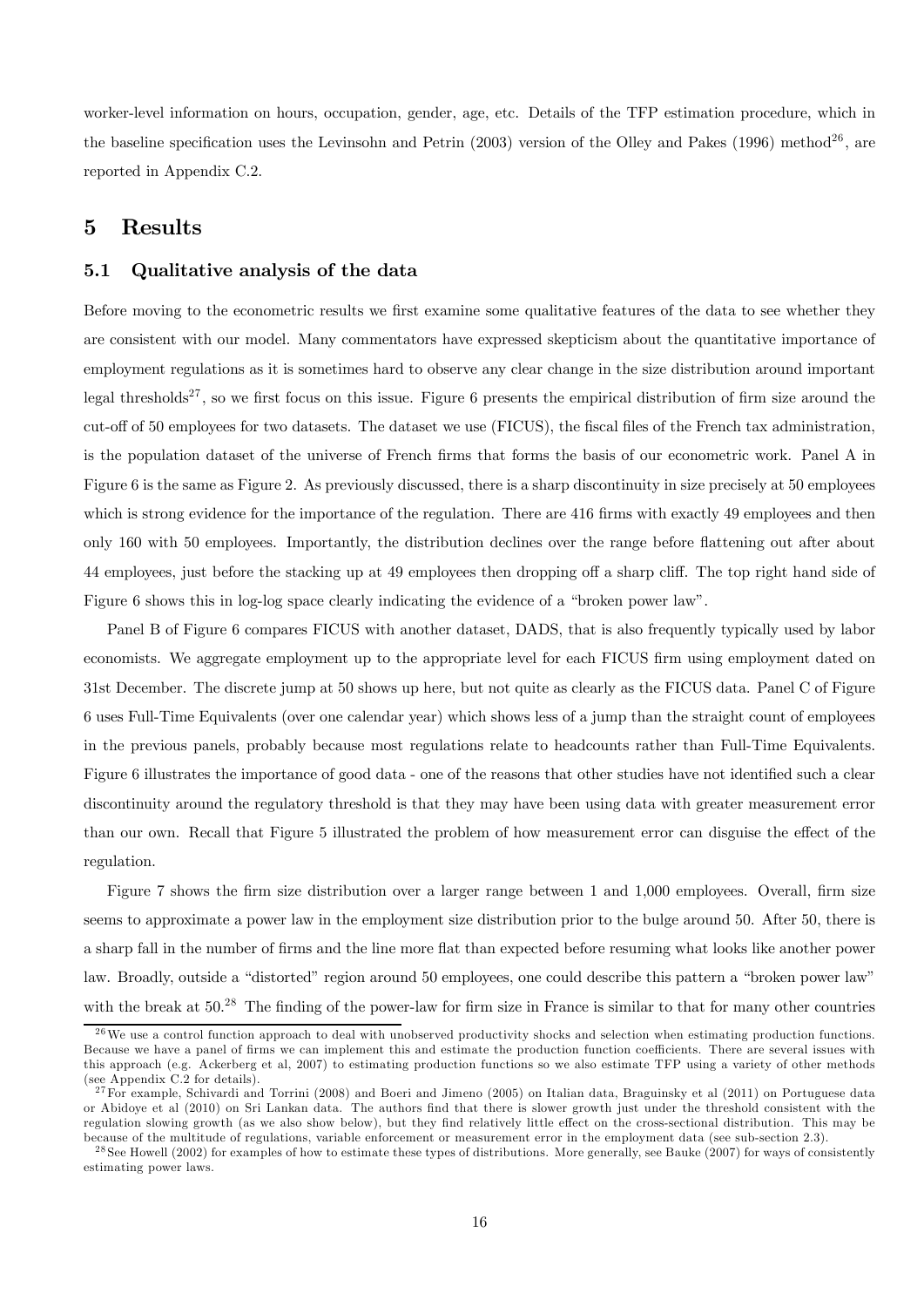and has been noted by other authors (e.g. Di Giovanni and Levchenko, 2010), but the finding of the break in the law precisely around the main labor market regulation is we believe new to the academic literature (the only exceptions are Ceci-Renaud and Chevalier, 2011). As is well known the power law fits rather less well for the very small firms. There does appear to be some break in the power law at firm size 10. This corresponds to the size thresholds from other pieces of labor and accounting regulations (see Appendix D). In order to avoid conflating these issues we focus our analysis on firms with 10 or more employees, and therefore on the additional costs generated by regulations at threshold 50 relative to average labor cost for firms having 10 to 49 employees. In principle however, the methods used here could be generalized to other breaks in the power law.

Our basic model, following Lucas, has the implication that more talented managers leverage their ability over a greater number of workers (Figure 4). Figure 8 tests this idea by plotting mean TFP levels by firm size. Panel A does this for firms between 5 and 100 employees whereas Panel B extends the threshold out to firms with up to 1,000 employees. In both panels productivity appears to rise monotonically with size, although there is more heteroskedacity for the larger firms as we would expect because there are fewer firms in each bin. The relationship between TFP and size is broadly log-linear. What is particularly interesting for our purposes, however, is the bulge in productivity just before the 50 employee threshold. We mark these points in light shading (red). This looks consistent with our model where some of the more productive firms who would have been just over 50 employees in the counterfactual world, choose to be below 50 employees to avoid the cost of the regulation. Firms just below the cut-off are a mixture of firms who would have had a similar employment level without the implicit tax and those firms whose size is distorted by the size-related regulation.

#### 5.2 Econometric Implementation

The key parameters are estimated from the size distribution of firms using the ML procedure described above. Table 1 shows a set of baseline results using calibrated values of  $\theta$  for the entire sample of French manufacturing firms 2002-2007.<sup>29</sup>We begin by using a calibrated value of  $\theta = 0.8$  from Basu and Fernald (1997) and Guner et al (2006, 2008) in column (1). The slope of the power law,  $\beta$ , is about 1.8 and highly significant. The upper employment threshold,  $n_u$ . is estimated to be an employment level of 58 and we obtain a standard deviation of the measurement error of just over 0.10. Turning to the estimates of the tax equivalent costs of the regulation, we obtain  $T = 0.948$  which is determined in part by the implicit variable labor tax which we estimate to be  $\tau = 1.013$  and highly significant. This implies that the regulation increases variable costs by 1.3 percentage points which is a moderately large effect. By contrast the fixed cost component of the regulation is insignificant at the 5% level, negatively signed and small in magnitude.<sup>30</sup> A possible rationalization of this negative is the presence of a cost of avoiding the regulation, such as legal fees (see Appendix E). Given that fixed costs are small and insignificant, however, we focus on variable costs in the rest of the paper and set  $k = 0$  in our main counterfactual simulations.

Figure 9 shows the data and the fit of the model using the estimated parameters. Although not perfect, we seem to do a reasonable job at mimicking the size distribution even around the regulatory threshold.

 $^{29}$ We use a sample of firms with between 10 and 1,000 employees correcting our estimates for censoring at the lower and upper known thresholds. We do this because there are other regulations that bite at 10 employees.

<sup>&</sup>lt;sup>30</sup>The average labor cost is 35,583 Euros, so given an estimated  $k \approx -0.5$  this implies a fixed cost of -17,649 Euros or only 0.5% of total labor costs for a 100 employee firm.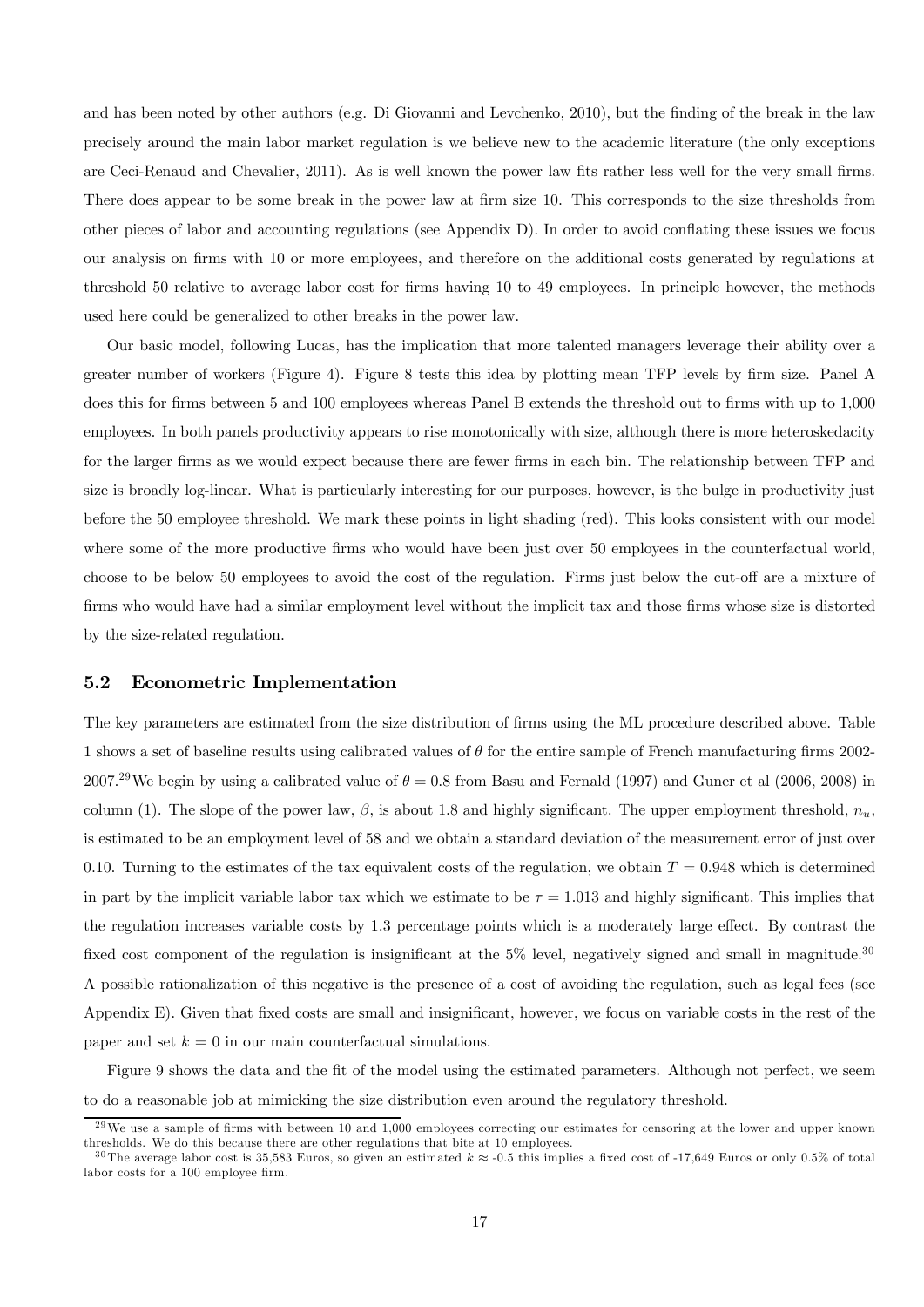Column (2) of Table 1 considers an alternative calibration of  $\theta = 0.85$  from Atkeson and Kehoe (2005). The results are very stable, although as expected the estimate of the marginal tax falls from 1.3% to 1%. This is because the importance of the distortions of the tax depend on returns to scale. When returns to scale are close to unity the most efficient firms have a very large share of output, so it only takes a small distortionary tax to have a large effect on the size distribution. As decreasing returns set in it takes a much larger estimate of  $\tau$  to rationalize any given distorted distribution (the "downward shift", "bulge" and "valley" in firm size). Column (3) considers  $\theta = 0.50$  (Hsieh and Klenow, 2009) and column (4) a  $\theta = 0.90$ . The first case is formally equivalent to a minimum firm size of one employee which is empirically consistent with the data and implies a large tax of 3.3 percentage points. The second case reduces the implicit tax to 0.4 percentage points, but this specification appears to be rejected by the data since the log-likelihood drops substantially.

Table 2 uses the returns to scale parameter directly estimated from a production function (see Table A1 and Appendix C). The first column just reproduces our baseline results from column (1) of Table 1. Column (2) contains the results using the estimations from the production function giving a value of  $\theta = 0.855$  that is highly significant. Other parameter estimates remain stable and we obtain an estimate of  $\tau = 1.010$  only slightly lower than the baseline case of  $\tau = 1.013$ . Column (3) uses the TFP estimates from the production function to estimate the TFP-size relationship as in Figure 8. We recover an estimate of  $\theta$  from the slope of this relationship which is  $\theta = 0.799$  and re-estimate all the parameters. This generates a generally stable values with an estimate of  $\tau = 1.013$ , again very close to the baseline results

#### 5.3 Changes in the level and distribution of welfare

Our model allows us to fully calculate the impact of the regulation on the firm size distribution, output and welfare. As shown in Section 2, the slope of the power law does not change as a result of the implicit tax. The impact of the tax is a parallel move upwards of the firm size distribution at sizes  $n < 49$ , a spike at  $n = 49$ , and a parallel move down for  $n > 58$ . The counterfactual firm size is a power law with the exponent  $\beta$  we calculated in our analysis, and  $\tau = 1$ . The position of the intercept is pinned down by the labor market condition, which requires that the total number of agents in the economy is constant, and by the minimum firm size which in our specification is pinned down by the returns to scale parameter and also stays constant.<sup>31</sup>

We need to choose an upper bound for firm size to make these calculations as formally the power law will give positive mass to firms of near infinite size which is obviously not a feature of real world data. Like the returns to scale parameter  $\theta$  (see Section 3.2), this upper bound is in principle obtained from the firm size distribution, but in practice, since we focus on data over the range 10 to 1,000 employees and use a conditional specification of the likelihood, we do not have enough information on this upper bound precisely estimate it. Our baseline calculations use a "calibrated" firm of size 10,000 as the maximum although we also provide estimates (see Appendix Table A2) where we vary the upper bound with very little qualitative effect on the results, for reasons we shall explain. Maximum productivity is normalized to 1 without loss of generality.

Figure 10 presents the change in the firm size distribution in the world with regulation (bold line) and without

<sup>&</sup>lt;sup>31</sup>Note that this is not the case when the regulation binds for firms of all sizes (i.e.  $N = 0$  and  $\tau > 1$ ), or when wages are rigid. See Section 2 and Appendix A for the details of the derivation.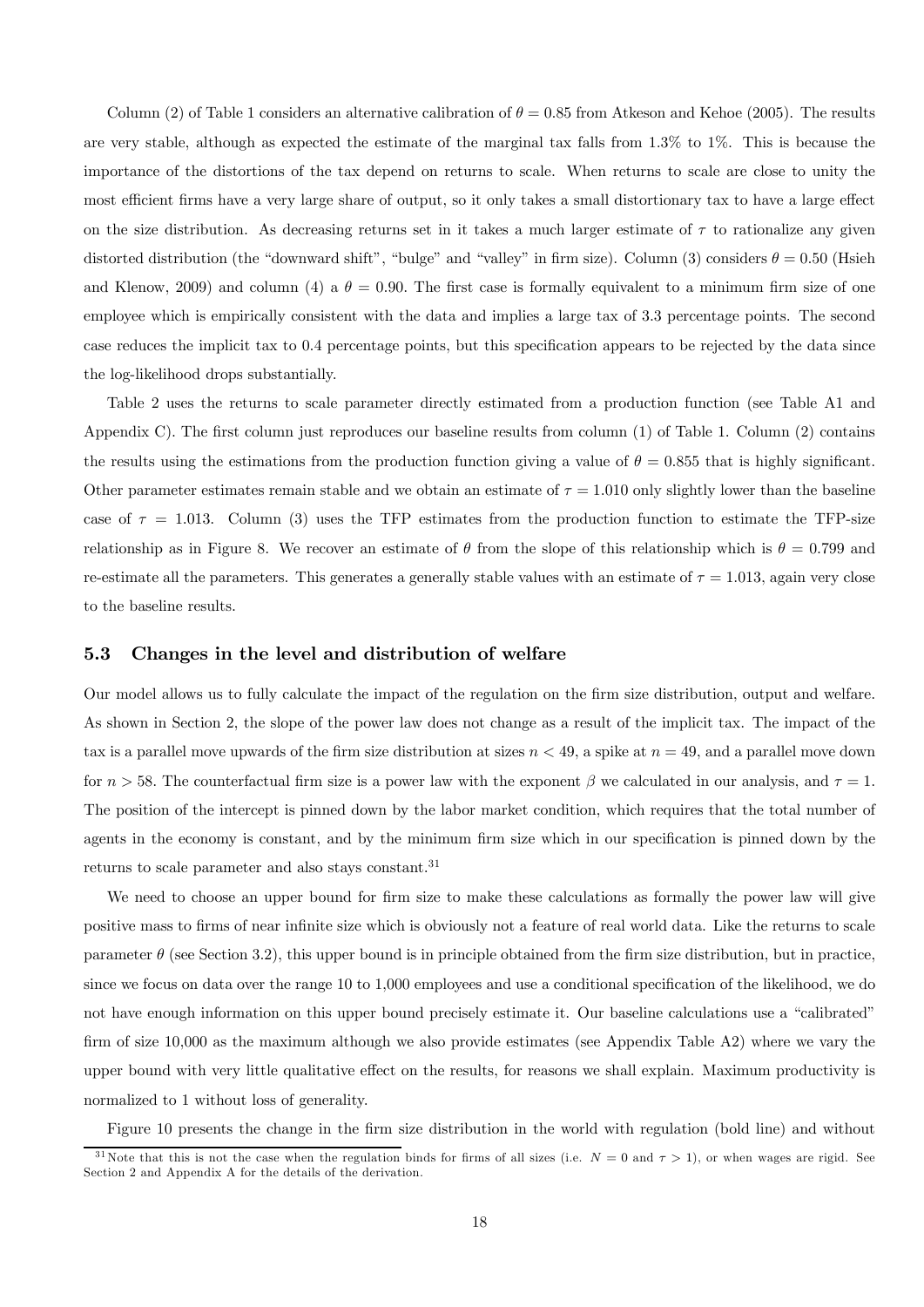regulation (dashed line) using the estimated parameters from our model. As the theory led us to expect, in the counterfactual unregulated economy there are fewer firms under 49 employees. This is because in the regulated economy (i) there is a spike at 49 employees for those firms who are optimally avoiding the regulation and (ii) since equilibrium wages have fallen there is an expansion in the number of small firms. Compared to the unregulated economy, the regulated world has fewer large firms since there is an additional implicit tax to pay. This downward shift in the size distribution is less dramatic because these large firms also benefit from the lower equilibrium wages caused by the regulation which offsets some (but not all) of the regulatory burden.

Figure 11 examines the distribution of output across entrepreneurs of different ability in the regulated and unregulated economies again using our estimated parameters. Without loss of generality we normalize the maximum ability to unity. Empirically, individuals with managerial ability of 0.341 employ exactly 49 employees in the unregulated economy. Entrepreneurs of this ability or below produce more in the regulated economy because they benefit from lower labor costs. We estimate that individuals with ability levels between 0.341 and 0.369 will choose to employ exactly 49 workers to avoid the regulation. For entrepreneurs in this interval, although their output continues to rise with ability as in the unregulated economy, it rises at a slower rate because their firms are not increasing their number of employees as their ability increases. The entrepreneurs with high ability who choose to pay the implicit tax and will grow at the same rate (with respect to ability) as in the unregulated world. However, since labor costs are higher for these firms (lower equilibrium wages only partially offset the higher implicit tax), their output is a bit below that of the unregulated world.

Panel A of Figure 12 examines the income changes for individuals of different ability in the regulated and unregulated economies. The difference between the bold and horizontal dashed lines indicates the distributional effects of the regulation. It can be immediately seen that there are two groups of losers and one group of winners from the regulation. Low ability individuals (below 0.21) are the biggest losers: these are workers who suffer from approximately a 1% fall in their wages. At the other end of the spectrum are large firms who also lose profits, although slightly less than 1%. The winners are the "petit bourgeoisie" comprised of the small firms who enjoy lower labor costs and a group of workers who are induced to become entrepreneurs by the lower equilibrium wages due to the regulation (those with ability in the range 0.21 to 0.34). As in Figure 11, individuals with ability between 0.34 and 0.37 are those firms who choose to avoid the regulation. Most of them are better off under regulation because of lower wages, but a few of the more able are actually worse off as they could be larger firms without the implicit tax.

The exact numbers underlying the welfare calculations in Figures 11 and 12 are in Table 3. Column (1) labelled "flexible wages" has a full employment equilibrium (row 1). 3.6% of firms (row 2) are on the spike at 49 employees and 9% of firms choose to pay the implicit tax. Equilibrium wages falls by over  $\ln(w_{N,1,0}^*) - \ln(w_{N,\tau,0}^*) \approx 1\%$  (rows 4 and 10.a). Labor costs rise by 0.2% for large firms and they are 1.2% smaller. Small firms' costs fall by 1% and these firms are 5.4% larger (row 3).

The pure deadweight output loss is quite small with flexible wages (0.02% of GDP in row 9b), but the overall welfare loss depends on how one regards the implicit tax revenues which are 0.8% of GDP in row 9a. The pure administrative (e.g. reporting) cost element of this can be regarded as deadweight loss, but much of the implicit tax are wage payments to the union officials, lawyers and human resource staff and could be regarded as transfers.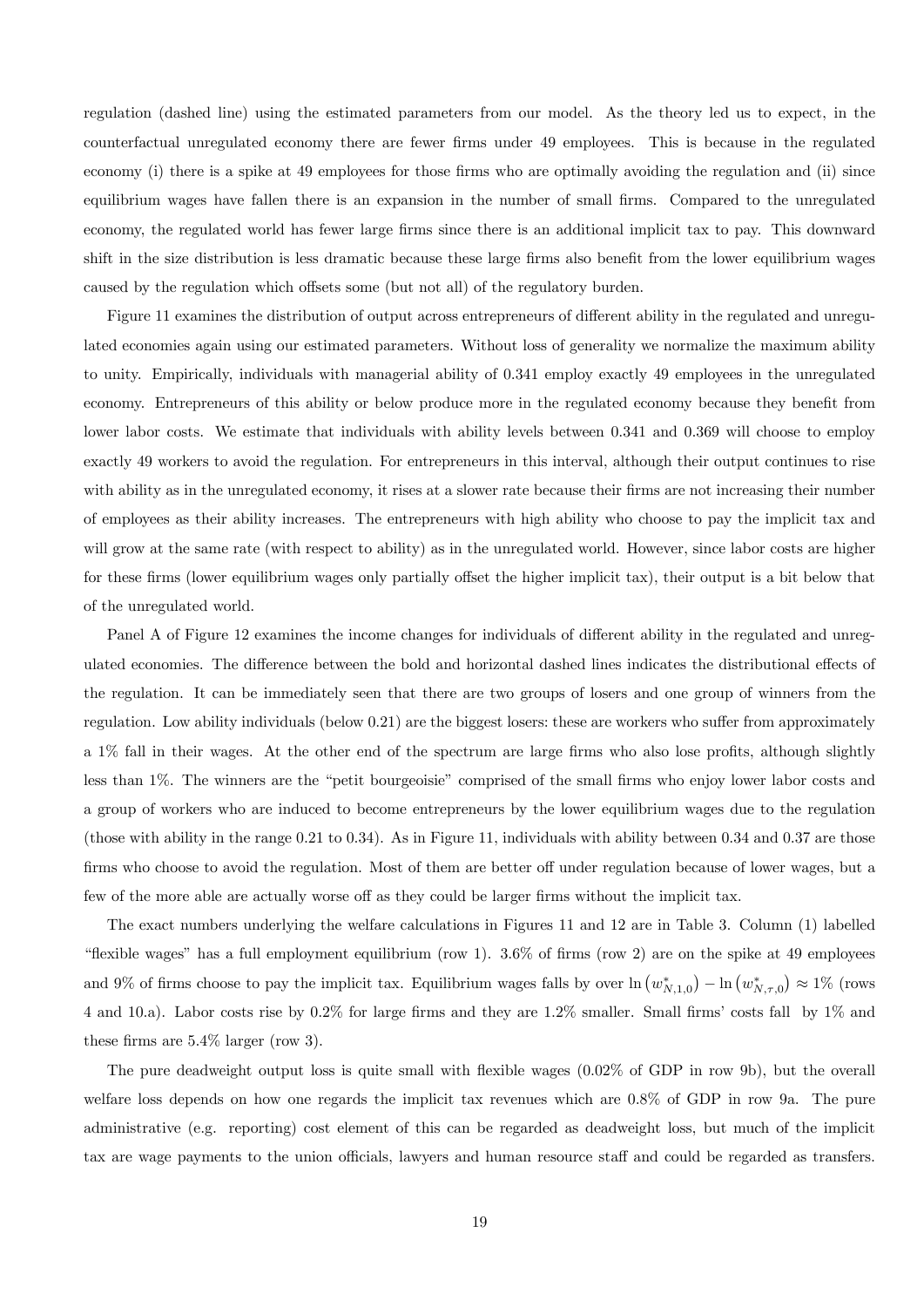Of course, these groups may also absorb considerable managerial time and cause disruption and therefore output reductions which would need to be netted out. The loss may also be smaller or larger to the extent that the workers value the amenities provided by the labor regulation.

How much do workers value these amenities? We examine this empirically by looking at wages around the threshold (see Figure 13). If workers prefer to work at firms that have these tough regulations we would expect wages to be through a compensating differential effect after the threshold of 50 employees. As expected the wage is upward sloping in size, but there does not appear to be a significant fall in wages after the regulatory threshold which suggests that workers do not place much benefit on the extra bureaucracy. However one regards the implicit tax, however, the total welfare loss from the regulation is not large - under  $1\%$  of GDP (row 9c).<sup>32</sup>

In terms of the distributional consequences Row 10 details the winners and losers. As suggested by Figure 12 workers and large firms lose about 1% (rows 9a and 9e) whereas the smaller firms all gain (rows 9b-9d).

The second column of Table 4 considers the case of downwardly rigid real wages (e.g. minimum wages). In this case an unemployment rate of 5.2% emerges in the regulated economy as wages do not fall for those who are employed (note that the unemployment rate in France was between 8% and 9% in our sample period). The welfare loss rises to 5.1% of GDP if implicit taxes are included (row 9a) or 4.3% if they are excluded (row 9b). The large welfare loss arises from the 5.4% aggregate income loss of those in the labor force (many of whom now do not have jobs) and a 6.5% fall in the profits of large firms as they now have to accept the full burden of the regulation and cannot offset this against lower equilibrium wages. Similarly, small firms gain nothing as labor costs are no lower. Panel B of Figure 12 shows that the distributional consequences have a similar flavor as Panel A, but all groups lose out from the regulation and the magnitude of the losses are larger. The "working class" lose out from the regulation because they have less jobs rather than lower wages.<sup>33</sup> Highly able individuals lose out substantially in terms of much lower profits if wages are rigid, but less if wages are flexible. In terms of political economy, this may be why large firms lobby hard against increases in the minimum wage.

Although the empirical maximum firm size is  $86,587$  in the data, we choose an upper bound<sup>34</sup> of 10,000 since there are on average only 5 firms per year having a size greater than 10,000 (out of an average of 170,000 firms with positive employment in manufacturing industries). Table A2 shows that our quantitative estimates of welfare are not much changed when we vary our assumption about the upper bound of firm size (using alternative values of 500, 1,000 and 5,000 employees). As we drop more of the larger firms unsurprisingly, welfare costs are slightly lower as the largest firms lose more from paying higher labor costs. But these differences are not dramatic. For example, the output loss in the case of rigid wages when we take the maximum firm size to be 500 is 3.9% of GDP compared to 4.3% in our baseline case. Consequently, although we may be understating the welfare losses by using an upper bound of 10,000 instead of 86,587, the effect is likely to be small.

In summary, we have two main quantitative results. First, aggregate welfare losses from the regulation are less

 $32$  The modest magnitude of the welfare cost is perhaps unsurprising as the regulation does not cause the rank order of firm size to change with the ability distribution. Hopenhayn (2012) shows in a general context that first order welfare losses from misallocation require some rank reversals between ability and size.

 $33$  In the basic model workers are homogenous so they make an ex ante decision to enter based on their expected wage (relative to their expected profits from being an entrepreneur) and there is a random draw ex post to determine who will be unemployed. In our risk neutral set up low ability individuals lose out to a similar degree regardless of the degree of wage inflexibility. We consider heterogeneous production skill amongs employees in one of the extensions below.

<sup>&</sup>lt;sup>34</sup>As explained in what follows, choosing a higher value for the upper bound would increase welfare costs.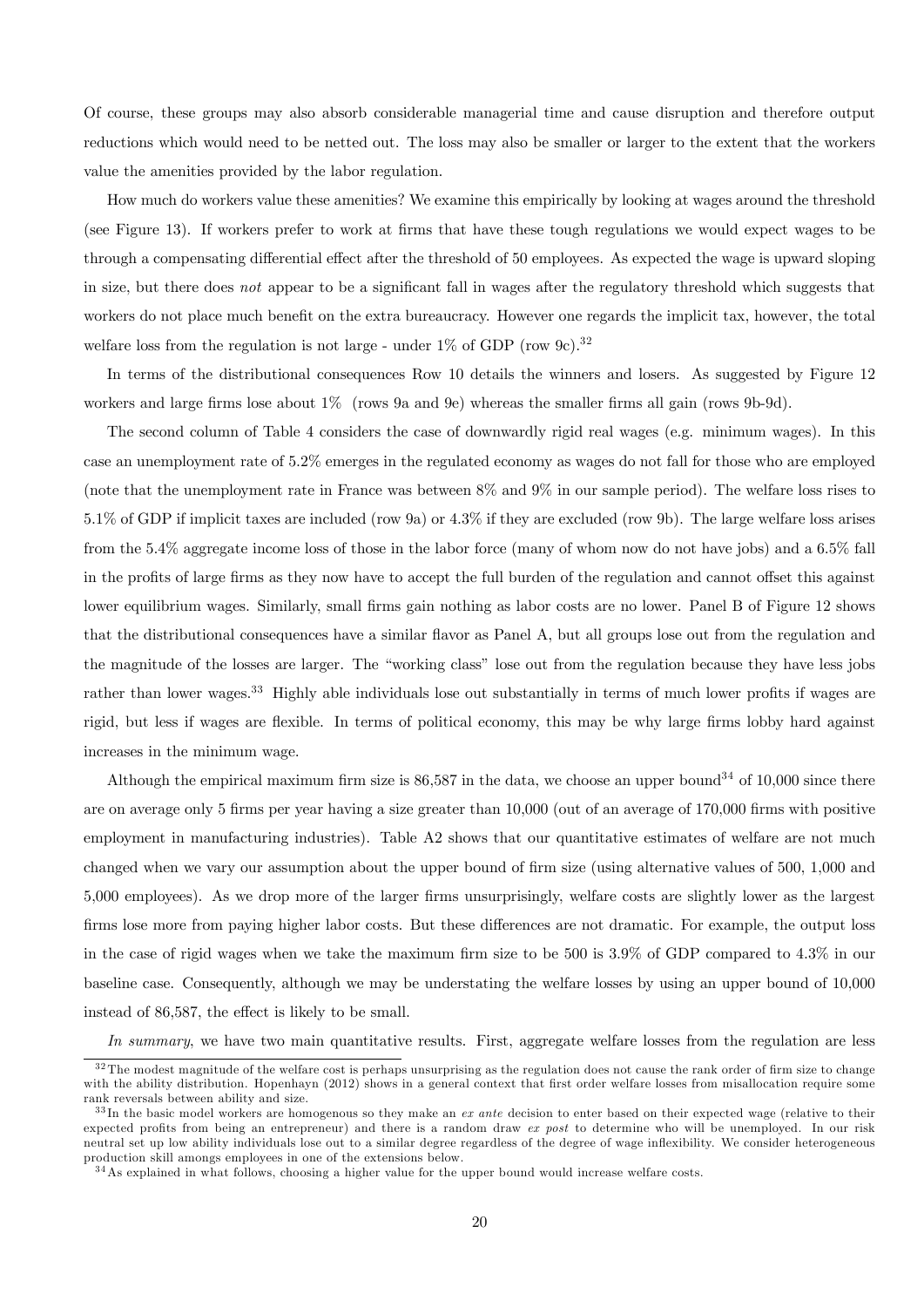than 1% of GDP when wages are flexible, but are around 5% of GDP if wages are downwardly rigid. Second, the regulation redistributes income away from workers and larger firms and towards small firms (i.e. those with mediocre managerial ability). The first result is well known in the literature (the incidence of a labor tax will partly fall on workers), but quantifying its magnitude in an equilibrium setting using micro-data is original. Furthermore, we believe the second result on distributional consequences of regulation is, we believe novel and unexpected, especially when quantified from a structural econometric model.

### 6 Extensions and Robustness

In this section we consider several extensions to our framework and robustness tests of the results.

#### 6.1 Industry Heterogeneity

Holding the parameters constant across industries is an attempt to focus on the macro-economic consequences of the regulation. But there is nothing in our approach that requires we do this and consequently we have investigated various ways of allowing the coefficients to vary across industries. We begin with simply splitting the manufacturing industries into "high tech" and "low tech" following OECD definitions (these are based on R&D intensity). The estimates of parameters are given in columns (4) and (5) of Table 2 and the analogous production function estimates are in the last two columns of Table A1. There does appear to be significant heterogeneity with the estimated implicit tax insignificantly different from zero in the high-tech sectors and bearing more heavily in low-tech sectors (1.3%), probably because labor is a larger share of total costs in the low tech sectors.

Next, in Table 4, we examine the other main sectors outside manufacturing. We use calibrated values of  $\theta = 0.80$ and  $\theta = 0.85$ . The first two columns repeat the baseline estimates using these values. We estimate the models for Transport (columns (3) and (4)), Construction (columns (5) and (6)), Wholesale and Distribution Trade (columns (7) and (8)) and Business Services (columns (9) and (10)). The implicit tax seems to be more important in both Transport  $(2.5\%)$  and Construction  $(2.0\%)$  than it was in manufacturing  $(1.3\%)$ . In business services, by contrast, the regulation seems to be estimated to be insignificantly different from zero.

Finally, we estimated the production functions separately by three digit sectors and used the full ML technique with estimated production functions as in column (2) of Table 2. This allows the scale  $(\theta)$  and all other parameters to be freely estimated. Some of the industries have insufficient number of firms to perform this estimation but we are still able to do this for a large number. The results are in Figure A1 which again demonstrates a substantial degree of heterogeneity with some sectors with estimates of the implied tax from near zero to over 50%. The heterogeneity of the implicit taxes is related to industry characteristics in an intuitive way. For example, when labor costs are a smaller share of total value added, the estimated  $\tau's$  tend to be bigger and when the capital-labor ratio of the sector is high they tend to be smaller. The distortion associated with the regulation is less damaging in sectors when labor is a less important factor (Marshall's "importance of being unimportant").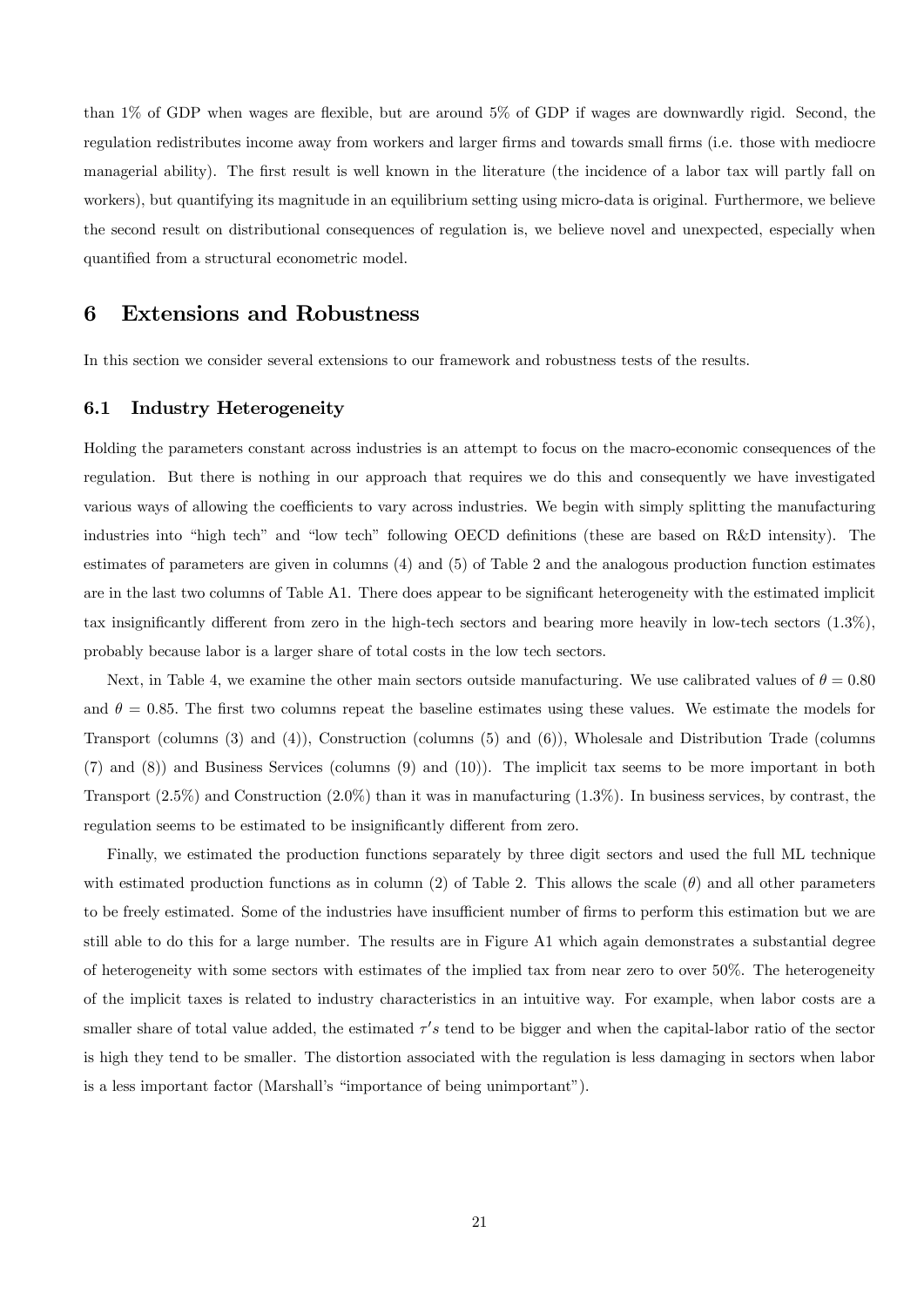#### 6.2 Changing the organizational structure of corporations

An obvious way in which a business group could respond to the regulation is simply by misreporting employment size. The authorities and unions are well aware of this incentive and threaten hefty fines and prison sentences for employers who lie to the fiscal or social security authorities. In some countries there is certainly evidence of this from tax returns (e.g. Almunia and Lopez-Rodriguez, 2012), although generally researchers are surprised at how are low these rates of cheating are given the incentives (e.g. Kleven, Kreiner and Saez, 2009). There is, of course, a cost to these evasion strategies in the form of legal fines and possible criminal charges (see Appendix E) and we doubt this can be a major factor behind our results. First, we have shown that there is adjustment on a number of margins that is consistent with a real effect of the regulation such as productivity and hours of work. There is no incentive for the firm to report these other items in a systematically misleading way. Second, hiding taxable revenues is much easier than hiding workers who have a very physical presence with a legal contract, health and pension rights. Third, in 2009 alone the French state employed  $2,190$  "agents de controle" to monitor firms compliance.<sup>35</sup> That is about one agent per 100 firms with ten or more employees, a rather high degree of observation. Fourth, hidden workers could be considered an unmodelled additional factor of production  $(x)$  as above. As we below our model performs reasonably well in predicting output even abstracting away from such considerations.

A more subtle way of dealing with the regulation is by splitting a company into smaller subsidiaries. For example, a firm which wished to grow to 50 employees could split itself into two 25 employee firms controlled by the group CEO. There are costs to such a strategy - the firm will have to file separate fiscal and legal accounts, demonstrate that the affiliates are operating autonomously and suffer from greater problems of loss of control.36

One way to check for this issue is to split the sample into those firms that are standalone businesses and those that are subsidiaries/affiliates of larger groups. Panel A of Figure 14 compares the power law for these two types of firms. For both standalone firms and affiliates we can observe the broken power law at 50. The fact that the discontinuity exists for standalone firms (which cover the majority of workers for the firms in Figure 14) implies that our results are not being driven solely by corporate restructuring. Panel B repeats the distribution for the standalones, but now considers affiliates aggregated up to the group level. Although the power law is still broken at 50 it is less pronounced than at the subsidiary level in Panel A which could indicate some degree of corporate restructuring in response to the regulation.37

#### 6.3 Other margins of adjustment to the regulation

The simplest version of the model focuses on the decision over firm size based on employment. However, there are many other possible margins of adjustments that firms could use to avoid the regulation. This can be allowed for in the model by re-writing output as  $y = \alpha[h(n,x)]^{\theta}$  instead of  $y = \alpha n^{\theta}$  where x are the other factors of production such as hours per worker or human capital. If there was perfect substitutability between labor and these other factors

<sup>3 5</sup> http://www.insee.fr/fr/ffc/ipweb/ip1399/ip1399.pdf

<sup>&</sup>lt;sup>36</sup>A more extreme reaction of the firm would be to engage in franchising. This has some further costs as the CEO no longer has claims over the residual profits of the franchisee and loses much control. In any case, franchising is rare in manufacturing.

 $37$  One might ask why there should be any discountinuity at 50 employees at the group level when aggregating across multiple subsidiaries? The reason is that a small number of regulations do bind at the group level, mainly through case law (see Appendix D).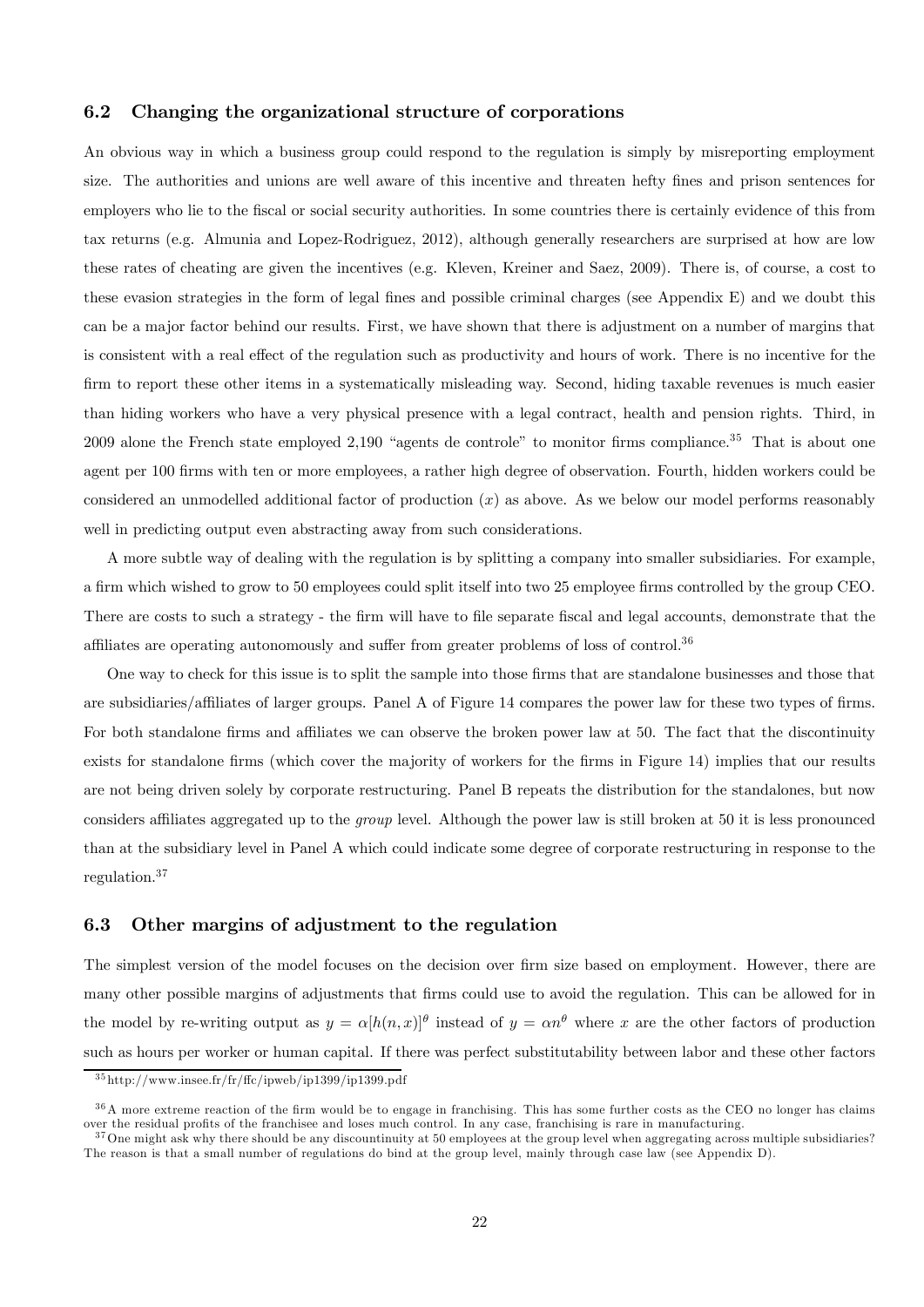then the firm could avoid the size-distortion we have discussed. More realistically when there is imperfect substitution the firm can mitigate some of the costs of the regulation through substitution. Of course, having to sub-optimally substitute into other factors of production generates some welfare loss by itself.

The most obvious way the firm could adjust is by increasing the amount of hours per worker (e.g. through longer overtime) rather than expand the number of employees. We find clear evidence that firms respond in this way in Figure 15 as the number of annual hours increases just before the threshold of 50 employees. This is reassuring as it suggests that firm size is not just being misreported to avoid the regulation - firms are genuinely changing their activities in a theoretically expected direction.

There are many other possible margins of adjustment such as using more skilled workers, increased capital intensity and a greater use of outsourced workers. There is evidence for adjustment along all these margins in order to mitigate the costs of the regulation.38

#### 6.4 Overall Performance of the Model

As we would expect, firms appear to be adjusting to the regulation around the threshold, in particular by increasing hours. If firms are able to substitute easily away from labor then the regulation has a smaller welfare effect than we predict; indeed in the limit if firms could perfectly substitute there would be no output loss. To address the magnitude of this problem we analyze the implications of our model for predicting the distribution of output. Recall that we are using the distribution of firm size and employment to estimate the parameters of our economic model. We do not use information on output (except indirectly in the experiments that look at TFP, such as column (2) of Table 2 and Figure 8). If alternative margins of adjustment were important, then the observed distribution of output would be very different (and total output larger) than what is predicted by our model. In particular, we would expect to under-estimate the share of output produced by large firms, and to over-estimate the share of output produced by small firms. As explained in the previous sub-section, large firms can reduce their regulatory cost by using existing workers more intensively (e.g. hours), increasing workforce quality through upgrading skill composition, using greater capital, etc. All these will cause them to produce more output than we would predict in our basic model.

Table 5 contains the results of this exercise. Panels A and B compare the actual and predicted distributions of firms and employment. Unsurprisingly we match these moments closely as this is the data that we are using to fit our parameters. Panel C is the greater challenge as we do an "out of sample" prediction— the output estimation. The proportion around the bulge of 49-57 workers is nearly spot on at 3%. As expected, we under-estimate the output for larger firms, but not by too much. Our parameters suggest that 69% of output should be in firms with over 58 employees whereas the number is 72.8% in the data. Symmetrically, we overestimate the output share of the small firms (24.2% vs. 27.5%). These mis-predictions are exactly as basic economics suggests as we do not account for other adjustment margins. Nevertheless, as shown by the standard errors our estimates are within the 95% confidence intervals which is an impressive performance for such a simple model.

 $38$ Note that since we observe all these margins we are able to take account of them in our estimation of the production function so they should not bias our estimates of TFP. The estimated equation incorporates capital as a factor of productions, and labour is measured in terms of hours.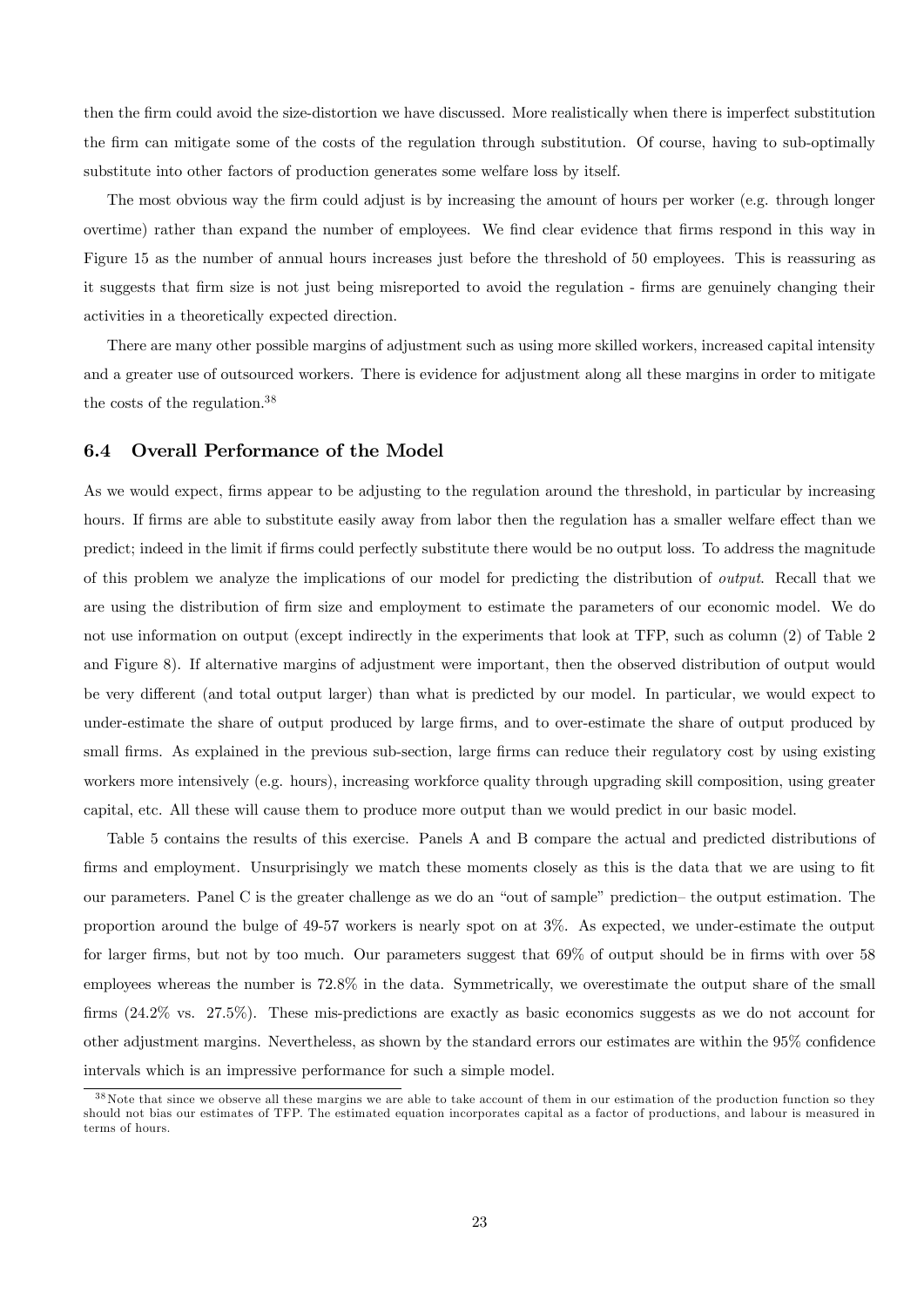#### 6.5 Alternative reasons for the existence of firms in the "valley"

The fact that there are any firms to the right of the regulatory threshold at 50 employees (the "valley") is a theoretical puzzle that we account for by allowing for measurement error in employment. Empirically, our measurement error hypothesis does quite well (Figure 9) if anything, over-predicting the number of firms. However, there are a number of alternative hypothesis worth considering involving adjustment costs, employment shocks, the shape of the production function and bounded rationality.

Adjustment Costs. A first alternative hypothesis that could instead explain firms choosing the "dominated" firm sizes on the range immediately above 50 employees would be the existence of adjustment costs. Suppose for concreteness that firms receive shocks to their target employment numbers (e.g. via  $\alpha$  shocks). In a world with quadratic adjustment costs, firms would want to get to new target employment, but would converge slowly. This planned employment dynamic might take a firm through the valley of 50-58 employees as jumping over it to a new optimal employment might simply be too costly in terms of adjustment costs. This implies that firms are "passing through" the valley and will be disproportionately likely to move out of this area.

To investigate this we examine adjustment dynamics. Figure 16 plots the proportion of firms making significant adjustments in employment at different points of the firm size distribution. The left hand panels examine the proportion of firms increasing employment by more than 12%, 10%, 8%, 6% and 4% respectively and the right hand panels do the same for employment decreases. There is a general tendency for firms to make smaller proportionate increases in employment the larger they are, but the most striking feature is how the pattern alters around the regulatory threshold. Firms to the right of the threshold are much more likely to either grow or shrink than those who are further away from the regulatory threshold. This indicates that the valley is an uncomfortable place to be: firms are swiftly moving either in or our of it. Similarly, firms to the left of the threshold are much less likely to grow as this would mean they would have to start paying the extra implicit tax. We obtain similar results if we use value added as our measure of firm growth instead of employment.

Although these patterns are all consistent with an adjustment cost explanation<sup>39</sup>, our measurement error hypothesis can also explain both facts. We would expect mean reversion — firms' measured employment in the valley is actually smaller or larger than their true data. So long as the measurement error is i.i.d. we would expect greater absolute measured changed in employment in subsequent periods. Thus the dynamics in Figure 16 are consistent with both the measurement error and adjustment costs hypothesis.

In terms of the static data however, the adjustment costs hypothesis does not account as well for the presence of a bulge that spreads on several firm sizes just below 49 employees. Absent measurement error, firms that do not want to grow beyond 50 would stop growing at precisely 49, not at 46. Thus we believe that the adjustment cost hypothesis cannot satisfactorily for the precise deviation from the power law we observe in the data. This is not to say adjustment costs are unimportant, but rather they are not the dominant reason for firms in the valley.

Employment shocks. Consider the possibility there are unexpected shocks to employment. Suppose firms face an exogenous quit rate, and that they set a hiring rule to achieve a target employment level. In this case, negative

 $39$  Gourio and Roys's (2012) preliminary draft investigates this dimension although in their specification static (fixed) costs have exactly the same distortive effect on the firm size distribution as dynamic (adjustment, sunk) costs and are assumed to be negligible.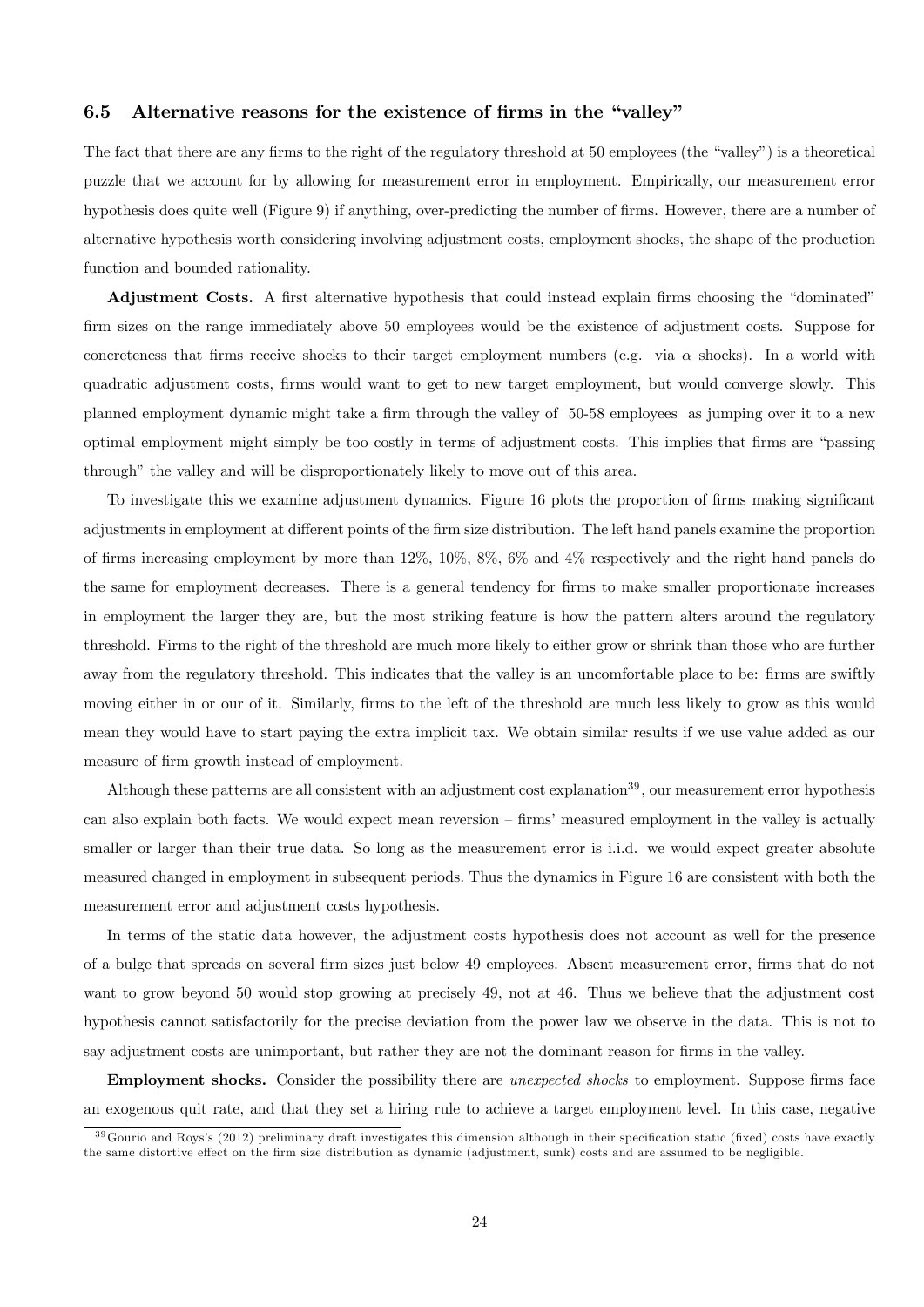shocks to quits could mean the firm ends up with too many workers. For example, suppose a firm wants 49 workers, can only make hiring decisions at the beginning of the year (like the junior job market in economics) and expects 5 people to leave every year. Hence the firm hires 5 people every year. If there is a negative shock to quits one year when no one leaves, the firm will end up with 54 workers and have to bear the costs of regulation. Being aware of this risk, however, implies that firms will not target a steady state of 49, but something below this level to avoid getting into the dominated area. This hypothesis therefore predicts that the bulge would be at a firm size below 49 workers. Since the main bulge is at 49 workers (see Figure 2) this hypothesis is not compelling.

Bounded rationality. We can imagine a wide range of bounded rationality models, and although some are clearly inconsistent with the evidence, others could potentially account for the patterns we observe in the data. We consider two behavioral models. First, assume that there exists a proportion of managers  $(\gamma)$  who ignore the regulation and set their employment levels as if there were no implicit tax. The remaining  $(1-\gamma)$  of managers have full information and behave as in our baseline model. This is a generalization of our model and we estimate a mixture model to examine whether  $\gamma = 0.40$  We also consider a second type of optimization error where all firms set their employment as if they are fully aware of the tax (unlike the first case). However, there are a  $\gamma$  proportion of managers who ignore the incentive to optimally avoid the regulation by setting their employment levels just below the level of the threshold,  $N$ .

We describe and implement both of these models and describe the results in Appendix E. In both cases we reject the hypothesis that these bounded rationality models out perform our simple baseline model. This is not surprising. Since most of the firm regulations that start at size 50 have been in place for many decades in France and are well known in the media, our baseline model is more plausible than it would be for a newly introduced policy. A more "non-parametric" test of the bounded rationality model follows from considering that if firms did use such behavioral rules then firms just above the 50 size cut-off would have particularly low *profits*. Kleven and Waseem (2012) show that looking at the profits of such firms allows us to learn something about the cost of the regulation.<sup>41</sup> Following this idea we examine the profitability of firms around the threshold in Figure A2. We do not find a sharp discontinuity in profitability around the regulatory threshold which casts further doubt on adequacy of the bounded rationality model.

Leontief Production Functions. Similarly hard to square with the patterns we observe in the data is the hypothesis that production is in fixed proportions (*Leontief*), and firms with sizes in the  $\{50,58\}$  range are at their optimal employment level given their capital needs, location needs etc. This would imply, again counterfactually, that there would be no particularly strong tendency by these firms to grow or shrink in that firm size range relative to any other range Again, we can rule out this hypothesis, given what we have already observed about the dynamic patterns in the data in Figure 16.

Sunk cost of regulation. An alternative reason for the valley after 50 employees is that responding to the regulation requires making a large sunk investments. Specifically, to the extent that the main cost of complying with the regulation is learning and setting up new mechanisms, firms would be reluctant to pass the 50 worker threshold, but once they do, they would be indifferent between being (say) 51 or 49. In our view, it does not seem a priori reasonable to assume the regulation involves mostly a one time sunk cost. For example, the regulation requires a Staff

<sup>&</sup>lt;sup>40</sup>Note that we need to fully re-solve for the general equilibrium in this model because the presence of  $\gamma$  "ignorant" non-compliers changes the equilibrium wage and therefore also the behavior of the fully informed 1- $\gamma$  agents.

<sup>&</sup>lt;sup>41</sup>Their paper, like ours, has a strictly dominated region like ours where the average tax rate is higher for some individuals. Nevertheless, there is positive mass in the valley to the right of this tax knotch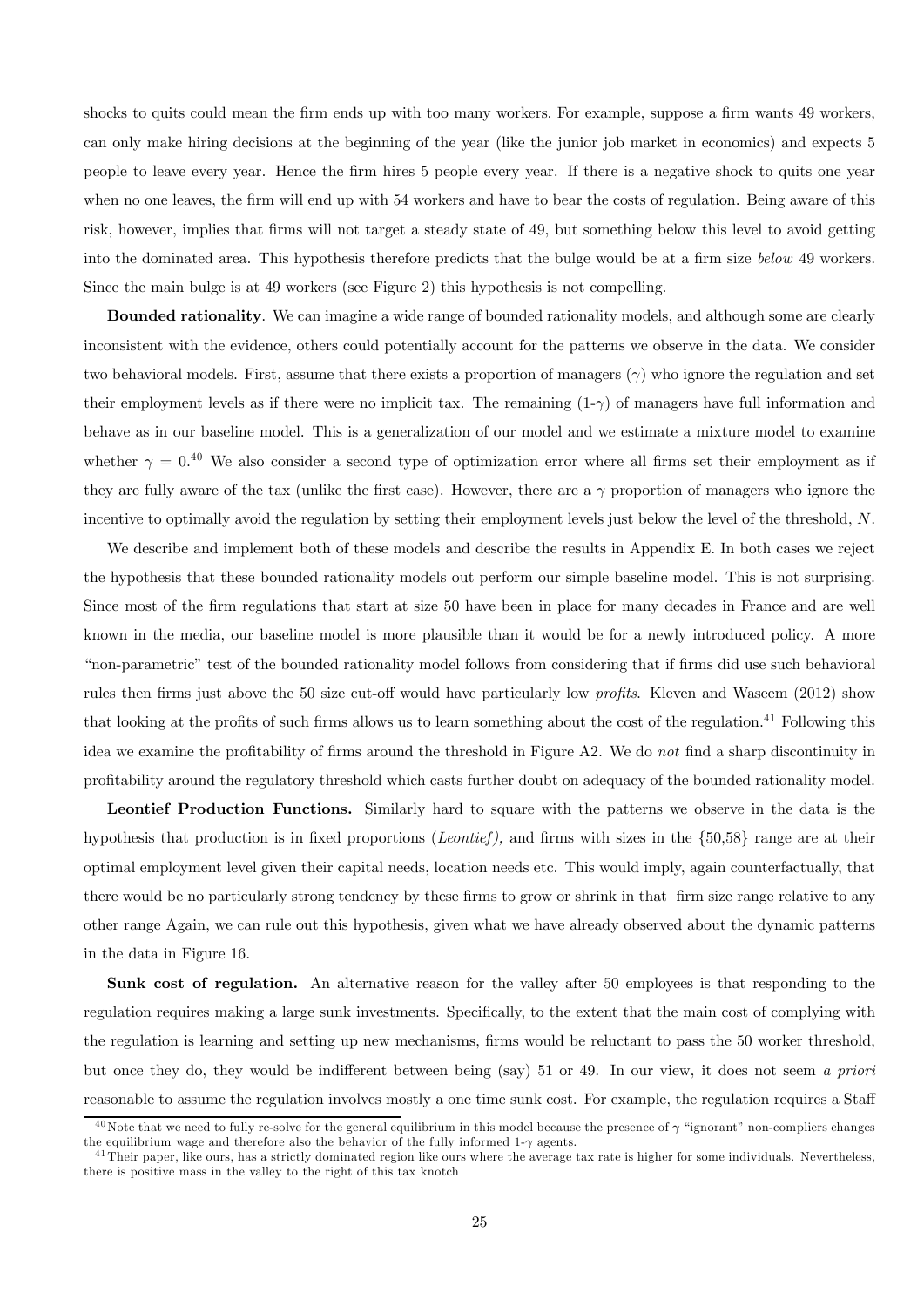Council meeting with a (recurrent) budget of at least 0.3% of total payroll, a shop steward, a profit sharing scheme,  $\rm etc.^{42}$ 

Summary. Although there could be other reasons for the density of firms in the valley to the right of the regulatory boundary at 50 employees, none of the obvious ones seems obviously better than our simple model.

#### 6.6 A Comparison with the Hsieh-Klenow (2009) approach

In a pioneering and influential paper, Hsieh and Klenow (2009) take a related approach to examining regulatory distortions by examining the distributions of size and revenue-based productivity measures in the US, India and China. Like us, they found that such distortions could have substantial macro-economic effects. Their approach, however, focuses on the variation in marginal revenue productivity (MRP) as an indicator for distortions because, when factor prices are the same MRPs should be equalized across firms even when underlying managerial ability is heterogeneous. In our context, we follow Hsieh and Klenow (2009) and estimate the distortion  $(\tau)$  from the change in the MRP of labor. The relation can be seen in Appendix Figure A2. Naively using data around the threshold to look at the change in MRP would be incorrect, however, as this local distortion in the MRP is due to the decision of firms in the 50-58 range to optimally choose to be at 49. The treatment effect in the Regression Discontinuity Design would reflect the local distortion and not the global distortion and would lead to misleading estimates of the implicit tax. Instead, our approach would suggest comparing the MRP of labor for firms away from the threshold.

We implement this idea using the Hsieh Klenow method of value added per worker (relative to the industry average) as an index of the MRP of labor and obtain an estimate of  $\tau - 1 = 0.046$  (Appendix Figure A3).<sup>43</sup> Another approach is to use our own estimates of the MRP of labor from the model  $(\alpha\theta (n^*)^{\theta-1})$ . When doing this we obtain a value of the implicit tax of  $\tau - 1 = 0.032$  (Appendix Figure A4). Although we prefer our more structural approach, we note that these estimates are similar to those in Table 1 column (3) where we use the Hsieh and Klenow's (2009) preferred measures of the returns to scale,  $\theta$  to obtain a  $\tau - 1 = 0.033$ . Our preferred estimates use a higher  $\theta$  and so generate a lower estimate of the implicit tax.

#### 6.7 Heterogeneous Workers

For simplicity we have assumed that workers are homogenous. Extending the Lucas model to the case of heterogeneous but perfectly substitutable workers along the lines of Rosen (1982) is straightforward, but not very interesting as in this case employers could avoid the cost of the regulation by simply substituting quantity for quality, i.e. by employing more high quality workers at precisely 49 employees. The more realistic case is when workers are imperfect substitutes as this will generate positive matching between the more talented managers and the more skilled workers. This will also mean that the effects of minimum wages on unemployment are felt more strongly on unskilled workers which is

<sup>&</sup>lt;sup>42</sup>In a follow-up paper to ours, circulated in December 2012 (the first full draft our paper was circulated draft in 2011 when it was presented at MIT), Gourio and Roys (2012) implement such a sunk cost model and compare it to a variable cost model (a restricted version of our varable and fixed cost model). They do not estimate both variable and sunk cost parameters together "since identification is delicate." They find that "They are both able to fit the moments well, and in particular the jump in the bins distribution between 45-49 and 50-54. (...). Both models reproduce the discontinuity at 50 and the change in the constant of the power law distribution observed in the data." Consequently, one needs to make an a priori determination of which model is more reasonable. The existence of a recurrent, variable cost seems far more plausible.

 $43$ This is using the average for firms between 20 to 42 workers compared to firms with 57 to 200 workers. Reasonable changes of the exact thresholds make little difference.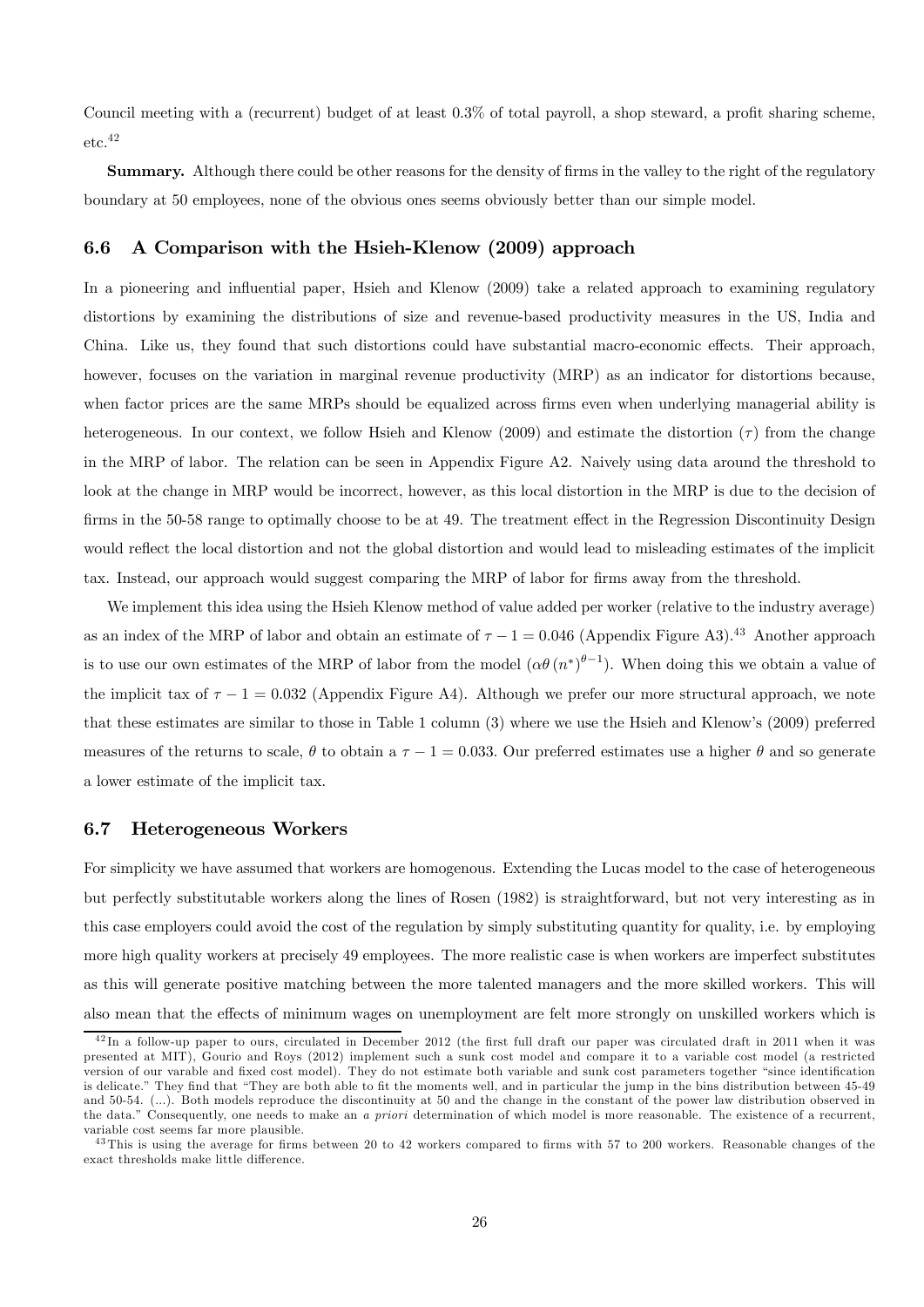more likely than our standard model with rigid wages where all workers are equally likely to suffer unemployment as a result of the regulation.

Although it is beyond the scope of this paper, one can extend our baseline model to allow for heterogeneous workers in the framework of Garicano and Rossi-Hansberg (2006). In this model managers' ability allows them to solve those problems that workers could not solve. More skilled production workers endogenously match with more talented managers, because managers can leverage their ability over a larger mass of output in this case (as in our basic model, span of control costs are in the number of workers managed, not the skill of these workers). In this set-up the regulation introduces an additional matching friction which reduces aggregate output. As before, aggregate real wages will fall, and if there is a minimum wage unskilled workers will tend to become unemployed.

The qualitative implications of this extension and therefore the same as our baseline model. Structurally estimating this model is several orders of magnitude more difficult however due to the matching model of skill we have now introduced. We leave consideration of such a model for future work (see Lise, Meghir and Robin, 2012, for an attempt to structurally model heterogeneous firms and workers in a matching model).

### 7 Conclusions

The costliness of labor market regulation is a long-debated subject in policy circles and economics. We have tried to shed light on this issue by introducing a structural methodology that uses a simple theoretical general equilibrium approach based on the Lucas (1978) model of the firm size and productivity distribution. We introduce size-specific regulations into this model, exploiting the fact that in most countries labor regulation only bites when firms cross specific size thresholds. We show how such a model generates predictions over the equilibrium size and productivity distribution and moreover, can be used to generate an estimate of the implicit tax of the regulation. Intuitively, firms will optimally choose to remain small to avoid the regulation, so the size distribution becomes distorted with "too many" firms just below the size threshold and "too few" firms just above it. Furthermore, the distribution of productivity is also distorted: some of those firms just below the cut-off are "too productive" as they have been prevented from growing to their optimal size by the regulation. We show how the regulation creates welfare losses by (i) allocating too little employment to more productive firms who choose to be just below the regulatory threshold, (ii) allocating too little employment to more productive firms who bear the implicit labor tax (whereas small firms do not) and (iii) through reducing equilibrium wages (due to some tax incidence falling on workers) encourages too many agents with low managerial ability to become small entrepreneurs rather than working as employees for more productive entrepreneurs.

We implement this model on the universe of firms in the French private economy. France has onerous labor laws which bite when a firm has 50 employees, so is ideally suited to our framework. We find that the qualitative predictions of the model fit very well. First, there is a sharp fall off in the firm size distribution precisely at 50 employees resembling a "broken power law" and second, there is a bulge in productivity just to the left of the size threshold.

We then estimate the key parameters of the theoretical model from the firm size distribution. Our approach delivers quite a stable and robust cost of the employment regulation which seems to place an additional cost on labor of about 1% of the wage. We show that we expect this cost to translate into relatively small output losses when wages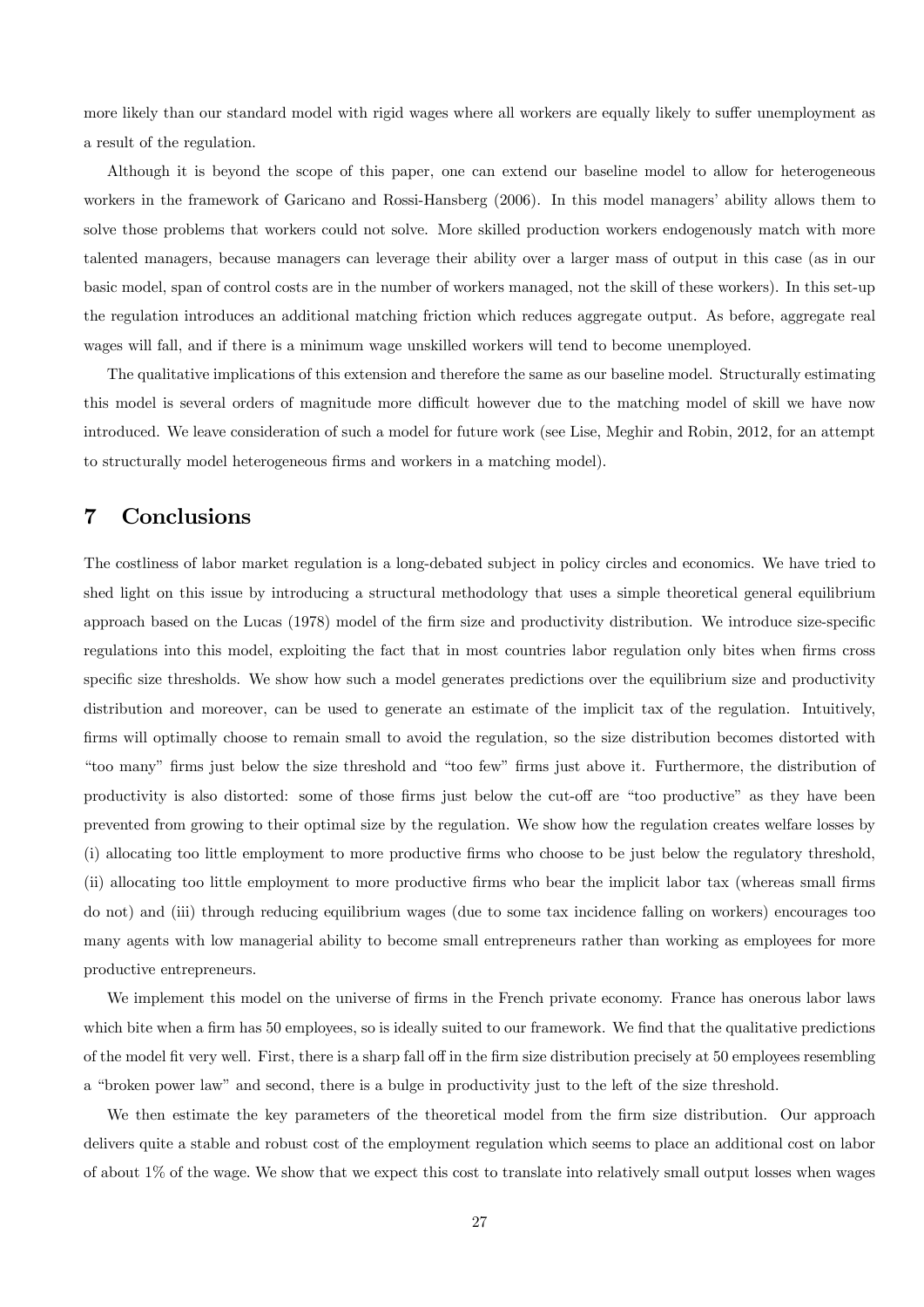are flexible (under 1% of GDP) but large losses (over 5% of GDP) when wages are downwardly rigid. Furthermore, there are large distributional effects regardless of wage flexibility with workers losing substantively and small firms benefiting from the regulation. This is unlikely to be an intended consequence of the laws.

This is just the start of our research program of opening up the "black box" of firm distortions used in many macro models. Size-contingent regulations are ubiquitous and our methodology can be used for other regulations, other parts of the size distribution, other industries<sup>44</sup> and other countries. One drawback of our approach is that it is static. We have abstracted away, for example, how firm TFP may evolve over time as firms invest to improve their technology or managerial ability (e.g. Bloom and Van Reenen, 2007). Such investments enable small firms to grow and since size-contingent regulations "tax" this growth over the threshold, they may well discourage investment and therefore inhibit the dynamics of growth in the economy. We have also not delved deeply into dynamics of employment or wage setting (e.g. Robin, 2011)

Despite these caveats, we believe that our approach is a simple, powerful and potentially fruitful way to tackle the vexed problem of the impact of regulation on modern economies.

### References

- [1] Abidoye, Babatunde, Orazem, Peter and Milan Vodopivec (2009) "Firing Cost and Firm Size: A study of Sri Lanka's Severance Pay system" World Bank Social Protection Discussion Paper No. 2009.
- [2] Abowd, John M. and Kramarz, Francis (2003) "The costs of hiring and separations" Labour Economics, 10(5), 499-530.
- [3] Ackerberg, Daniel, Lanier Benkard, Stephen Berry and Ariel Pakes (2007) "Econometric Tools for Analyzing Market Outcomes" Handbook of Econometrics 6A, 63, 4172-4276, Amsterdam: Elsevier.
- [4] Almuni, Miguel and David Lopez-Rodriguez (2012) "Staying under the Radar: Firm responses to Tax enforcement strategies in Spain", mimeo, Berkeley
- [5] Atkeson, Andrew and Patrick Kehoe (2005) "Modeling and Measuring Organizational Capital" Journal of Political Economy, 113, 1026-1053
- [6] Axtell, Robert (2001) "Zipf Distribution of US firm sizes" Science, 293 (5536), 1818-20.
- [7] Bai, Jushan (1997) "Estimating Multiple Breaks Once at a Time" Econometric Theory, 13: 315-352.
- [8] Bai, Jushan and Pierre Perron (1998) "Estimating and Testing Linear Models with Multiple Structural Changes" Econometrica, 66(1): 47-78.
- [9] Baily, Martin and Robert Solow (2001) "International Productivity Comparisons at the firm level" Journal of Economic Perspectives, 15, 151-172
- [10] Banerjee, Abhijit and Esther Duflo (2005) "Growth Theory through the lens of development" Chapter 7 474-544 in Philippe Aghion and Steven Durlauf (eds) Handbook of Economic Growth, Amsterdam: Elsevier
- [11] Bartelsman, Erik, John Haltiwanger and Stefano Scarpetta (2013) "Cross Country Differences in Productivity: The Role of Allocation and Selection" mimeo, University of Maryland, forthcoming American Economic Review
- [12] Basu, Susanto and John Fernald (1997) "Returns to Scale in US production: Estimate and Implications" Journal of Political Economy, 105 (2) 249-283
- [13] Bauke, Keiko (2007) "Parameter Estimation for power law distributions by maximum likelihood methods", mimeo, Rudolf Peirtls Centre for Theoretical Physics, Oxford and European Physical Journal B, 58(2), 167-173
- [14] Bentolila, Samuel and Bertola, Giuseppe (1990) "Firing Costs and Labour Demand: How Bad Is Eurosclerosis?", Review of Economic Studies, 57(3): 381-402.
- [15] Bertrand, Marianne and Francis Kramarz (2002) "Does Entry Regulation Hinder Job Creation? Evidence From The French Retail Industry" Quarterly Journal of Economics, 117(4), 1369-1413

<sup>&</sup>lt;sup>44</sup> For example, the retail sector has a large number of size-contingent regulations with "big boxes" being actively discouraged in many countries and US cities (e.g. Bertrand and Kramarz, 2002, or Baily and Solow, 2001).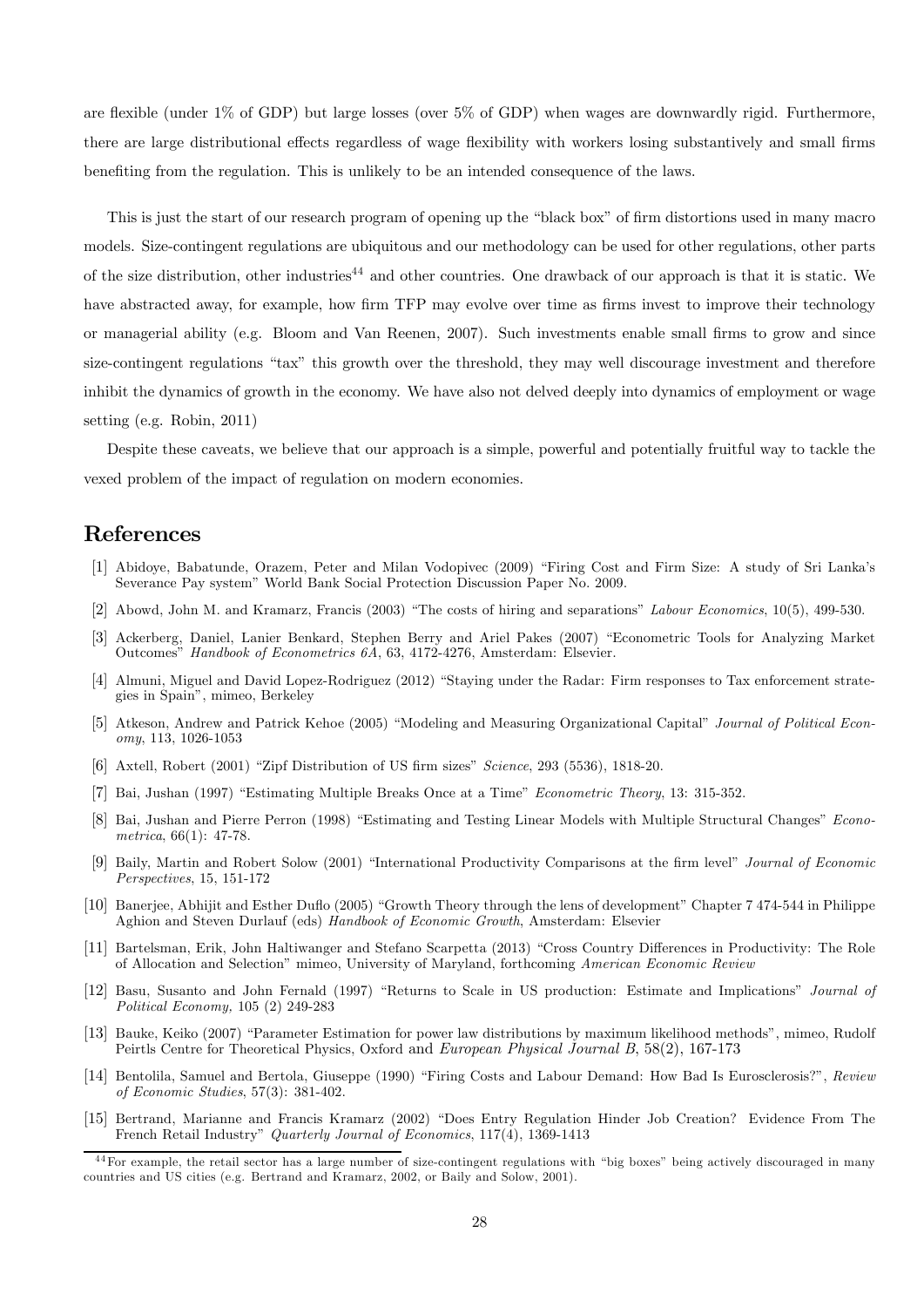- [16] Besley, Timothy and Robin Burgess (2004), "Can Labor Regulation Hinder Economic Performance? Evidence from India," Quarterly Journal of Economics, 119(1).
- [17] Bloom, Nick and John Van Reenen (2007) "Measuring and Explaining Management practices across firms and nations" Quarterly Journal of Economics, 122(4), 1351—1408.
- [18] Bloom, Nick, Raffaella Sadun and John Van Reenen (2012) "Management as a Technology" LSE mimeo
- [19] Boeri, Tito and J. Jimeno (2005) "The effects of employment protection: Learning from variable enforcement" European Economic Review, 49, 2057-2077
- [20] Braguinsky, Serguey, Lee Branstetter and Andre Regateiro (2011) "The Incredible Shrinking Portuguese Firm" NBER Working Paper 17265
- [21] Caliendo, Lorenzo Ferdinando Monte and Esteban Rossi-Hansberg (2012) "The Anatomy of French Production Hierarchies" Princeton Mimeo
- [22] Ceci-Renaud, Nila and Paul-Antoine Chevalier (2011), "L'impact des seuils de 10, 20 et 50 salariés sur la taille des entreprises Françaises", Economie et Statistique, 437, 29- 45.
- [23] Chetty, Raj John Friedman, Tore Olsen and Luigi Pistaferri (2011) "Adjustment Costs, Firm Responses, and Micro vs. Macro Labor Supply Elasticities: Evidence from Danish Tax Records" Quarterly Journal of Economics, 126(2), 749-804.
- [24] De Loecker, Jan (2011) "Product Differentiation, Multi-product Firms and Estimating the Impact of Trade Liberalization on Productivity", Econometrica, 5, 1407—1451
- [25] Di Giovanni, Julian, Andrei Levchenko and Romain Ranciere (2011) "Power Laws in Firm Size and Openness to Trade: Measurement and Implication" Journal of International Economics, 85:1, 42—52.
- [26] Di Giovanni, Julian, and Andrei Levchenko (2011) "Firm entry, Trade and Welfare in a Zipf's World", University of Michigan, mimeo.
- [27] European Commission (1996) Enterprises in Europe (Fourth Report) Luxembourg
- [28] Foster, Lucia, John Haltiwanger and Chad Syverson (2008) "Reallocation, Firm Turnover, and Efficiency: Selection on Productivity or Profitability?" American Economic Review, 98(1): 394-425
- [29] Gabaix, Xavier and Rustam Ibragimov (2011) "Rank-1/2: A Simple Way to Improve the OLS Estimation of Tail Exponents," Journal of Business Economics and Statistics, 29(1), 24—39.
- [30] Gabaix, Xavier and Augustin Landier (2008) "Why has CEO pay increased so much?" Quarterly Journal of Economics 123, 49-100.
- [31] Gabaix, Xavier (2009) "Power laws in economics and finance" Annual Review of Economics 1, 255-293.
- [32] García-Santana, Manuel and Josep Pijoan-Mas (2010) "Small Scale Reservation Laws And The Misallocation Of Talent" CEMFI Working Papers wp2010\_1010
- [33] Garicano, Luis (2000), "Hierarchies and the Organization of Knowledge in Production," Journal of Political Economy, 108: 5, 874-904.
- [34] Garicano, Luis and Rossi-Hansberg, E. (2006) "Organization and Inequality in a Knowledge Economy" Quarterly Journal of Economics, CXXI (2006), 1383-1435.
- [35] Gibrat, Robert (1931) Les Inégalités économiques, Paris: Librarie du Recueil Sirey.
- [36] Guner, Nezih, Gustavo Ventura and Xu Yi (2006) "How costly are firm regulations on size?" Japan and the World Economy, 18 302-320.
- [37] Hernández-Pérez, R., F. Angulo-Browna and D. Tun (2006) "Company size distribution for developing countries", Physica A, 359, 607-618
- [38] Gourio, Francois and Nicolas Roys (2012) "Size-Dependent Regulations, Firm size distribution and Reallocation", mimeo Chicago Fed
- [39] Guner, Nezih, Gustavo Ventura and Xu Yi (2008) "Macro-economic implications of size-dependent policies" Review of Economic Dynamics, 11, 721-744.
- [40] Helpman, Elhanan, Marc Melitz, and Stephen Yeaple (2004) "Export versus FDI with Heterogeneous Firms." American Economic Review, 94(1): 300-16.
- [41] Hopenhayn, Hugo "On the measure of distortions" UCLA mimeo
- [42] Howell, Leonard W. (2002) "Maximum likelihood estimation of the broken power law spectral parameters with detector design applications" Nuclear Instruments and Methods in Physics Research A, 489, 422-438.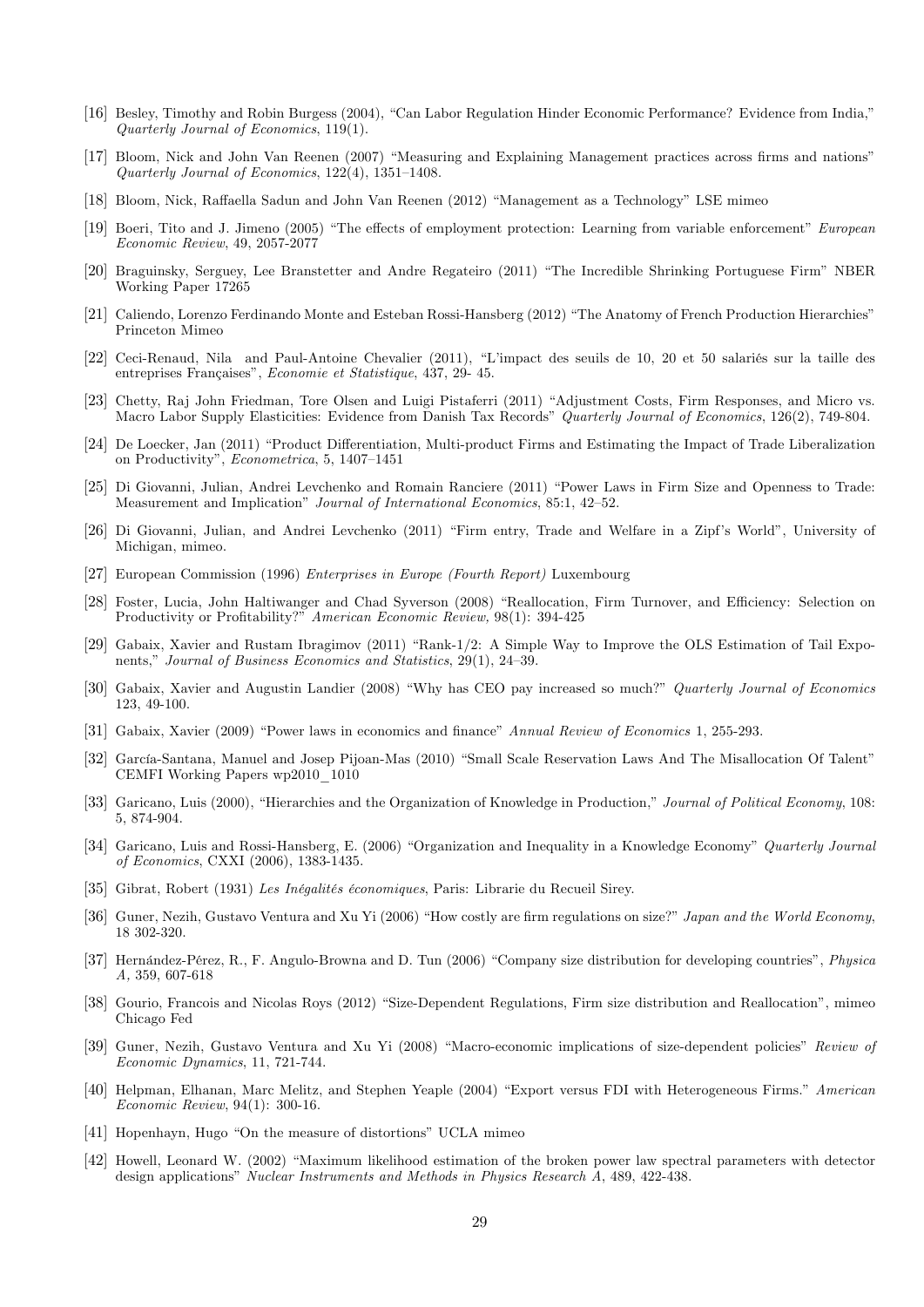- [43] Hsieh, Chang-Tai and Peter J. Klenow (2009) "Misallocation and Manufacturing TFP in China and India." Quarterly Journal of Economics 124 (4):1403—1448.
- [44] Jones, Chad (2011) "Misallocation, economic growth and input-output economics" Technical Report NBER
- [45] Kleven, Henrik and Mazhar Waseem (2012) "Using Notches to Uncover Optimization Frictions and Structural Elasticities: Theory and Evidence from Pakistan" LSE mimeo forthcoming Quarterly Journal of Economics
- [46] Kleven, Henrik, Martin Knudsen, Claus Kreiner, Søren Pedersen and Emmanuel Saez, (2011) "Unwilling or Unable to Cheat? Evidence from a Randomized Tax Audit Experiment in Denmark" Econometrica 79, 651—692
- [47] Kramarz, Francis and Michaud, Marie-Laure (2010) "The shape of hiring and separation costs in France" Labour Economics, 17(1), 27-37.
- [48] LAMY / Informations et Solutions pour les Professionnels (2010) "Comment décompter les effectifs?" Liaisons Sociales Quotidien, 200/2010, LSQ 15710.
- [49] Layard, Richard and Stephen Nickell (1999) "Labor market institutions and economic performance" Handbook of Labor Economics, in Orley Ashenfelter and David Card (eds.), Handbook of Labor Economics, Volume 3, 46, 3029-3084 Amsterdam: Elsevier.
- [50] Lazear, Edward (1990) "Job security provisions and employment" Quarterly Journal of Economics, 105(3) 699-726.
- [51] Levinsohn, James and Amil Petrin (2003) "Estimating Production Functions using inputs to control for unobservable" Review of Economic Studies, 70(2), 317-341.
- [52] Lise, Jeremy, Costas Meghir and Jean-Marc Robin (2012) "Matching, Sorting and Wages", mimeo UCL
- [53] Little, I., D. Mazumdar and J. Page (1987) Small Manufacturing Enterprises: A Comparative Advantage of India and other Economies, Oxford: OUP
- [54] Lucas, Robert E. (1978), "On the Size distribution of business firms" Bell Journal of Economics, 9, 2, 508-523.
- [55] Melitz, Marc (2003) "The Impact of Trade on Intra-industry Reallocations and Aggregate Productivity Growth", Econometrica, 71: 1695-1725.
- [56] Manne, H. G. (1965) "Mergers and the Market for Corporate Control" Journal of Political Economy, 73 (2) 110-120.
- [57] Olley, Stephen and Ariel Pakes (1996) "The Dynamics of Productivity in the Telecommunications Industry" Econometrica, 6, 1263-1297.
- [58] Parente, Stephen and Edward Prescott (2000) Barriers to Riches, Cambridge: MIT Press
- [59] Pavcnik, Nina (2002) "Trade Liberalization, Exit, and Productivity Improvements: Evidence from Chilean Establishments", The Review of Economic Studies, 69(1): 245-276.
- [60] Perron, Pierre and Zhongjun Qu (2006) "Estimating restricted structural change models" Journal of Econometrics, 134(2), 373-399
- [61] Petrin, Amil and Jagadeesh Sivadasan (2010) "Estimating Lost Output from Allocative Inefficiency with Application to Chile and Firing Costs", University of Minnesota, mimeo.
- [62] Ramsden, J.J. and G. Kiss-Haypal (2000), "Company size distribution in different countries", Physica A, 277, 220-227.
- [63] Restuccia, Diego and Richard Rogerson (2008) "Policy Distortions and Aggregate Productivity with Heterogeneous Plants", Review of Economic Dynamics, 11(4), pages 707-720
- [64] Robin, Jean-Marc (2011) "On the Dynamics of Unemployment and Wage Distributions" Econometrica, 79(5), 1327-1355.
- [65] Rosen, Sherwin (1982) "Authority, Control and the Distribution of Earnings" Bell Journal of Economics, XIII, 311-323.
- [66] Saez, Emmanuel (2010) "Do Taxpayers Bunch at Kink Points?" American Economic Journal: Economic Policy 2(3), 180-212
- [67] Schivardi, Fabiano and Roberto Torrini (2008) "Identifying the effects of firing restrictions through size-contingent differences in regulation" Labour Economics, 15(3), 482-511.
- [68] Simon, Herbert (1955) "On a class of skew distribution functions" Biometrika 44:425-40
- [69] Syverson, Chad (2004) "Market Structure and Productivity: A concrete example" Journal of Political Economy, 112, 6, 1181-1222.
- [70] Syverson, Chad (2011) "What determines productivity?", Journal of Economic Literature, 49(2) 326—365
- [71] Sutton, John (1997) "Gibrat's legacy" Journal of Economic Literature, XXXV (1) 40-59.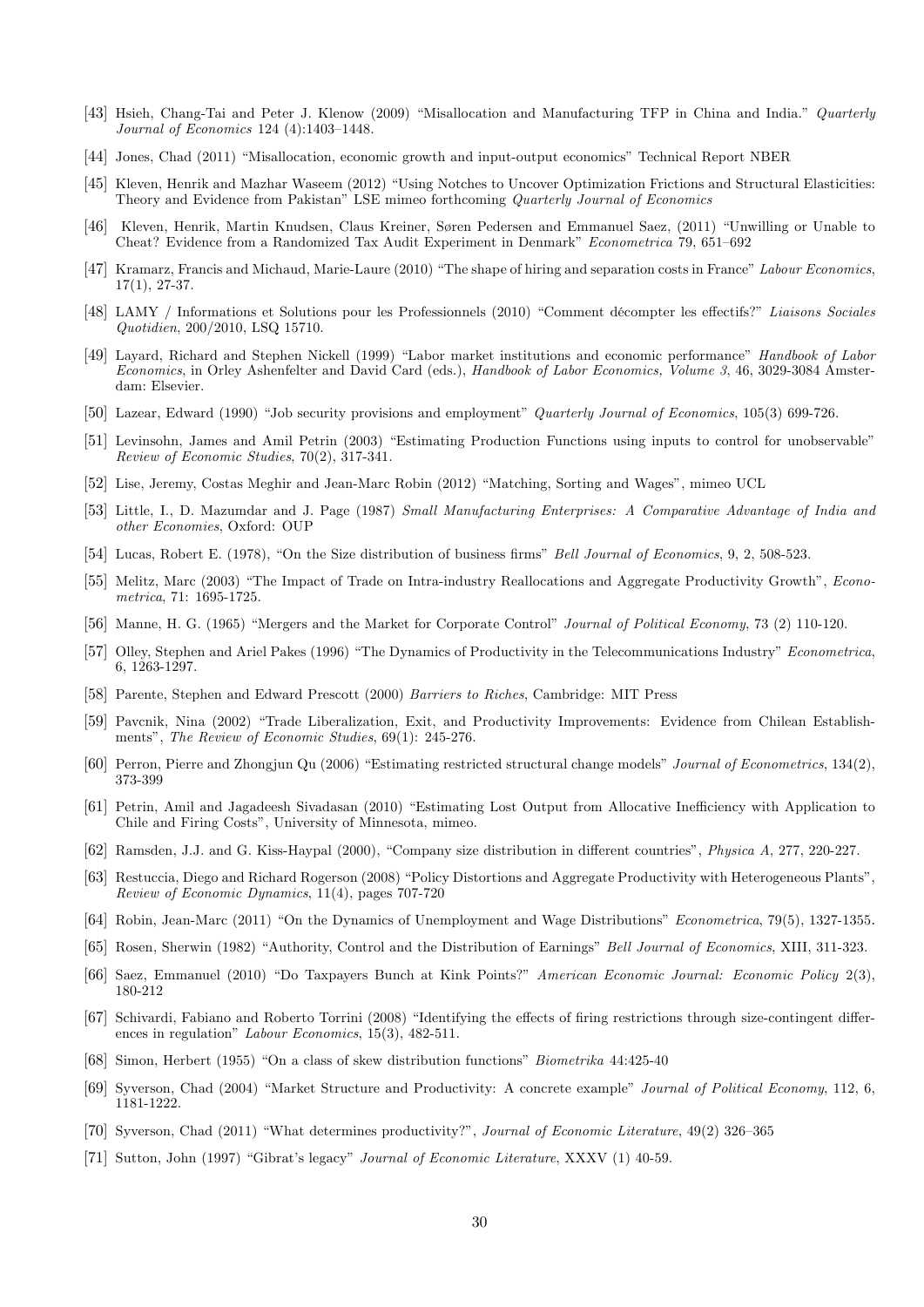## Web Appendices: Not Intended for publication unless requested

### A Omitted Proofs

#### A.1 Comparative Statics in the variable cost and fix costs of regulation

In the main text, Proposition 1 focused on comparative statics when we have no fixed cost of the regulation  $(k = 0)$ as this is what we obtain empirically. We can also examine what happens when we hold the implicit tax fixed at unity  $(\tau = 1)$ , but consider only the fixed cost component. In the unique equilibrium:

**Proposition 2** The introduction of a tax/fixed cost  $k$  of hiring workers starting at firm size N has the following effects:

- 1. Reduces equilibrium wages as a result of the reduction in the demand for workers
- 2. Increases firm size for all firms below the threshold,  $[\alpha_{\min}^{N,1,k}, \alpha_c^{N,1,k}]$ , as a result of the general equilibrium effect that reduces wages
- 3. Reduces firm size to the threshold N for all firms that are constrained, that is those in  $[\alpha_s^{N,1,k}, \alpha_s^{N,1,k}]$
- 4. Increases firm size for all firms that are taxed  $[\alpha_n^{N,1,k}, +\infty]$  as a result of the general equilibrium effect that reduces wages

Most of the comparative statics are the same as Proposition 1, but there is an important difference in terms of the firms who pay the regulatory tax (point 4). These firms are larger rather than smaller because there is no increase in the variable cost of labor which remains at w (recall it is  $w\tau$  and we have assumed that  $\tau = 1$ ). In terms of Figure 5 there is a bulge and valley around the threshold, but no downward shift in the intercept of the firm size distribution.

#### A.2 Adding up constraint on  $\delta$ , mass of constrained firms

In this sub-section of the Appendix, we remove subscripts (or superscripts)  $N, \tau, k$  to improve readability. We first show that  $n_{\min} = \theta/(1 - \theta)$ . This first follows from equation (5). Using the power law assumption and the TFP/size relation in equation (11), this relation can be re-written as:

$$
n_{\min} = \alpha_{\min}^{\frac{1}{1-\theta}} \left(\frac{\theta}{w_{N,\tau,k}^*}\right)^{\frac{1}{1-\theta}} = \frac{\theta}{1-\theta}
$$

It is also useful to define functions  $n_1$  and  $n_2$  respectively as:

$$
n_1(\alpha) = \left(\frac{\theta}{w_{N,\tau,k}^*}\right)^{\frac{1}{1-\theta}} \alpha^{\frac{1}{1-\theta}}
$$
  

$$
n_2(\alpha) = \left(\frac{\theta}{w_{N,\tau,k}^*}\right)^{\frac{1}{1-\theta}} \tau^{-\frac{1}{1-\theta}} \alpha^{\frac{1}{1-\theta}}
$$

Note that equation (11) implies that  $n^*_{N,\tau,k}(\alpha) = n_1(\alpha)$  if  $\alpha_{\min} \leq \alpha \leq \alpha_c$  and  $n^*_{N,\tau,k}(\alpha) = n_2(\alpha)$  if  $\alpha_u \leq \alpha$ .

Armed with this tools, how do we derive equation (13) from equation (12)? The firm size distribution is given by the broken power law in equation (12):

$$
\chi^*(n) = \begin{cases}\nc_{\alpha}(1-\theta) \left(\frac{\theta}{w_{N,\tau,k}^*}\right)^{\frac{\beta-1}{1-\theta}} n^{-\beta} & \text{if } \theta/(1-\theta) = n_{\min} \le n < N = n_{N,\tau,k}^*(\alpha_c) \\
\int_{\alpha_c}^{\alpha_u} \phi(\alpha) d\alpha = \delta & \text{if } n = N = n_{N,\tau,k}^*(\alpha_c) \\
0 & \text{if } N < n < n_u = n_{N,\tau,k}^*(\alpha_u) \\
c_{\alpha}(1-\theta) \left(\frac{\theta}{w_{N,\tau,k}^*}\right)^{\frac{\beta-1}{1-\theta}} \frac{\tau^{-\frac{\beta-1}{1-\theta}}}{\le 1} n^{-\beta} & \text{if } n_{N,\tau,k}^*(\alpha_u) = n_u \le n\n\end{cases}
$$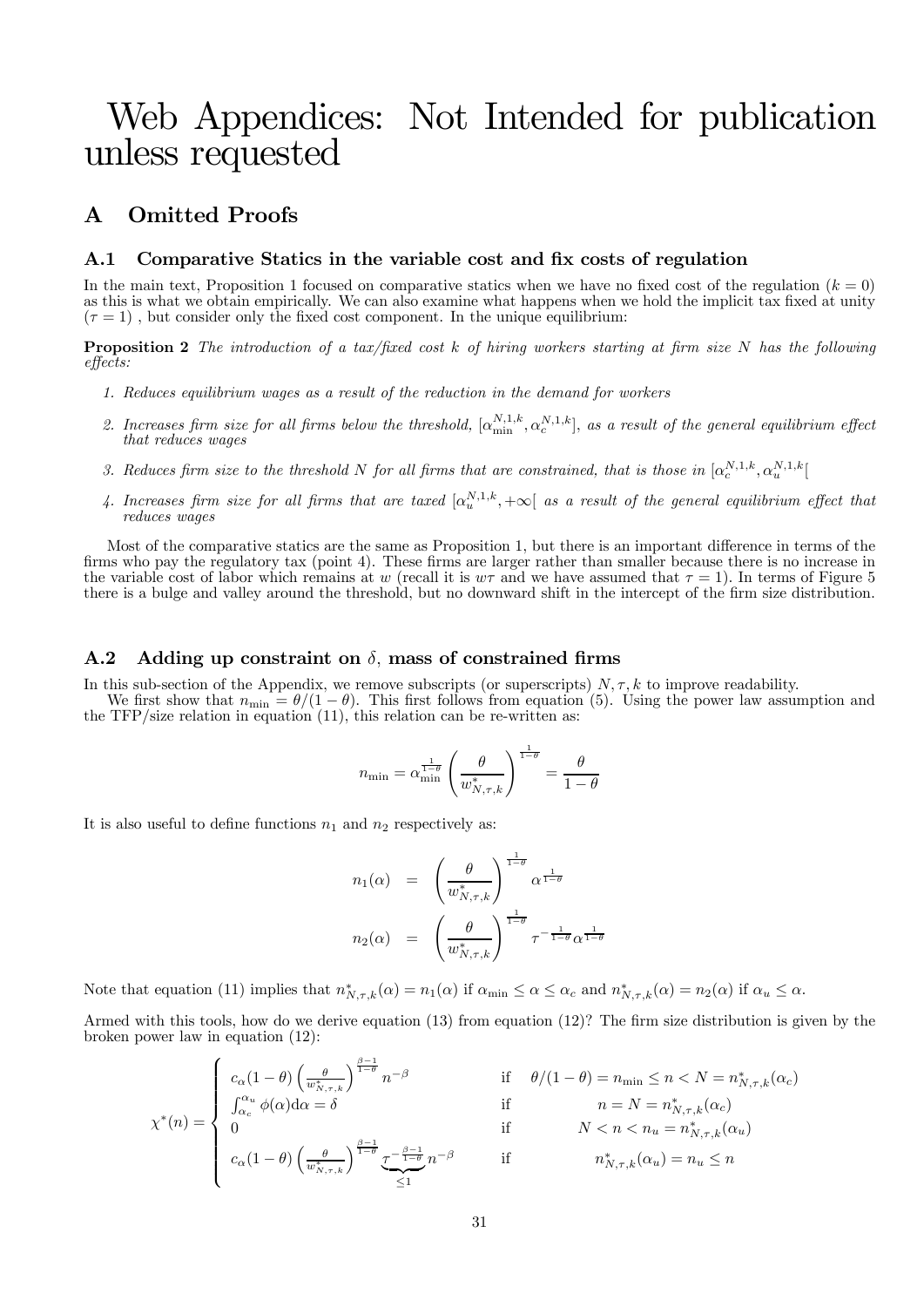We work on *two* restrictions on this pdf:

• The constraint on  $\delta$  can be re-written more conveniently in terms of firm size rather than productivity. We can express  $\delta$  equivalently in terms of "regimes"  $n_1$  or  $n_2$  (the two are equivalent up to a variable change):

$$
\delta = \int_{\alpha_c}^{\alpha_u} \phi(\alpha) d\alpha
$$
\n
$$
= \int_{n_1(\alpha_c)}^{n_1(\alpha_u)} c_{\alpha}.(1-\theta). \left(\frac{\theta}{w_{N,\tau,k}^*}\right)^{\frac{\beta-1}{1-\theta}} .n^{-\beta} dn = \int_{n_1(\alpha_c)=N}^{\tau^{\frac{1}{1-\theta}}.n_2(\alpha_u) = \tau^{\frac{1}{1-\theta}}.n_u} c_{\alpha}.(1-\theta). \left(\frac{\theta}{w_{N,\tau,k}^*}\right)^{\frac{\beta-1}{1-\theta}} .n^{-\beta} dn
$$
\n
$$
= \int_{n_2(\alpha_c)}^{n_2(\alpha_u)} c_{\alpha}.(1-\theta). \left(\frac{\theta}{w_{N,\tau,k}^*}\right)^{\frac{\beta-1}{1-\theta}} .\tau^{-\frac{\beta-1}{1-\theta}} .n^{-\beta} dn = \int_{\tau^{\frac{1}{1-\theta}}.n_1(\alpha_c)=N.\tau}^{n_2(\alpha_u)=n_u} c_{\alpha}.(1-\theta). \left(\frac{\theta}{w_{N,\tau,k}^*}\right)^{\frac{\beta-1}{1-\theta}} .\tau^{-\frac{\beta-1}{1-\theta}} .\tau^{-\frac{\beta-1}{1-\theta}} .\tau^{-\frac{\beta-1}{1-\theta}} .\tau^{-\frac{\beta-1}{1-\theta}} .\tau^{-\frac{\beta-1}{1-\theta}} .\tau^{-\frac{\beta-1}{1-\theta}} .\tau^{-\frac{\beta-1}{1-\theta}} .\tau^{-\frac{\beta-1}{1-\theta}} .\tau^{-\frac{\beta-1}{1-\theta}} .\tau^{-\frac{\beta-1}{1-\theta}} .\tau^{-\frac{\beta-1}{1-\theta}} .\tau^{-\frac{\beta-1}{1-\theta}} .\tau^{-\frac{\beta-1}{1-\theta}} .\tau^{-\frac{\beta-1}{1-\theta}} .\tau^{-\frac{\beta-1}{1-\theta}} .\tau^{-\frac{\beta-1}{1-\theta}} .\tau^{-\frac{\beta-1}{1-\theta}} .\tau^{-\frac{\beta-1}{1-\theta}} .\tau^{-\frac{\beta-1}{1-\theta}} .\tau^{-\frac{\beta-1}{1-\theta}} .\tau^{-\frac{\beta-1}{1-\theta}} .\tau^{-\frac{\beta-1}{1-\theta}} .\tau^{-\frac{\beta-1}{1-\theta}} .\tau^{-\frac{\beta-1}{1-\theta}} .\tau^{-\frac{\beta-1}{1-\theta}} .\tau^{-\frac{\beta-1}{1-\theta}} .\tau
$$

• Equation (12) is a pdf, so this adds up to 1 (with support on  $[\theta/(1 - \theta); +\infty])$ :

$$
\delta = 1 - c_{\alpha} \cdot (1 - \theta) \cdot \left(\frac{\theta}{w_{N,\tau,k}^*}\right)^{\frac{\beta-1}{1-\theta}} \cdot \frac{N^{1-\beta} - \left(\frac{\theta}{1-\theta}\right)^{1-\beta}}{1-\beta} - c_{\alpha} \cdot (1 - \theta) \cdot \left(\frac{\theta}{w_{N,\tau,k}^*}\right)^{\frac{\beta-1}{1-\theta}} \tau^{-\frac{\beta-1}{1-\theta}} \cdot \frac{-n_{u}^{1-\beta}}{1-\beta}
$$
\n
$$
= 1 - c_{\alpha} \cdot \frac{1-\theta}{\beta-1} \cdot \left(\frac{\theta}{w_{N,\tau,k}^*}\right)^{\frac{\beta-1}{1-\theta}} \cdot \left(\left(\frac{\theta}{1-\theta}\right)^{1-\beta} - N^{1-\beta} + \tau^{-\frac{\beta-1}{1-\theta}} \cdot n_{u}^{1-\beta}\right)
$$

Taken together, these relations imply:

$$
\delta = C. (N^{1-\beta} - T.n_u^{1-\beta}) = 1 - C. \left[ \left( \frac{\theta}{1-\theta} \right)^{1-\beta} - \left( N^{1-\beta} - T.n_u^{1-\beta} \right) \right]
$$

Therefore:

$$
C = \left(\frac{1-\theta}{\theta}\right)^{1-\beta} \geqslant 1\tag{18}
$$

and:

$$
\chi^*(n) = \begin{cases}\n\left(\frac{1-\theta}{\theta}\right)^{1-\beta} (\beta - 1)n^{-\beta} & \text{if } \theta/(1-\theta) \le n < N \\
\left(\frac{1-\theta}{\theta}\right)^{1-\beta} (N^{1-\beta} - Tn_u^{1-\beta}) & \text{if } n = N \\
0 & \text{if } N < n < n_u \\
\left(\frac{1-\theta}{\theta}\right)^{1-\beta} (\beta - 1)Tn^{-\beta} & \text{if } n_u \le n\n\end{cases}
$$

This is equation (13) in the main text.

### A.3 Proof of Lemma 1

When employment is measured with error, we can only observe the following quantity:

$$
n(\alpha, \varepsilon) = n^*(\alpha).e^{\varepsilon}
$$

We can then write the conditional CDF of this variable denoted by  $x$  below: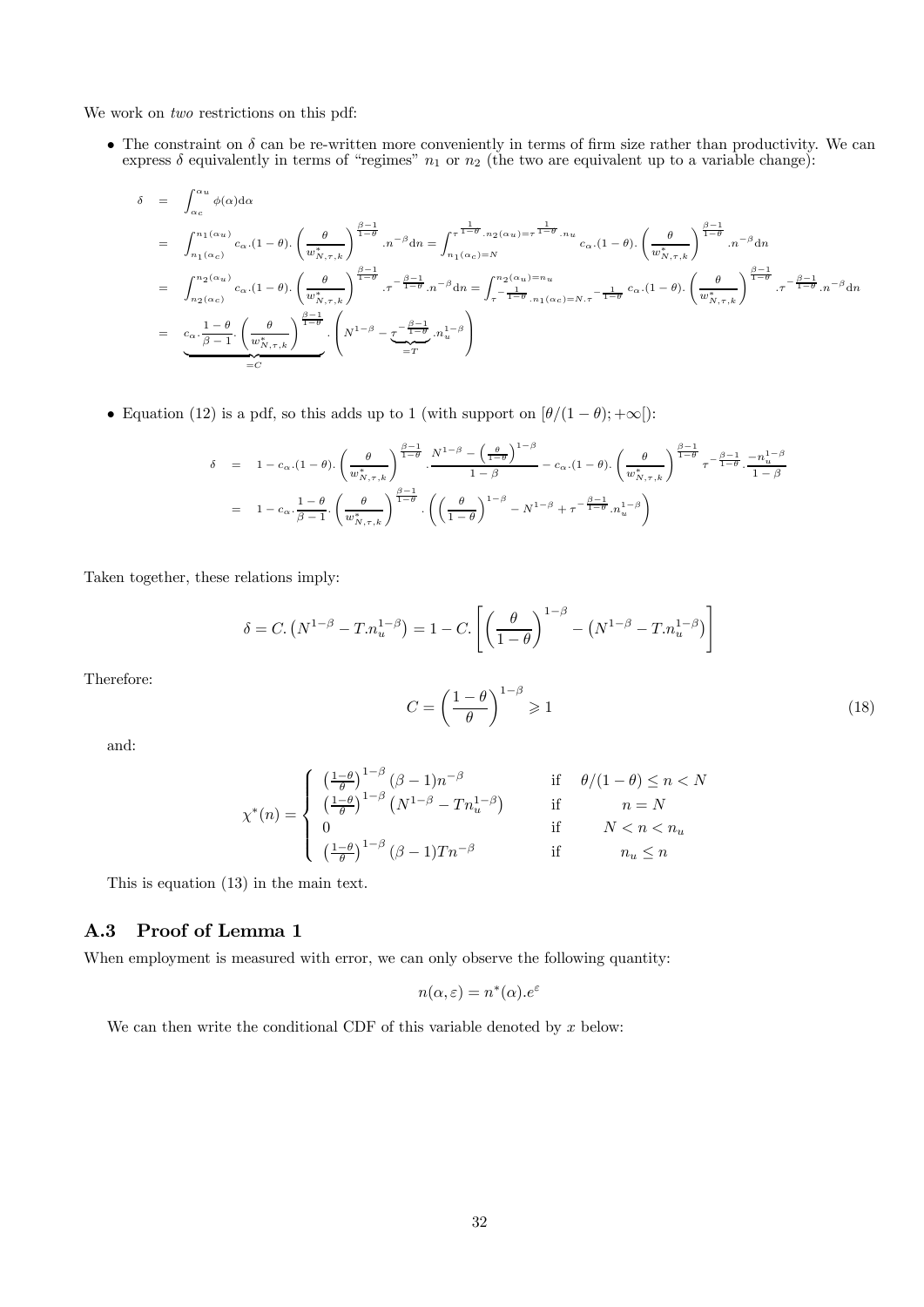$$
\begin{cases}\n0 & \text{if } n.e^{-\epsilon} \le \frac{\theta}{1-\theta} \\
\left(\frac{1-\theta}{\theta}\right)^{1-\beta} \cdot (\beta-1) \cdot \int_{1-\theta}^{n.e^{-\epsilon}} x^{-\beta} dx & \text{if } \frac{\theta}{1-\theta} \le n.e^{-\epsilon} \le N \\
\left(\frac{1-\theta}{\theta}\right)^{1-\beta} \cdot (\beta-1) \cdot \int_{-\theta}^{N} x^{-\beta} dx + \left(\frac{1-\theta}{\theta}\right)^{1-\beta} \cdot \left(N^{1-\beta} - T \cdot n_{u}^{1-\beta}\right) & \text{if } N \le n.e^{-\epsilon} \le n_{u}\n\end{cases}
$$

$$
\mathbb{P}(x < n|\varepsilon) = \begin{cases} \left(\frac{1-\theta}{\theta}\right)^{1-\beta} \cdot \left(\beta-1\right) \cdot \int_{\frac{\theta}{1-\theta}}^{\frac{\theta}{N}} x^{-\beta} dx + \left(\frac{1-\theta}{\theta}\right)^{1-\beta} \cdot \left(N^{1-\beta}-T \cdot n_u^{1-\beta}\right) & \text{if } N \leq n \cdot e^{-\epsilon} \leq n_u \end{cases}
$$

$$
\begin{pmatrix}\n\frac{\theta}{1-\theta} & \frac{\theta}{1-\beta} & \frac{\theta}{1-\beta} \\
\left(\frac{1-\theta}{\theta}\right)^{1-\beta} & \left(\left(\frac{\theta}{1-\theta}\right)^{1-\beta} - T\cdot n_u^{1-\beta}\right) + \left(\frac{1-\theta}{\theta}\right)^{1-\beta} \cdot (\beta-1) \cdot T \cdot \int_{n_u}^{n_e e^{-\epsilon}} x^{-\beta} dx & \text{if} \quad n_u \le n_e e^{-\epsilon} \\
1 - \left(\frac{1-\theta}{\theta}\right)^{1-\beta} \cdot (n_e e^{-\epsilon})^{1-\beta} & \text{if} \quad \ln(n) - \ln\left(\frac{\theta}{1-\theta}\right) \le \varepsilon \\
1 - \left(\frac{1-\theta}{\theta}\right)^{1-\beta} \cdot T \cdot n_u^{1-\beta} & \text{if} \quad \ln(n) - \ln(N) < \varepsilon \le \ln(n) - \ln\left(\frac{\theta}{1-\theta}\right) \\
1 - \left(\frac{1-\theta}{\theta}\right)^{1-\beta} \cdot T \cdot (n_e e^{-\epsilon})^{1-\beta} & \text{if} \quad \ln(n) - \ln(n_u) \le \varepsilon \le \ln(n) - \ln(N)\n\end{pmatrix}
$$

Assuming that  $\varepsilon$  is a Gaussian noise with mean 0 and variance  $\sigma$ , and denoting by  $\varphi$  the Gaussian pdf and by  $\Phi$ the Gaussian cdf, we can compute the unconditional probability as:

$$
\forall n > 0, \quad \mathbb{P}(x < n) = \int_{\mathbb{R}} \mathbb{P}(x < n|\varepsilon) \frac{1}{\sigma} \cdot \varphi\left(\frac{\varepsilon}{\sigma}\right) d\varepsilon
$$
\n
$$
= \int_{\ln(n) - \ln(N)}^{\ln(n) - \ln(N)} \left[1 - C \cdot n^{1-\beta} \cdot e^{\varepsilon \cdot (\beta - 1)}\right] \frac{1}{\sigma} \cdot \varphi\left(\frac{\varepsilon}{\sigma}\right) d\varepsilon + \int_{\ln(n) - \ln(n_u)}^{\ln(n) - \ln(N)} \left[1 - C \cdot T \cdot n_u^{1-\beta}\right] \frac{1}{\sigma} \cdot \varphi\left(\frac{\varepsilon}{\sigma}\right) d\varepsilon
$$
\n
$$
+ \int_{-\infty}^{\ln(n) - \ln(n_u)} \left[1 - C \cdot T \cdot n^{1-\beta} \cdot e^{\varepsilon \cdot (\beta - 1)}\right] \frac{1}{\sigma} \cdot \varphi\left(\frac{\varepsilon}{\sigma}\right) d\varepsilon
$$
\n
$$
= \underbrace{\Phi\left(\frac{\ln(n) - \frac{\ln(C)}{\beta - 1}}{\sigma}\right)}_{= A(n)} - \underbrace{C \cdot T \cdot n_u^{1-\beta} \cdot \left[\Phi\left(\frac{\ln(n) - \ln(N)}{\sigma}\right) - \Phi\left(\frac{\ln(n) - \ln(n_u)}{\sigma}\right)\right]}_{= B(n)}
$$
\n
$$
- \underbrace{C \cdot n^{1-\beta} \cdot e^{\frac{\sigma^2}{2} \cdot (\beta - 1)^2} \cdot \left[\Phi\left(\frac{\ln(n) - \frac{\ln(C)}{\beta - 1}}{\sigma} - \sigma \cdot (\beta - 1)\right) - \Phi\left(\frac{\ln(n) - \ln(N)}{\sigma} - \sigma \cdot (\beta - 1)\right)\right]}_{= C(n)}
$$
\n
$$
- \underbrace{C \cdot T \cdot n^{1-\beta} \cdot e^{\frac{\sigma^2}{2} \cdot (\beta - 1)^2} \cdot \Phi\left(\frac{\ln(n) - \ln(n_u)}{\sigma} - \sigma \cdot (\beta - 1)\right)}_{= D(n)}
$$

In fact there is no additional constraint in the parameters, because we can show that this function is strictly increasing (straightforward from the way we constructed it), with limits 0 in 0 and 1 in + $\infty$ :

$$
A(n) \underset{n \to +\infty}{\longrightarrow} 1 \qquad A(n) \underset{n \to 0}{\longrightarrow} 0
$$
  
\n
$$
B(n) \underset{n \to +\infty}{\longrightarrow} Cst \times (1-1) = 0 \qquad B(n) \underset{n \to 0}{\longrightarrow} Cst \times (0-0) = 0
$$
  
\n
$$
C(n) \underset{n \to +\infty}{\longrightarrow} 0 \times (1-1) = 0 \qquad C(n) \underset{n \to 0}{\longrightarrow} +\infty \times (0-0) = 0 (*)
$$
  
\n
$$
D(n) \underset{n \to +\infty}{\longrightarrow} 0 \times 1 = 0 \qquad D(n) \underset{n \to 0}{\longrightarrow} +\infty \times 0 = 0 (*)
$$

To solve the two problematic cases, marked with  $(*)$ , let us consider  $F(n)$  defined for  $F \in \mathbb{R}$  as: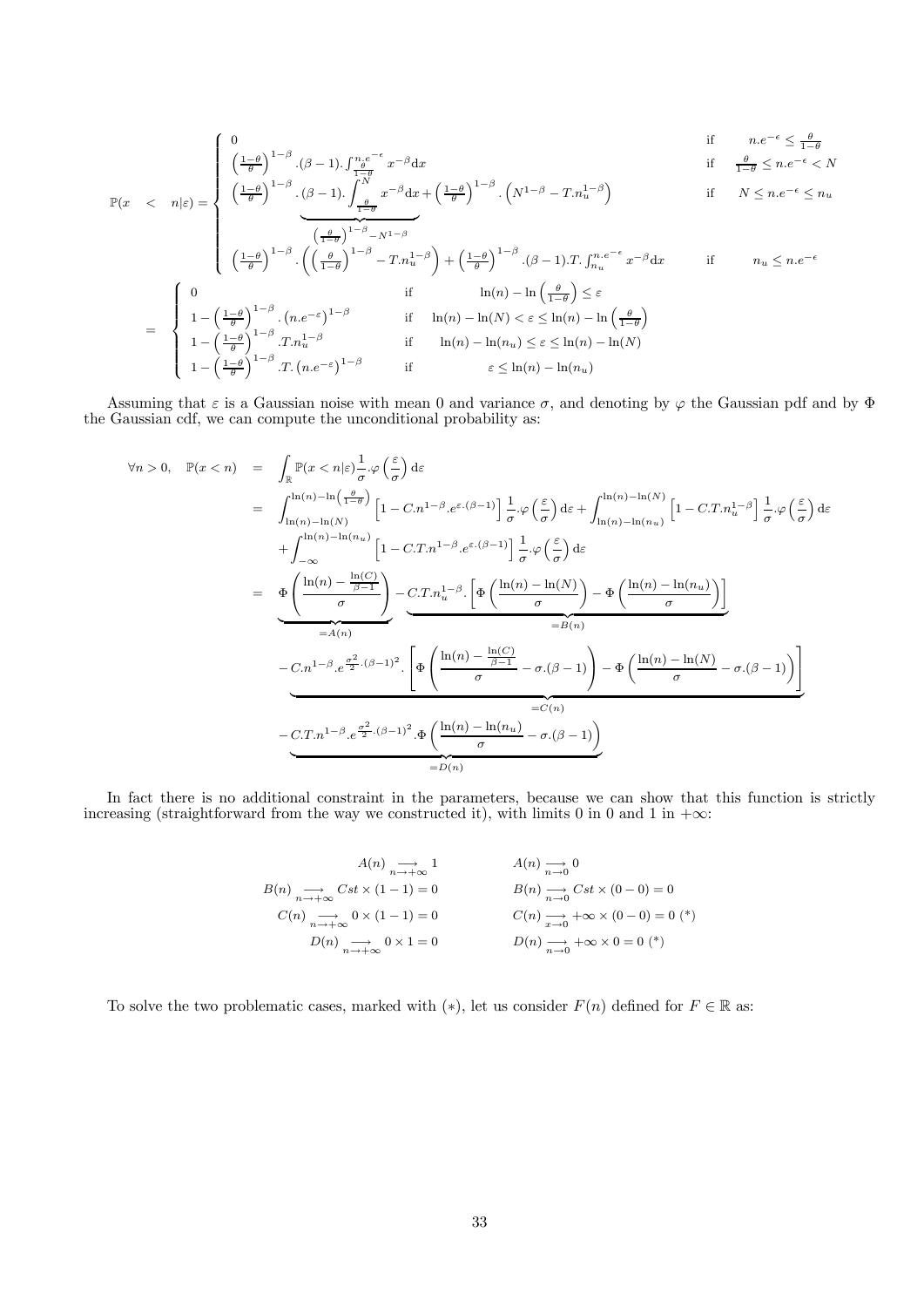$$
F(n) = n^{1-\beta} \cdot \Phi\left(\frac{\ln(n)}{\sigma} + F\right) = \frac{\Phi\left(\frac{\ln(n)}{\sigma} + F\right)}{n^{\beta - 1}}
$$
  
\n(L'Hôpital's rule) 
$$
\sum_{n \to 0}^{\infty} \frac{\frac{1}{n \cdot \sigma} \varphi\left(\frac{\ln(n)}{\sigma} + F\right)}{(\beta - 1) \cdot n^{\beta - 2}}
$$

$$
\sum_{n \to 0}^{\infty} \frac{1}{\sigma \cdot \sqrt{2\pi} \cdot (\beta - 1)} e^{-\frac{F^2}{2}} \cdot \frac{n^{1-\beta} \cdot e^{-\frac{1}{2} \cdot \frac{(\ln n)^2}{\sigma^2}}}{e^{\ln(n) \cdot \left(1 - \beta - \frac{1}{2} \cdot \frac{F}{\sigma} - \frac{\ln(n)}{2 \cdot \sigma^2}\right)}}
$$

$$
\sum_{n \to 0}^{\infty} 0
$$

Last, the density that corresponds to the CDF is given by:

$$
\chi(n) = \frac{1}{\sigma.n} \cdot \varphi \left( \frac{\ln(n) - \frac{\ln(C)}{\beta - 1}}{\sigma} \right) - \frac{1}{\sigma.n} \cdot C \cdot T \cdot n_u^{1-\beta} \left[ \varphi \left( \frac{\ln(n) - \ln(N)}{\sigma} \right) - \varphi \left( \frac{\ln(n) - \ln(n_u)}{\sigma} \right) \right]
$$
  

$$
-C \cdot n^{-\beta} \cdot e^{\frac{\sigma^2}{2} \cdot (\beta - 1)^2} \cdot (1 - \beta) \cdot \left( \Phi \left( \frac{\ln(n) - \frac{\ln(C)}{\beta - 1}}{\sigma} - \sigma \cdot (\beta - 1) \right) - \Phi \left( \frac{\ln(n) - \ln(N)}{\sigma} - \sigma \cdot (\beta - 1) \right) \right)
$$
  

$$
-C \cdot n^{-\beta} \cdot e^{\frac{\sigma^2}{2} \cdot (\beta - 1)^2} \cdot \frac{1}{\sigma} \cdot \left( \varphi \left( \frac{\ln(n) - \frac{\ln(C)}{\beta - 1}}{\sigma} - \sigma \cdot (\beta - 1) \right) - \varphi \left( \frac{\ln(n) - \ln(N)}{\sigma} - \sigma \cdot (\beta - 1) \right) \right)
$$
  

$$
-C \cdot n^{-\beta} \cdot T \cdot e^{\frac{\sigma^2}{2} \cdot (\beta - 1)^2} \cdot \left[ (1 - \beta) \cdot \Phi \left( \frac{\ln(n) - \ln(n_u)}{\sigma} - \sigma \cdot (\beta - 1) \right) + \frac{1}{\sigma} \cdot \varphi \left( \frac{\ln(n) - \ln(n_u)}{\sigma} - \sigma \cdot (\beta - 1) \right) \right] \tag{19}
$$

We use standard ML techniques to estimate the parameters in equation (19).

Note that we obtain an estimate of C from this procedure from which we can, in principle recover an estimate of the coefficient  $\theta$  from equation (18). This is unlikely to be a powerful way of identifying the scale parameter, however. We found empirically that the likelihood was very flat when trying to estimate  $\theta$  in this way, suggesting it was not well identified: this is in particular due to the fact that we only estimate the conditional size distribution for firms having 10 to 1,000 employees (while we expect  $\theta$  to be identified form the curvature of the distribution "on the left", for the smallest firms). Note that column 4 in table 1 shows however that very large values of  $\theta$  are rejected by the data, because the obtained ln-likelihood drops. Instead, as discussed in the main text we generate estimates of  $\theta$  from three alternative routes (i) calibration, (ii) estimates from the production function and (iii) using the We use this when estimating equation (19) together with equation (18). For example, a calibrated  $\theta = 0.5$  implies that  $C = 1$ . When we use methods (ii) and (iii) and estimate  $\theta$  using the productivity distribution, we take into account the variance around the estimation of  $\theta$  in calculating the correct variance-covariance matrix by block-bootstrap.

#### A.4 Sensitivity of estimates to the Gaussian specification for measurement errors

How sensitive are our estimates to the Gaussian specification of the measurement error component? To investigate this issue, let us assume that the error term is distributed according to an unspecified pdf  $\tilde{f}$ , and cdf  $F$ . We only impose that f is sufficiently thin tailed, such that the expectation of  $e^{\varepsilon}$  is finite:

$$
\int_{\mathbb{R}} e^{\varepsilon(\beta - 1)} f(\varepsilon) \mathrm{d}\varepsilon = M < \infty
$$

and that

$$
1 - F(\ln(n)) = o \left( n^{1-\beta} \right)
$$
 when  $n \to +\infty$ 

The unconditional cdf of  $n$  can be rewritten as<sup>45</sup>:

$$
\forall n > 0, \quad \mathbb{P}(x < n) = F\left(\ln(n) - \ln \frac{\theta}{1 - \theta}\right) - CTn_u^{1 - \beta} \left[F(\ln(n) - \ln(N)) - F(\ln(n) - \ln(n_u))\right]
$$
\n
$$
Cn^{1 - \beta} \left[\int_{\ln(n) - \ln(N)}^{\ln(n) - \ln \frac{\theta}{1 - \theta}} e^{\varepsilon(\beta - 1)} f(\varepsilon) d\varepsilon + T \int_{-\infty}^{\ln(n) - \ln(n_u)} e^{\varepsilon(\beta - 1)} f(\varepsilon) d\varepsilon\right]
$$

 $45$ The derivations below can alternatively be established in terms of the pdf.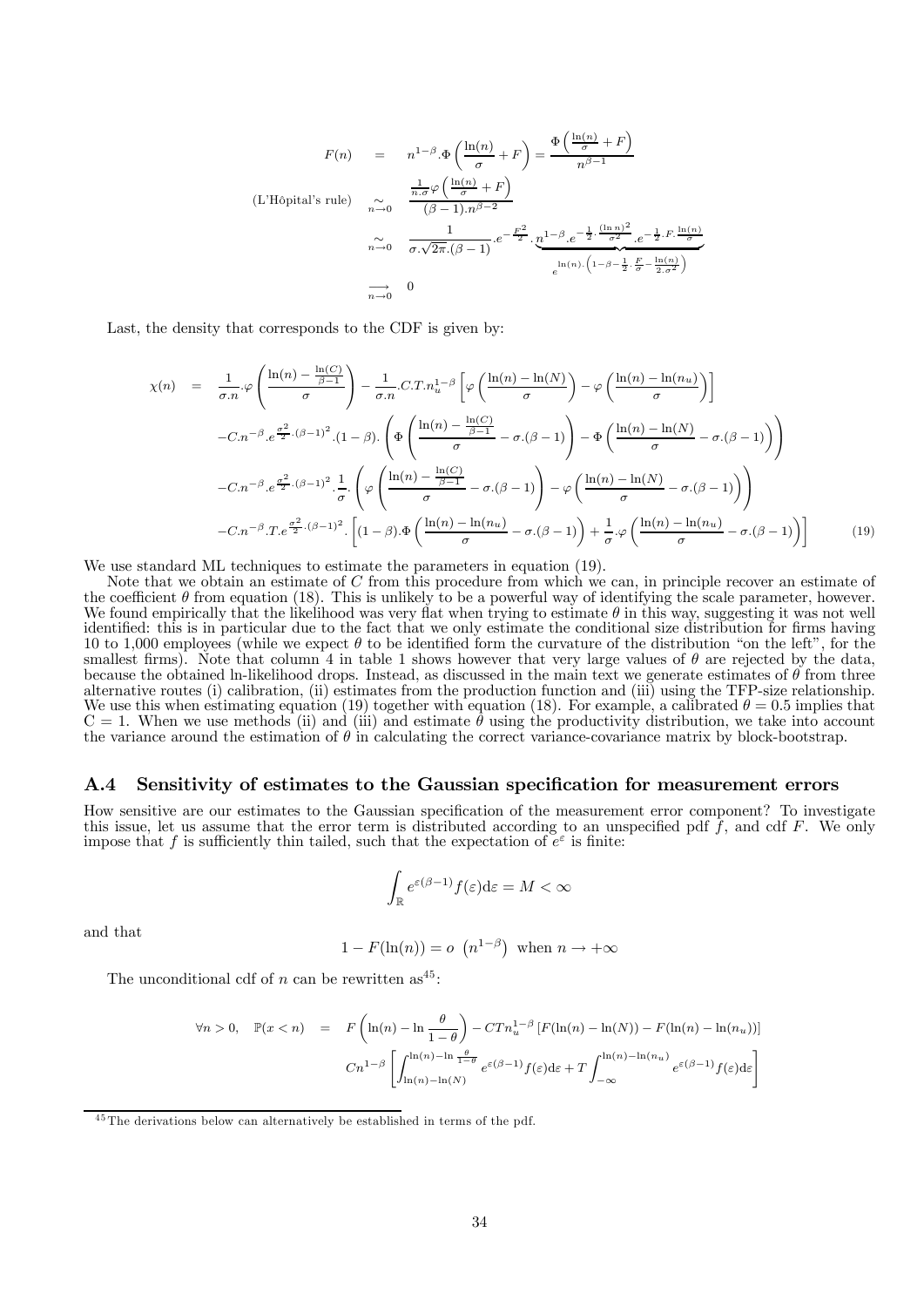Under the assumptions above, we can show that:

$$
1 - \mathbb{P}(x < n) \underset{n \to +\infty}{\sim} C T M n^{1-\beta}
$$

This means that for large values of  $n$  the behavior of the optimization criterion is only affected by the distribution of  $\varepsilon$  via the term M. Therefore, conditional maximum likelihood estimation of the upper part of the distribution (unaffected by the "bulge" and the "valley") will provide robust estimators of  $\beta$  and  $C$  (since  $C$  can be deducted from  $\beta$  and  $\theta$ , the latter being calibrated in our main specification), that we can compare to the estimates obtained<br>using the entire range of data (firms having 10 to 1,000 in our case). Furthermore, a good fit in t distribution (as in our case) will ensure that the compound term  $MT$  (or more broadly, the probability to be in the upper part of the distribution) is also well estimated.

Assuming that f is centered on 0 and symmetric, one can show<sup>46</sup> that  $M \ge 1$ . In the Gaussian case,  $\int_{\mathbb{R}} e^{\varepsilon(\beta-1)} \varphi(\varepsilon) d\varepsilon =$  $e^{\frac{\sigma^2}{2}\beta-1}$  which we estimate to be 1.0037 in our case. This means that the Gaussian assumption only induces a very small re-scaling of the  $T$  parameter and is therefore very conservative with respect to  $\tau$ . Without any re-scaling at all, we would obtain an upper bound for  $T(\hat{T} = 0.951 > 0.948)$  and a lower bound on  $\tau(\hat{T} = 1.012 < 1.013)$  which are in fact very close to the results presented in the main part of the text.

### B Least squares estimation of the broken Power Law

We discuss here an alternative to our ML approach. Taking as our starting point the power law for firm sizes, we can proceed as follows:

$$
\ln \chi(n) = \ln k - \beta \ln n + \delta(D_{n>n_u}) + \sum_{i=n_c}^{n_u} d_i
$$
 (20)

where  $D_{n>n_u}$  is a dummy variable that turns on to 1 for firms above the threshold  $n_u$  and is zero otherwise), but we have added  $d_i$  dummies that pick up the average number of firms in the distorted size categories, i.e. between the

upper  $(n_u)$  and lower  $(n_c)$  employment thresholds. Equation (20) is estimated subject to the constraint  $\sum_{i=1}^{n_u}$  $i = n_c$  $d_i = 0.$ 

Following Axtell (2001), we can estimate equation (20) through OLS<sup>47</sup>, conditional on the 'structural breaks' at  $n_c$ and  $n_u$ . To find these structural break points, we follow Bai (1997) and Bai and Perron (1998) in their study of structural breaks in time series models. In our context, their result implies that for each partition  $\{\{1, ..., n_c\}, \{n_c, ..., n_u\}, \{n_u, ...\}$ 

one obtains the OLS estimators of  $\{k, \beta, \delta_1, \delta_2\}$  subject to constraint  $\sum^{n_u}$  $i=n_c$  $d_i = 0.^{48}$  Letting the sum of squared errors

generated by each of these partitions be  $SSE(n_u, n_c)$ , our estimates of the 'break points',  $n_u$  and  $n_c$  are:

$$
(\hat{n}_u, \hat{n}_c) = \arg\min_{n_u, n_c} SSE(n_u, n_c)
$$
\n(21)

Bai and Perron (1998) show that, for a wide range of error specifications (including heteroskedastic like in our case) the break points are consistently estimated, and converge at rate  $\acute{N}$ , where  $\acute{N}$  is the maximum firm size as long as  $n_u - n_c > \varepsilon \acute{N}$ , and  $n_c < n_u$ , (the break points are asymptotically distinct) which is true in our framework since we know  $n_c < N < n_u$ .

know  $n_c < N < n_u$ .<br>Armed with these parameter estimates we can the proceed to estimate  $\tau$  using the results above. One intuitive way of seeing the procedure is as follows. Fix the lower employment threshold (say 43) and estimate the power law (conservatively) only on the part of the employment distribution below this and on the upper part of the size distribution that is undistorted (say under 43 and over 100).<sup>49</sup> This procedure generates a mass of firms (entrepreneurs)

$$
\int_{-x}^x e^{\varepsilon(\beta-1)} \mathrm{d} \varepsilon = \frac{e^{x(\beta-1)} - e^{-x(\beta-1)}}{2x(\beta-1)} > 1
$$

Therefore, if f is centered on 0 and symmetric, then it can be approximated by below by a bound that is arbitrarily close to 1.

<sup>47</sup> See Gabaix and Ibragimov (2008) for improvements in the OLS procedure using ranks, which is preferred for small samples and for the upper part of the distribution (not the middle, our focus).

<sup>&</sup>lt;sup>46</sup>This is because for distribution uniformly distributed over  $[-x; x]$  (where  $x > 0$ ), we have:

<sup>4 8</sup>Perron and Qu (2006) show that the framework can accomodate linear restrictions on the parameter; and that the consistency and rate of convergence results hold and the limiting distribution is unaffected. However, our constraint is non-linear and no results exist on whether the results hold.

 $49$ We could in principle use all firms as small as one employee and up the largest firm in the economy. In practice the Power Law tends to be violated at these extremes of the distribution in all countries (e.g. Axtell (2001), so we follow that standard approach of trimming the upper and lower tails. We show that nothing is sensitive to these exact maximum and minimum employment thresholds as can be seen from the various figures.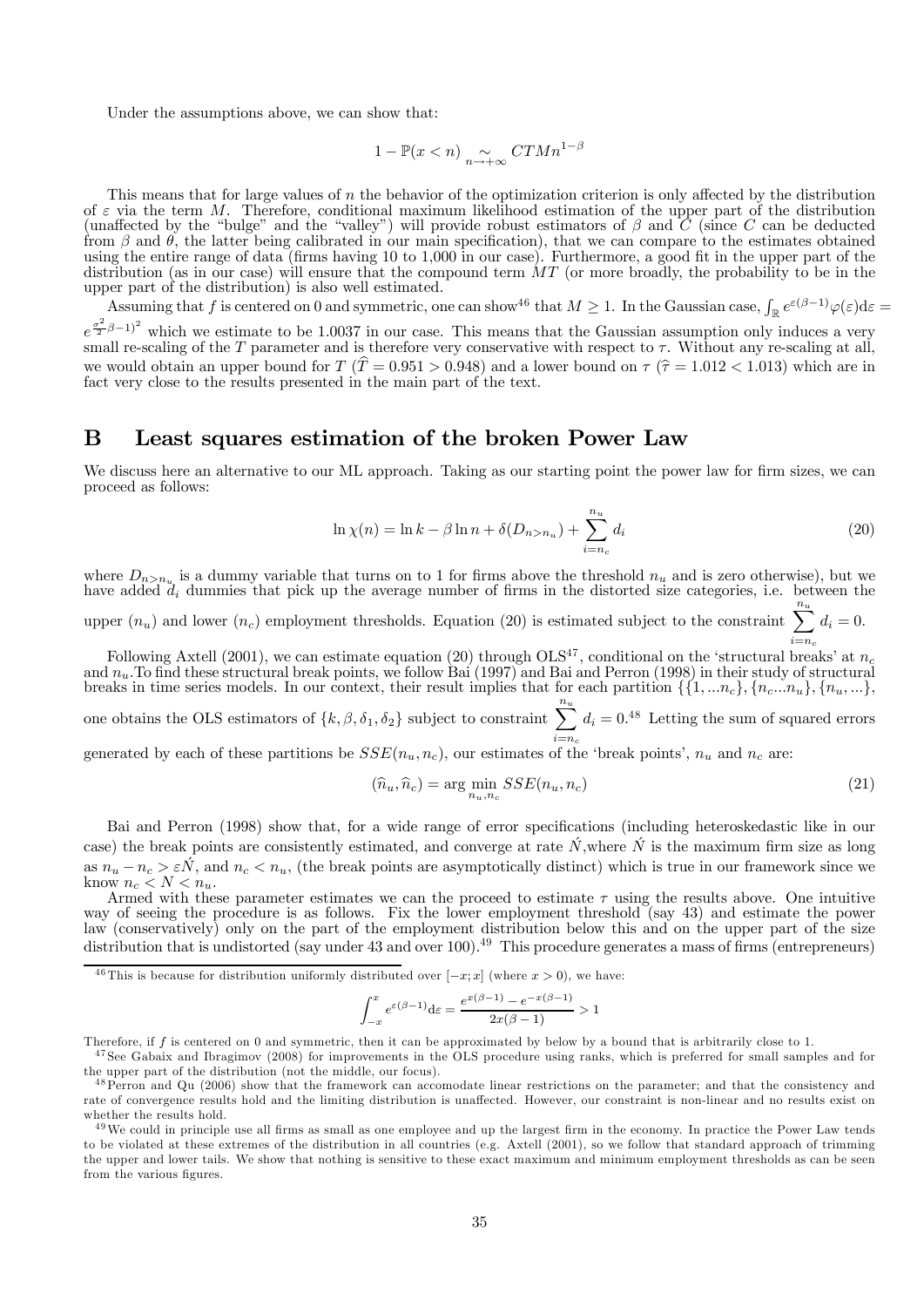displaced to the "bulge" in the distribution between  $n_c$  and  $N$  (i.e. 43 and 50) as shown in Figure 9. These firms are drawn from between N and  $n_u$ , and since we know the counterfactual slope of the power paw over this region, we can reallocate these firms so as to minimize the deviation from this counterfactual power law.  $n_u$  is estimated as the maximum employment bin which is attained in this procedure.

Rather than fixing  $n_c$ , the Bai and Perron (1998) procedure estimates this efficiently by minimizing a sum of squares criterion along with the other parameters in the model as in equation (21).

This procedure gives us all the parameters necessary to estimate the implicit cost of the regulation which we calculate is equivalent to a labor tax of around 26% ( $\tau = 1.26$ ).

### C Using information from the productivity distribution

In this Appendix, we remove subscripts (or superscripts)  $N, \tau, k$  to improve readability.

#### C.1 Incorporating TFP into the estimation method

We can do much better if we have direct information on the TFP Distribution. Estimation is a challenge here (see<br>next sub-section), but let us initially assume we have reliable on TFP. First, recall from equation (11) the between firm size and TFP:

$$
n^*_{N,\tau,k}(\alpha) = \begin{cases} 0 & \text{if} \qquad \alpha < \alpha_{\min} \\ \left(\frac{\theta}{w^*_{N,\tau,k}}\right)^{1/(1-\theta)} \alpha^{1/(1-\theta)} & \text{if} \quad \alpha_{\min} \leq \alpha \leq \alpha_c \\ N & \text{if} \quad \alpha_c \leq \alpha < \alpha_u \\ \left(\frac{\theta}{w^*_{N,\tau,k}}\right)^{1/(1-\theta)} \tau^{-1/(1-\theta)} \alpha^{1/(1-\theta)} & \text{if} \quad \alpha_u \leq \alpha < \infty \end{cases}
$$

The empirical model adds a stochastic error term to this to obtain:

$$
n_{N,\tau,k}^*(\alpha) = \left\{ \begin{array}{lll} 0 & \mbox{if} & \alpha < \alpha_{\rm min} \\ \left(\frac{\theta}{w_{N,\tau,k}^*}\right)^{1/(1-\theta)} \alpha^{1/(1-\theta)} e^{\varepsilon} & \mbox{if} & \alpha_{\rm min} \leq \alpha \leq \alpha_c \\ N e^{\varepsilon} & \mbox{if} & \alpha_c \leq \alpha < \alpha_u \\ \left(\frac{\theta}{w_{N,\tau,k}^*}\right)^{1/(1-\theta)} \tau^{-1/(1-\theta)} \alpha^{1/(1-\theta)} e^{\varepsilon} & \mbox{if} & \alpha_u \leq \alpha < \infty \end{array} \right.
$$

Or

$$
\ln n_1 = \frac{1}{1-\theta} \ln \alpha + \frac{1}{1-\theta} \ln \left( \frac{\theta}{w_{N,\tau,k}^*} \right) + \varepsilon
$$
  

$$
\ln n_2 = \ln(N) + \varepsilon
$$
  

$$
\ln n_3 = \frac{1}{1-\theta} \ln \alpha + \frac{1}{1-\theta} \ln \tau + \frac{1}{1-\theta} \ln \left( \frac{\theta}{w_{N,\tau,k}^*} \right) + \varepsilon
$$

Combining these together:

$$
\ln n = \ln n_1 I_{\{\alpha_{\min} \le \alpha \le \alpha_c\}} + \ln n_2 I_{\{\alpha_c \le \alpha < \alpha_u\}} + \ln n_3 I_{\{\alpha_u \le \alpha\}} \tag{22}
$$

where I is an indicator function for a particular regime. If we have a measure of firm-specific  $\alpha$ , TFP, then we can estimate equation (22). This is one way to obtain an estimate of  $\theta$  that is needed to calculate the implicit tax of regulation. Alternatively, we can estimate  $\theta$  directly as the returns to scale parameter directly from a production function. We show the results from both methods in Table 2.

#### C.2 Estimation of TFP

There is no one settled way of best estimating TFP on firm level data and there are many approaches suggested in the literature. Fortunately, at least at the micro-level, different methods tend to produce results where the correlation of TFP estimated by different methods is usually high (see Syverson,  $2011$ ).<sup>50</sup>

 $^{50}\mathrm{Results}$  are all available on request.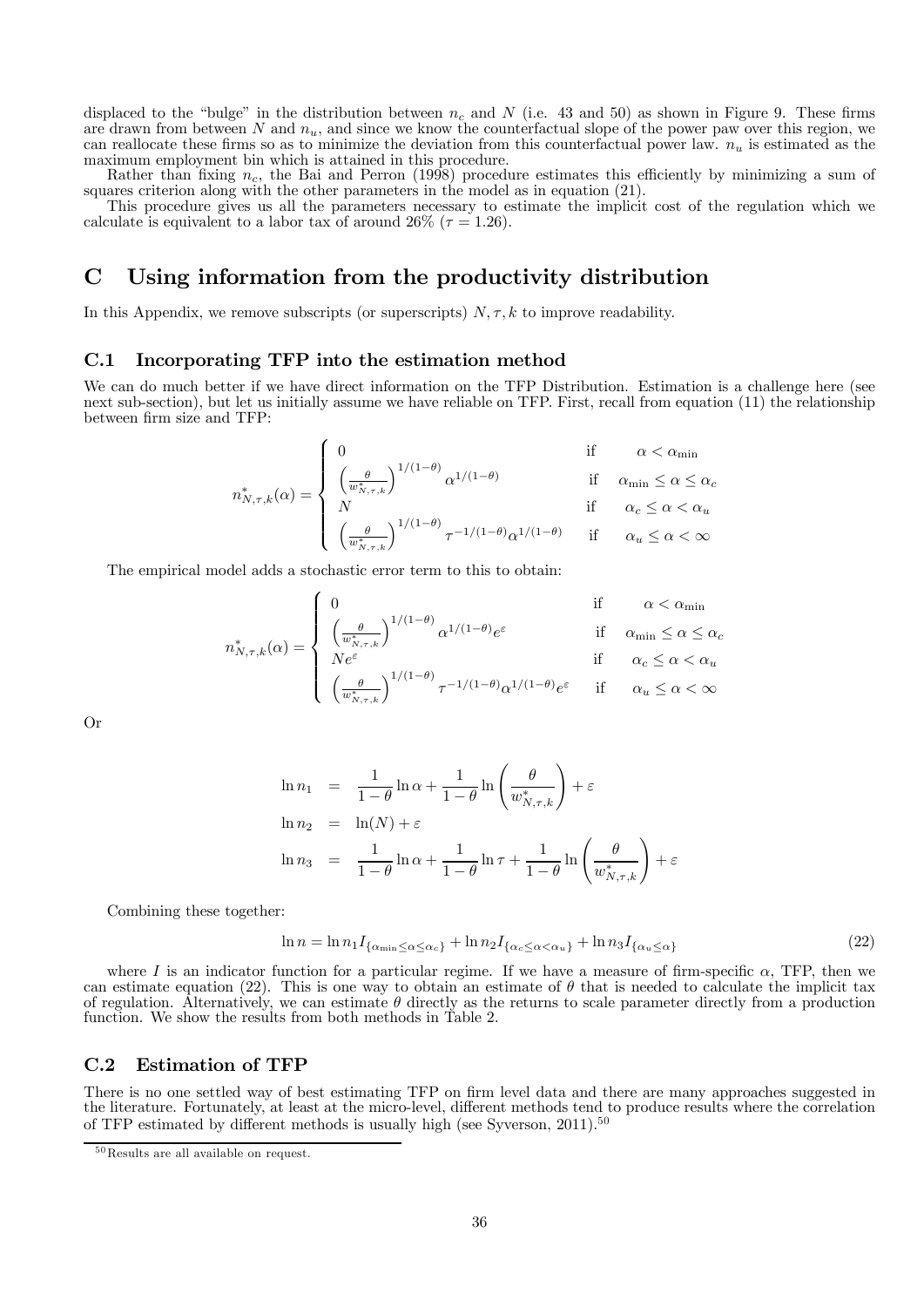In the baseline result we follow the method of Levinsohn and Petrin (2003) who propose extending the Olley and Pakes (1996) control function method to allow for endogeneity and selection. Olley and Pakes proposed inverting investment rule to control for the unobserved productivity shock (observed to firm but unobserved to econometrician) that affects the firm's decision over hiring (and whether to stay in business). Because of the problem of regimes (common especially among smaller firms that we use in our dataset) Levinsohn and Petrin (2003) recommended<br>using materials as an alternative proxy variable that (almost) always takes an observed positive value.

We use this estimator to estimate firm-level production functions on French panel data 2002-2007 (using the unbalanced panel) by each of the four-digit manufacturing industries in our dataset. We also did the same for the retail sector and the business services sector. The production functions take the form (in each industry):

$$
\ln y_{it} = \beta_n \ln n_{it} + \beta_k \ln k_{it} + \omega_{it} + \tau_t + \eta_{it}
$$
\n(23)

where  $y =$  output (value added),  $n =$  labour,  $k =$  capital,  $\omega$  is the unobserved productivity shock,  $\tau_t$  is a set of time dummies and  $\eta$  is the idiosyncratic error of firm i in year t. From estimating the parameters of the production function we can then recover our estimate of the persistent component of TFP.

There are of course many problems with these estimation techniques. For example, Ackerberg et al (2006) focus on the problem of exact multicollinearity of the variable factors conditional on the quasi-fixed factors given the assumption that input prices are assumed to be common across firms. Ackerberg et al (2007) suggest various solutions to this issue.

We consider alternative ways to estimate TFP including the more standard Solow approach. Here we assume that we can estimate the factor coefficients in equation (23) by using the observed factor shares in revenues. We do this assuming constant returns to scale, so  $\beta_n = \frac{wn}{py}$  and  $\beta_k = 1 - \frac{wn}{py}$ . We used the four digit industry factor shares averaged over our sample period for the baseline but also experimented with some firm-specific (time invariant) factor shares. As usual these alternative measures led to similar results.

A problem with both of these methods is that we do not observe firm-specific prices so the estimates of TFP as we only control for four digit industry prices. Consequently, the results we obtain could be regarded as only revenue-based TFPR instead of quantity-based TFPQ (see Hsieh and Klenow, 2009). TFPQ is closer to what we want to theoretically obtain as our estimate of  $\alpha$ . In practice, there is a high correlation between these two measures as shown by Foster et al (2008) who have actual data on plant level input and output prices. So it is unclear whether this would make too much of a practical difference to our results.

An alternative approach would be to follow de Loecker (2011) and put more structure on the product market. For example, assuming that the product market is monopolistically competitive enables the econometrician in principle to estimate the elasticity of demand and correct for the mark-up implicit in TFPR to obtain TFPQ.

### D More Details of some Size-Related Regulations in France

The size-related regulations are defined in four groups of laws. The Code du Travail (labor laws), Code du Commerce (commercial law), Code de la Sécurité Social (social security) and in the Code Général des Impôts (fiscal some other size-related thresholds at other levels. The main other ones comes at 10-11 employees. For this reason we generally trim the analysis below 10 employees to mitigate any bias induced in estimation from these other thresholds. For more details on French regulation see inter alia Abowd and Kramarz (2003) and Kramarz and Michaud (2010), or, more administratively and exhaustively, Lamy (2010).

#### D.1 Main Labor Regulations

The unified and official way of counting employees has been defined since  $2004^{51}$  in the Code du Travail<sup>52</sup>, articles L.1111-2 and 3. Exceptions to the 2004 definition are noted in parentheses in our detailed descriptions of all the regulations below. Employment is taken over a reference period which from 2004 was the calender year (January 1st to December 31st). There are precise rules over how to fractionally count part-year workers, part-time workers, trainees, workers on sick leave, etc. (LAMY, 2010). For example, say a firm employs 10 full-time workers every day but in the middle of the year all 10 workers quit and are immediately replaced by a different 10 workers. Although in the year as a whole 20 workers have been employed by the firm the standard regulations would mean the firm was counted as 10 employee firm. In this case this would be identical to the concept used in our main data FICUS.

Recall that the employment measure in the FICUS data is average headcount number of employees taken on the last day of each quarter in the fiscal year (usually but not always ending on December 31st). All of these regulations strictly apply to the firm level, which is where we have the FICUS data. Some case law has built up, however, which means that a few of them are also applied to the group level.

From 200 employees:

• Obligation to appoint nurses (Code du Travail, article R.4623-51)

 $^{52}\mathrm{The\ text}$  is available at:

 $51$  Before that date, the concept of firm size was different across labor regulations.

http://www.legifrance.gouv.fr/affichCode.do?cidTexte=LEGITEXT000006072050&dateTexte=20120822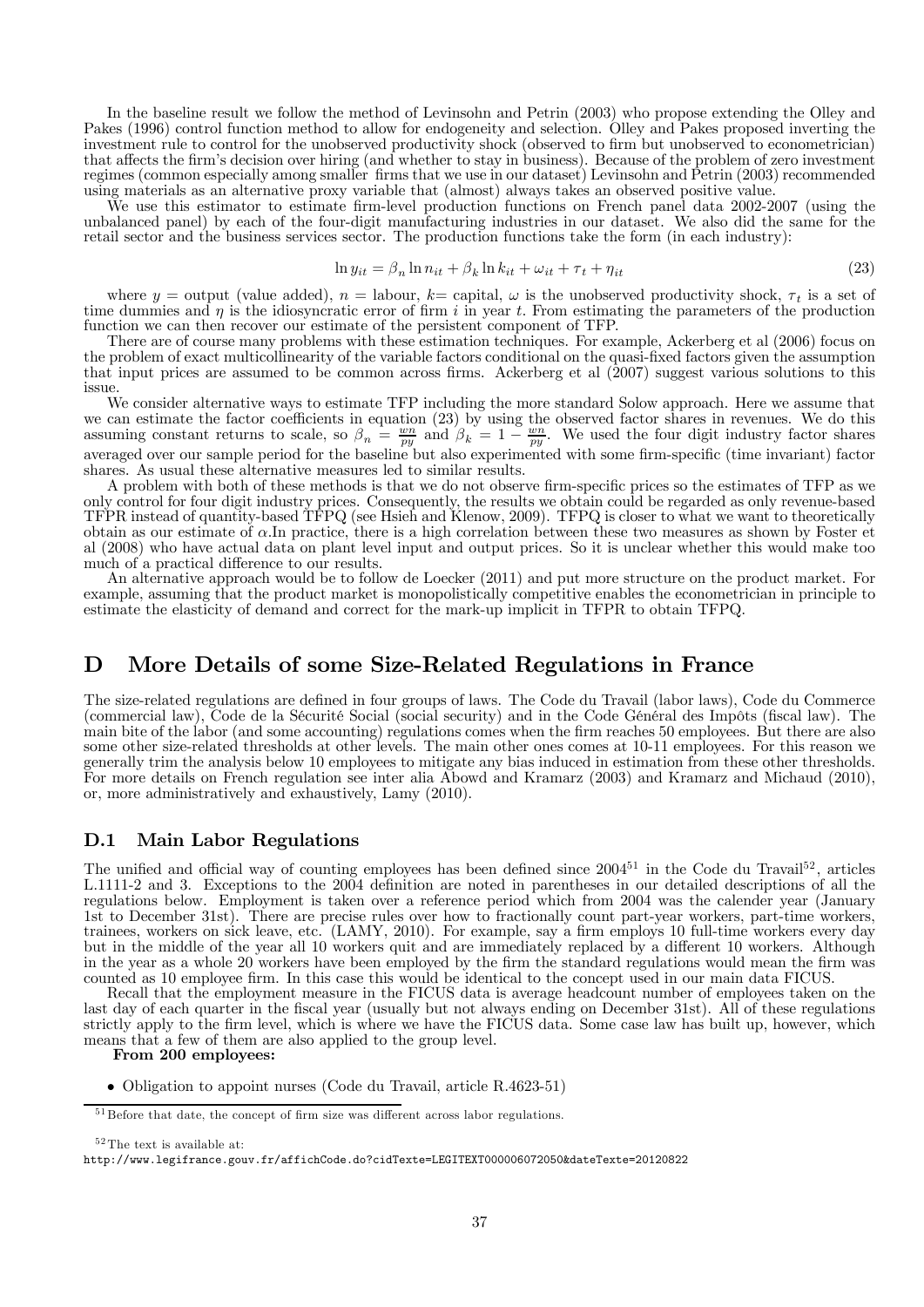• Provision of a place to meet for union representatives (Code du Travail, article R.2142-8)

#### From 50 employees:

- Monthly reporting of the detail of all labor contracts to the administration (Code du Travail, article D.1221-28)
- Obligation to establish a staff committee ("comité d'entreprise") with business meeting at least every two months and with minimum budget = 0.3% of total payroll (Code du Travail, article L.2322-1-28, threshold exceeded for 12 months during the last three years)
- Obligation to establish a committee on health, safety and working conditions (CHSC) (Code du Travail, article L.4611-1, threshold exceeded for 12 months during the last three years)
- Appointing a shop steward if demanded by workers (Code du Travail, article L.2143-3, threshold exceeded for 12 consecutive months during the last three years)
- Obligation to establish a profit sharing scheme (Code du Travail, article L.3322-2, threshold exceeded for six months during the accounting year within one year after the year end to reach an agreement)
- Obligation to do a formal "Professional assessment" for each worker older than 45 (Code du Travail, article L.6321-1)
- Higher duties in case of an accident occurring in the workplace (Code de la sécurité sociale and Code du Travail, article L.1226-10)
- Obligation to use a complex redundancy plan with oversight, approval and monitoring from Ministry of Labor in case of a collective redundancy for 9 or more employees (Code du Travail, articles L.1235-10 to L.1235-12; threshold based on total employment at the date of the redundancy)

#### From 25 employees:

- Duty to supply a refectory if requested by at least 25 employees (Code du Travail, article L.4228-22)
- Electoral colleges for electing representatives. Increased number of delegates from 25 employees (Code du Travail, article L.2314-9, L.2324-11)

#### From 20 employees:

- Formal house rules (Code du Travail, articles L.1311-2)
- Contribution to the National Fund for Housing Assistance;
- Increase in the contribution rate for continuing vocational training of  $1.05\%$  to  $1.60\%$  (Code du Travail, articles L.6331-2 and L.6331-9)
- Compensatory rest of 50% for mandatory overtime beyond 41 hours per week

#### From 11 employees:

• Obligation to conduct the election of staff representatives(threshold exceeded for 12 consecutive months over the last three years) (Code du Travail, articles L.2312-1)

#### From 10 employees:

- Monthly payment of social security contributions, instead of a quarterly payment (according to the actual last day of previous quarter);
- Obligation for payment of transport subsidies (Article R.2531-7 and 8 of the General Code local authorities, Code général des collectivités territoriales);
- Increase the contribution rate for continuing vocational training of 0.55% to 1.05% (threshold exceeded on average 12 months).

Note that, in additions to these regulations, some of the payroll taxes are related to the number of employees in the firm.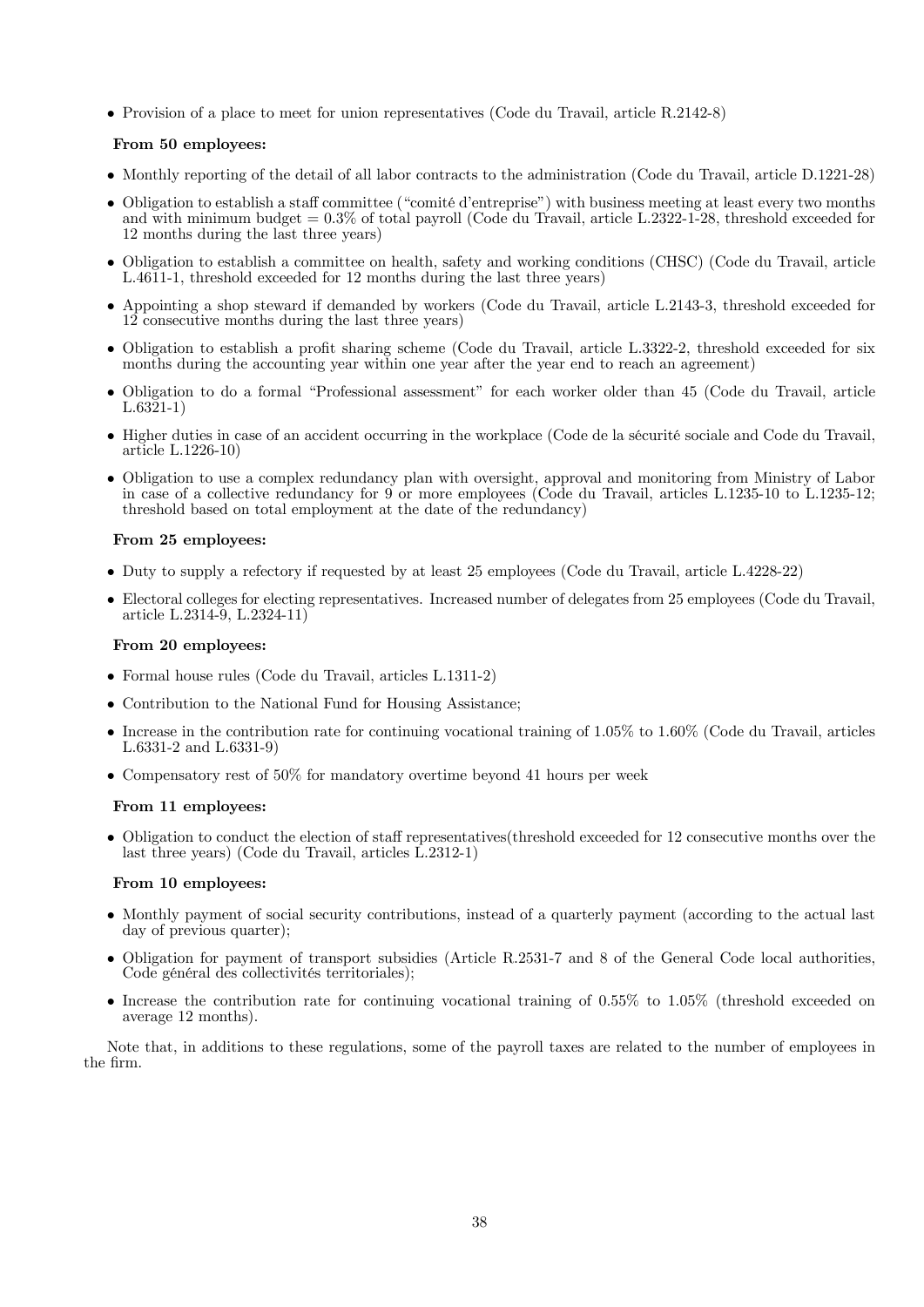#### D.2 Accounting rules

The additional requirements depending on the number of employees of entreprises, but also limits on turnover and total assets are as follows (commercial laws, Code du Commerce, articles L.223-35 and fiscal regulations, Code général des Impôts, article 208-III-3):

#### From 50 employees:

- Loss of the possibility of a simplified presentation of Schedule 2 to the accounts (also if the balance sheet total exceeds 2 million or if the CA exceeds 4 million);
- Requirement for LLCs, the CNS, limited partnerships and legal persons of private law to designate an auditor (also if the balance sheet total exceeds 1.55 million euros or if the CA is more than 3.1 million euros, applicable rules of the current year).

#### From 10 employees:

• Loss of the possibility of a simplified balance sheet and income statement (also if the CA exceeds 534 000 euro or if the balance sheet total exceeds 267 000 euro, applicable rule in case of exceeding the threshold for two consecutive years).

### E Bounded Rationality Models

As discussed in sub-section 6.5, an alternative explanation for the "valley" to the right of the regulatory threshold is that this reflects a more behavioral model where some firms are poorly informed/inattentive about the regulation or the optimal response to it. We consider two models which we label "ignorance" and "no avoidance". In both models a proportion  $1 - \gamma$  of firms are fully informed, rational agents as in our basic model but proportion  $\gamma$  act according to a more behavioral rule. We then estimate these alternative structural models which are generalizations of our baseline model (which implicitly assumes  $\gamma = 1$ ). In both cases we find our simpler model is a better fit to the data.

#### E.1 Ignorance of regulation

We first suppose that there is a share a share  $\gamma$  of "inattentive" or "unresponsive" (U) managers, having the following behavior (note that the equilibrium changes substantially, but we use the same notation as previous 1- $\gamma$  are attentive  $(R)$  managers.

$$
n_{N,\tau,k}^U(\alpha) = \begin{cases} 0 & \text{if } \alpha < \alpha_{\min}^{N,\tau,k} \\ \left(\frac{\theta}{w_{N,\tau,k}^*}\right)^{1/(1-\theta)} \alpha^{1/(1-\theta)} & \text{if } \alpha_{\min}^{N,\tau,k} \le \alpha \end{cases}
$$
(24)

Their size is therefore distributed as a "pure" power law:

$$
\chi_U^*(n) = \left(\frac{1-\theta}{\theta}\right)^{1-\beta} (\beta-1)n^{-\beta} \qquad \text{if } n_{\min}^{N,\tau,k} = \frac{\theta}{1-\theta} \le n \tag{25}
$$

For the remainder  $(1 - \gamma)$  entrepreneurs, we have:

$$
n_{N,\tau,k}^{R}(\alpha) = \begin{cases} 0 & \text{if } \alpha < \alpha_{\min}^{N,\tau,k} \\ \left(\frac{\theta}{w_{N,\tau,k}^{*}}\right)^{1/(1-\theta)} \alpha^{1/(1-\theta)} & \text{if } \alpha_{\min}^{N,\tau,k} \le \alpha \le \alpha_c^{N,\tau,k} \\ N & \text{if } \alpha_c^{N,\tau,k} \le \alpha < \alpha_u^{N,\tau,k} \\ \left(\frac{\theta}{w_{N,\tau,k}^{*}}\right)^{1/(1-\theta)} \tau^{-1/(1-\theta)} \alpha^{1/(1-\theta)} & \text{if } \alpha_u^{N,\tau,k} \le \alpha < \infty \end{cases}
$$
(26)

$$
\chi_R^*(n) = \begin{cases}\n\left(\frac{1-\theta}{\theta}\right)^{1-\beta} (\beta - 1)n^{-\beta} & \text{if } \theta/(1-\theta) \le n \le N \\
\left(\frac{1-\theta}{\theta}\right)^{1-\beta} (N^{1-\beta} - Tn_u^{1-\beta}) & \text{if } n = N \\
0 & \text{if } N < n < n_u^{N,\tau,k} \\
\left(\frac{1-\theta}{\theta}\right)^{1-\beta} (\beta - 1)Tn^{-\beta} & \text{if } n_u^{N,\tau,k} \le n\n\end{cases}
$$
\n(27)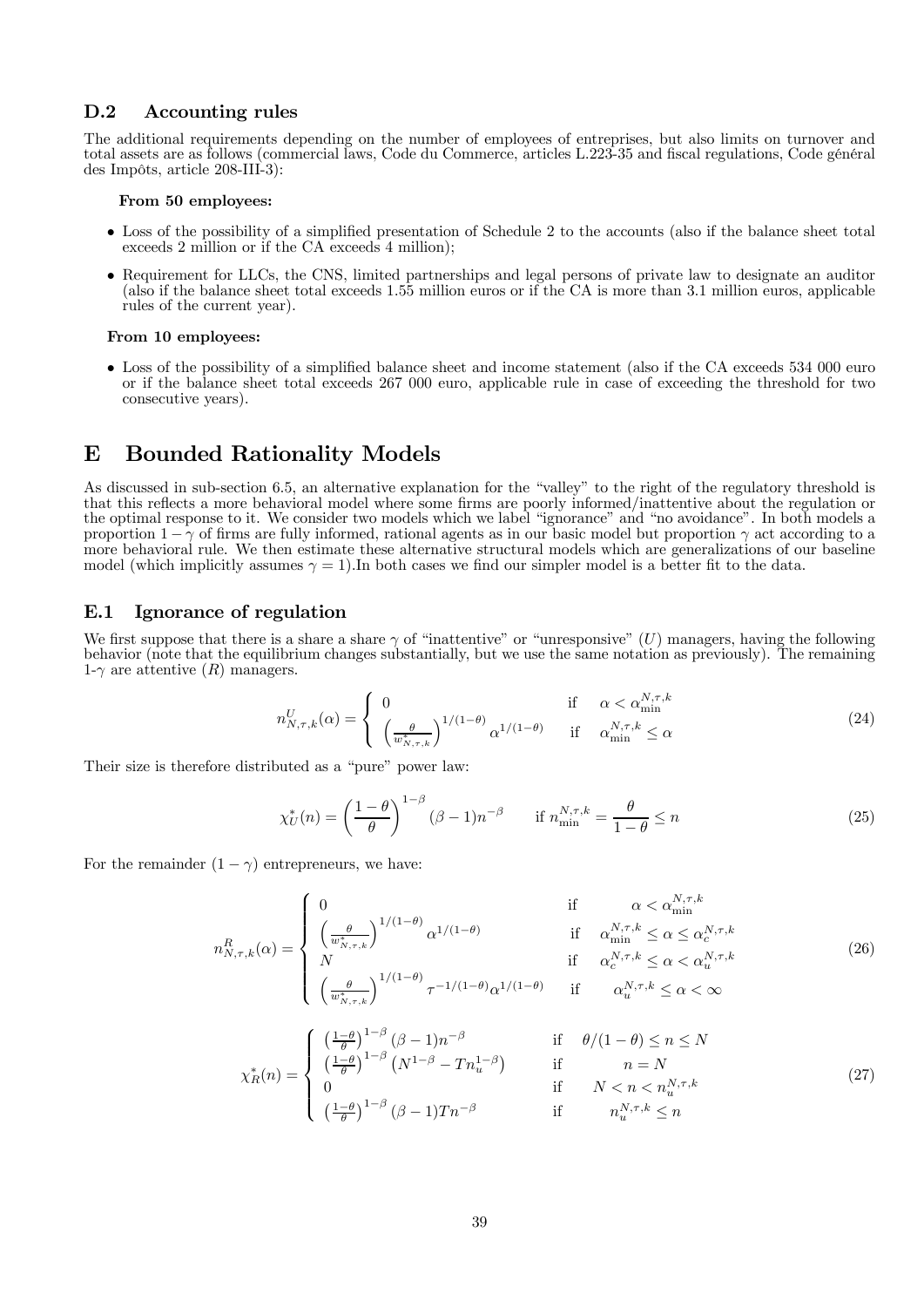The resulting distribution of the mixture of the two sub-populations is simply:

$$
\chi_{TOT}^{*}(n) = \begin{cases}\n\left(\frac{1-\theta}{\theta}\right)^{1-\beta} (\beta - 1)n^{-\beta} & \text{if } \theta/(1-\theta) \le n \le N \\
(1-\gamma)\left(\frac{1-\theta}{\theta}\right)^{1-\beta} (N^{1-\beta} - Tn_{u}^{1-\beta}) & \text{if } n = N \\
\gamma.\left(\frac{1-\theta}{\theta}\right)^{1-\beta} (\beta - 1)n^{-\beta} & \text{if } N < n < n_{u}^{N,\tau,k} \\
\left(\frac{1-\theta}{\theta}\right)^{1-\beta} (\beta - 1)[\gamma + (1-\gamma)T]n^{-\beta} & \text{if } n_{u}^{N,\tau,k} \le n\n\end{cases}
$$
\n(28)

The resulting distribution has no "hole", but this mixture model cannot generate a bulge around  $N$ . We can reincorporate an (orthogonal) measurement error and re-estimate this model. The log-likelihood becomes continuous (and differentiable) with respect to all parameters:

$$
\chi(n) = \gamma \times \left( \begin{array}{cc} \frac{1}{\sigma.n} \cdot \varphi \left( \frac{\ln(n) - \frac{\ln(C)}{\beta - 1}}{\sigma} \right) \\ -C.n^{-\beta} \cdot e^{\frac{\sigma^2}{2} \cdot (\beta - 1)^2} \cdot \left[ (1 - \beta) \cdot \Phi \left( \frac{\ln(n) - \frac{\ln(C)}{\beta - 1}}{\sigma} - \sigma \cdot (\beta - 1) \right) + \frac{1}{\sigma} \cdot \varphi \left( \frac{\ln(n) - \frac{\ln(C)}{\beta - 1}}{\sigma} - \sigma \cdot (\beta - 1) \right) \right] \end{array} \right)
$$
  
+ 
$$
(1 - \gamma) \times \left( \begin{array}{cc} \frac{1}{\sigma.n} \cdot \varphi \left( \frac{\ln(n) - \frac{\ln(C)}{\beta - 1}}{\sigma} \right) - \frac{1}{\sigma.n} \cdot C.T.n_{u}^{1-\beta} \left[ \varphi \left( \frac{\ln(n) - \ln(49)}{\sigma} \right) - \varphi \left( \frac{\ln(n) - \ln(n_{u})}{\sigma} \right) \right] \\ -C.n^{-\beta} \cdot e^{\frac{\sigma^2}{2} \cdot (\beta - 1)^2} \cdot (1 - \beta) \cdot \left( \Phi \left( \frac{\ln(n) - \frac{\ln(C)}{\beta - 1}}{\sigma} - \sigma \cdot (\beta - 1) \right) - \Phi \left( \frac{\ln(n) - \ln(N)}{\sigma} - \sigma \cdot (\beta - 1) \right) \right) \\ -C.n^{-\beta} \cdot e^{\frac{\sigma^2}{2} \cdot (\beta - 1)^2} \cdot \frac{1}{\sigma} \cdot \left( \varphi \left( \frac{\ln(n) - \frac{\ln(C)}{\beta - 1}}{\sigma} - \sigma \cdot (\beta - 1) \right) - \varphi \left( \frac{\ln(n) - \ln(N)}{\sigma} - \sigma \cdot (\beta - 1) \right) \right) \\ -C.n^{-\beta} \cdot r \cdot e^{\frac{\sigma^2}{2} \cdot (\beta - 1)^2} \cdot \left[ (1 - \beta) \cdot \Phi \left( \frac{\ln(n) - \frac{\ln(n_{u})}{\beta - 1}}{\sigma} - \sigma \cdot (\beta - 1) \right) + \frac{1}{\sigma} \cdot \varphi \left( \frac{\ln(n) - \ln(n_{u})}{\sigma} - \sigma \cdot (\beta - 1) \right) \right] \end{array} \right)
$$

The log likelihood is maximized at  $\gamma = 0$  (see below) suggesting that this mixture model does not improve the fit in the "valley". Therefore, we statistically our baseline model.

|  |  | Table E1: ML Estimation of Model with inattentive managers |  |  |  |  |  |
|--|--|------------------------------------------------------------|--|--|--|--|--|
|--|--|------------------------------------------------------------|--|--|--|--|--|

|                                                     |               |           |           |           |    |           | . .                                                                                                                                                                                                                                         |
|-----------------------------------------------------|---------------|-----------|-----------|-----------|----|-----------|---------------------------------------------------------------------------------------------------------------------------------------------------------------------------------------------------------------------------------------------|
|                                                     | ln likelihood |           | $n_u$     |           |    |           | k/w                                                                                                                                                                                                                                         |
|                                                     | $-1065936.3$  | 1.8216666 | 57.897679 | .10368454 | .8 | 1.0131462 | $-49631032$                                                                                                                                                                                                                                 |
| .01                                                 | $-1065938.3$  | 1.8216877 | 57.935065 | .1035984  | .× | 1.0132708 | $-.50121598$                                                                                                                                                                                                                                |
| .02                                                 | $-1065940.3$  | 1.8217088 | 57.972782 | .10350983 | .8 | 1.0133983 | $-50624132$                                                                                                                                                                                                                                 |
| $\mathcal{C}$ . The set of the set of $\mathcal{C}$ | .             |           |           |           |    |           | $\mathcal{M}$ , and the state $\mathcal{M}$ , and the state of the state $\mathcal{M}$ , and the state of the state of the state of the state of the state of the state of the state of the state of the state of the state of the state of |

Notes: Results from estimating the model by Maximum Likelihood with alternative assumptions over the proportion of "inattentive" managers  $(\gamma)$ 

### E.2 No Avoidance

An alternative (less extreme) behavioral model is one where all firms who are above the regulatory threshold set employment in full knowledge of the implicit tax,  $\tau$ , that they face. However, there are a proportion of managers (again denoted  $\gamma$ ) in the population who do not realize that their optimal strategy is to avoid the regulation by choosing to remain just below the regulatory threshold. We call these the "no-avoiders" (denoted superscript "C" for "compliers") and we have:

$$
n_{N,\tau,k}^{C}(\alpha) = \begin{cases}\n0 & \text{if } \alpha < \alpha_{\min}^{N,\tau,k} \\
\left(\frac{\theta}{w_{N,\tau,k}^*}\right)^{1/(1-\theta)} \alpha^{1/(1-\theta)} & \text{if } \alpha_{\min}^{N,\tau,k} \le \alpha \le \alpha_c^{N,\tau,k} \\
\text{either } \left(\frac{\theta}{w_{N,\tau,k}^*}\right)^{1/(1-\theta)} \tau^{-1/(1-\theta)} \alpha^{1/(1-\theta)} \le N \text{ or } N & \text{if } \alpha_c^{N,\tau,k} < \alpha \le \tau, \alpha_c^{N,\tau,k} \\
\left(\frac{\theta}{w_{N,\tau,k}^*}\right)^{1/(1-\theta)} \tau^{-1/(1-\theta)} \alpha^{1/(1-\theta)} & \text{if } \tau, \alpha_c^{N,\tau,k} < \alpha < \infty\n\end{cases}
$$
\n(29)

Note that for a few "no avoiding" managers whose ability would put them just above 50 employees in the unregulated economy, they would now choose strictly below 50 when they realize that they face the tax. For these managers we assume firms are at  $N$  where the optimal size with taxes is lower than the optimal size without taxes.

$$
\chi_C^*(n) = \begin{cases}\n\left(\frac{1-\theta}{\theta}\right)^{1-\beta} (\beta-1)n^{-\beta} & \text{if } \theta/(1-\theta) \le n < N \\
\left(\frac{1-\theta}{\theta}\right)^{1-\beta} (1-T)N^{1-\beta} & \text{if } T^{\frac{1}{\beta-1}}N \le n \le N \\
\left(\frac{1-\theta}{\theta}\right)^{1-\beta} (\beta-1)Tn^{-\beta} & \text{if } N < n\n\end{cases}
$$
\n(30)

The resulting distribution of the mixture of the two sub-populations is simply: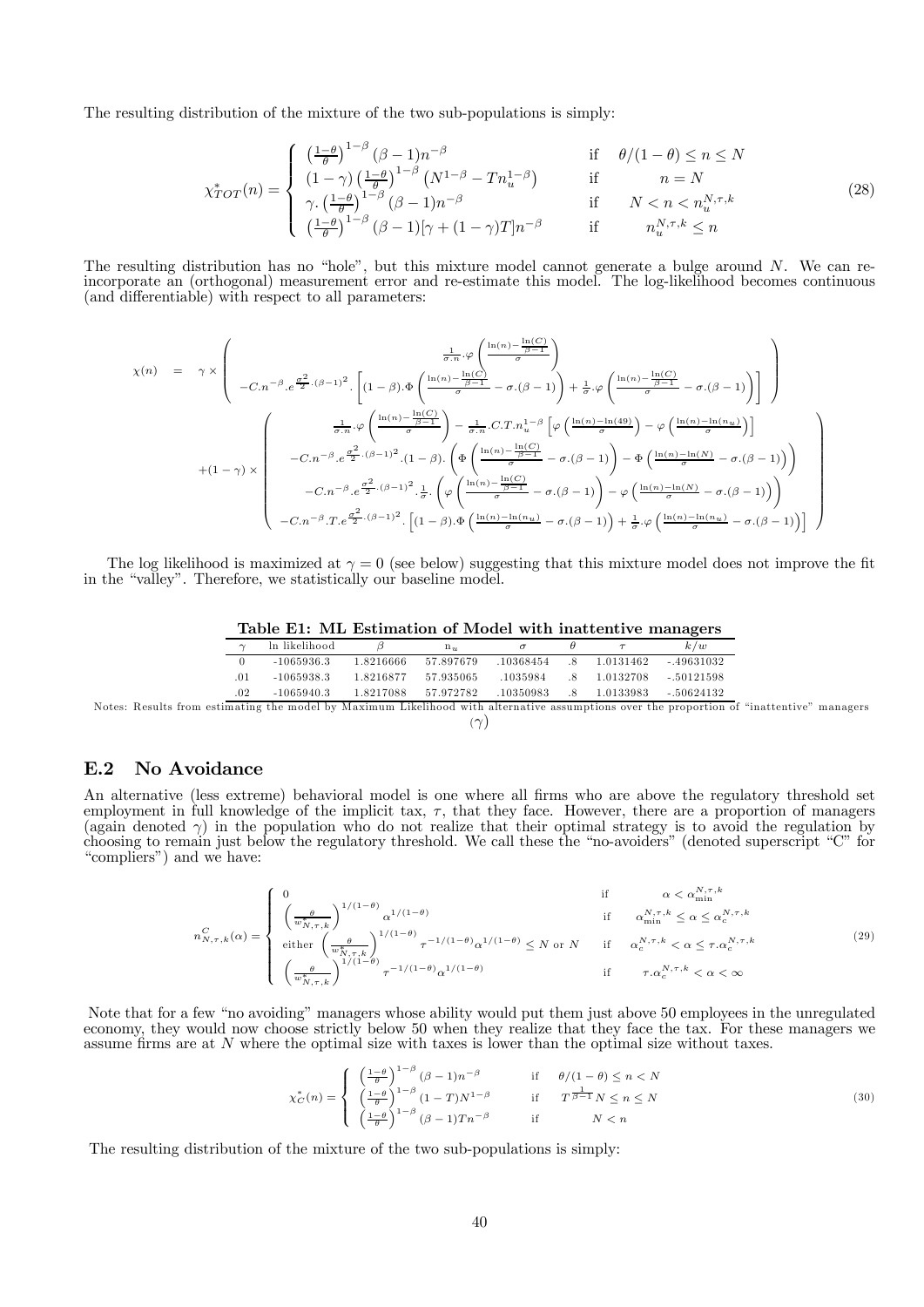$$
\chi^*_{TOT}(n) = \begin{cases}\n\frac{\left(\frac{1-\theta}{\theta}\right)^{1-\beta} (\beta-1)n^{-\beta}}{\gamma \left(\frac{1-\theta}{\theta}\right)^{1-\beta} (1-T)N^{1-\beta} + (1-\gamma) \left(\frac{1-\theta}{\theta}\right)^{1-\beta} \left(N^{1-\beta}-Tn_u^{1-\beta}\right)} & \text{if } n=N \\
\frac{\left(\frac{1-\theta}{\theta}\right)^{1-\beta} (1-T)N^{1-\beta} + (1-\gamma) \left(\frac{1-\theta}{\theta}\right)^{1-\beta} \left(N^{1-\beta}-Tn_u^{1-\beta}\right)}{\gamma \left(\frac{1-\theta}{\theta}\right)^{1-\beta} (\beta-1)Tn^{-\beta}} & \text{if } N < n < n_u^{N,\tau,k} \\
\left(\frac{1-\theta}{\theta}\right)^{1-\beta} (\beta-1)Tn^{-\beta} & \text{if } n_u^{N,\tau,k} \le n\n\end{cases}
$$
\n(31)

Again he optimization criterion is not continuous with respect to  $n_u$ ; note also that it will be flat empirically between any two integer values for  $n_u$ . Adding an orthogonal Gaussian noise, the associated log-likelihood is:

$$
\chi(n) = \gamma \times \begin{pmatrix}\n\frac{1}{\sigma.n} \cdot \varphi \left( \frac{\ln(n) - \frac{\ln(C)}{\beta - 1}}{\sigma} \right) \\
-C.n^{-\beta} \cdot e^{\frac{\sigma^2}{2} \cdot (\beta - 1)^2} \cdot (1 - \beta) \cdot \left( \Phi \left( \frac{\ln(n) - \frac{\ln(C)}{\beta - 1}}{\sigma} - \sigma \cdot (\beta - 1) \right) - \Phi \left( \frac{\ln(n) - \ln(N)}{\sigma} - \sigma \cdot (\beta - 1) \right) \right) \\
-C.n^{-\beta} \cdot e^{\frac{\sigma^2}{2} \cdot (\beta - 1)^2} \cdot \frac{1}{\sigma} \cdot \left( \varphi \left( \frac{\ln(n) - \frac{\ln(C)}{\beta - 1}}{\sigma} - \sigma \cdot (\beta - 1) \right) - \varphi \left( \frac{\ln(n) - \ln(N)}{\sigma} - \sigma \cdot (\beta - 1) \right) \right)\n\end{pmatrix}
$$
\n
$$
+ (1 - \gamma) \times \begin{pmatrix}\n\frac{1}{\sigma.n} \cdot \varphi \left( \frac{\ln(n) - \ln(N)}{\sigma} - \sigma \cdot (\beta - 1) \right) + \frac{1}{\sigma} \cdot \varphi \left( \frac{\ln(n) - \ln(N)}{\sigma} - \sigma \cdot (\beta - 1) \right)\n\end{pmatrix}
$$
\n
$$
+ (1 - \gamma) \times \begin{pmatrix}\n\frac{1}{\sigma.n} \cdot \varphi \left( \frac{\ln(n) - \frac{\ln(C)}{\sigma}}{\sigma} \right) - \frac{1}{\sigma.n} \cdot C \cdot T \cdot n_{u}^{1 - \beta} \left[ \varphi \left( \frac{\ln(n) - \ln(N)}{\sigma} \right) - \varphi \left( \frac{\ln(n) - \ln(n_{u})}{\sigma} \right) \right]\n\end{pmatrix}
$$
\n
$$
- C \cdot n^{-\beta} \cdot e^{\frac{\sigma^2}{2} \cdot (\beta - 1)^2} \cdot (1 - \beta) \cdot \left( \Phi \left( \frac{\ln(n) - \frac{\ln(C)}{\beta - 1}}{\sigma} - \sigma \cdot (\beta - 1) \right) - \Phi \left( \frac{\ln(n) - \ln(N)}{\sigma} - \sigma \cdot (\beta - 1) \right) \right)
$$
\n
$$
- C \cdot n^{-\beta} \cdot e^{\frac{\sigma^2}{2} \cdot (\beta - 1)^2
$$

Again, the log likelihood is optimized when we do not have the mixture distribution, at  $\gamma = 0$ , and again this behavioral element model does not improve the fit of the model.

|        | Lable E2: ML Estimation of Model with no-compliers |           |           |           |     |           |             |
|--------|----------------------------------------------------|-----------|-----------|-----------|-----|-----------|-------------|
| $\sim$ | log likelihood                                     |           | $n_u$     |           |     |           | k/w         |
|        | $-1065936.3$                                       | 1.8216666 | 57.897679 | .10368454 | -8  | 1.0131462 | $-49631032$ |
| .01    | $-1065938.2$                                       | 1.8216838 | 57.93329  | .10360964 | -8  | 1.0131377 | $-.4947657$ |
| .02    | -1065940                                           | 1.8217004 | 57.969269 | .10353404 | - 8 | 1.0131302 | $-49325898$ |

Table E2: ML Estimation of Model with no-compliers

Notes: Results from estimating the model by Maximum Likelihood with alternative assumptions over the proportion of "no-avoidance" managers  $(\gamma)$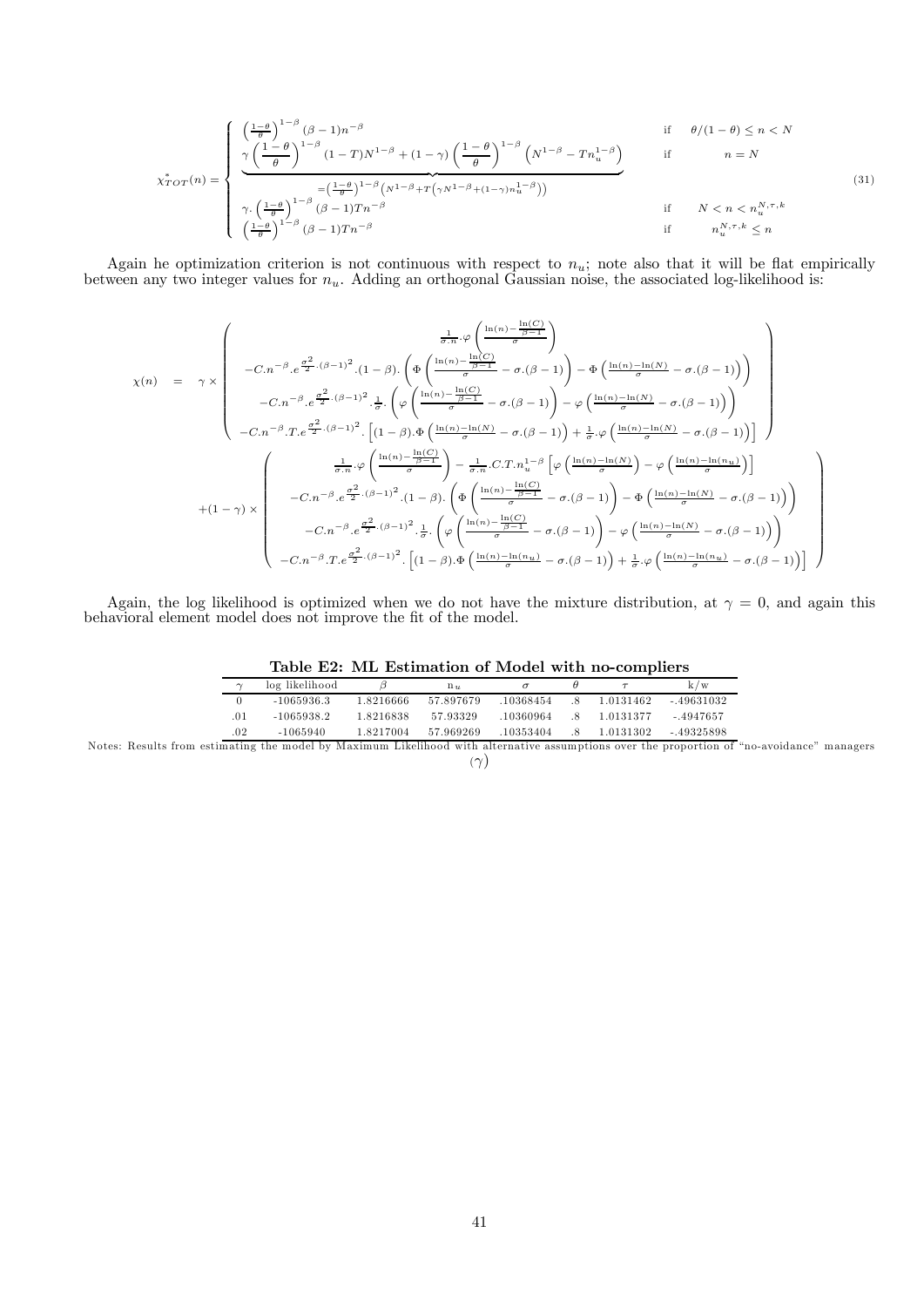|                                        | (1)                    | (2)                      | (3)                    | (4)          |
|----------------------------------------|------------------------|--------------------------|------------------------|--------------|
| Method                                 | calibrated<br>$\theta$ | $\theta$ calibrated from | $\theta$ calibrated at | $\theta$     |
|                                        | from Basu and          | Atkeson and Kehoe        | $0.5$ , Hsieh-         | calibrated   |
|                                        | Fernald (1997)         | (2005)                   | Klenow, (2009)         | at $0.9$     |
| $\theta$ , scale parameter             | 0.8                    | 0.85                     | 0.5                    | 0.9          |
| $\beta$ , power law                    | 1.822                  | 1.822                    | 1.822                  | 1.829        |
|                                        | (0.059)                | (0.059)                  | (0.059)                | (0.057)      |
| $T = \tau^{\frac{1-\beta}{1-\theta}}$  | 0.948                  | 0.948                    | 0.948                  | 0.965        |
|                                        | (0.018)                | (0.018)                  | (0.018)                | (0.015)      |
| $n_{\mu}$ , upper employment threshold | 57.898                 | 57.898                   | 57.898                 | 52.562       |
|                                        | (0.024)                | (0.024)                  | (0.024)                | (0.002)      |
| σ, variance of measurement error       | 0.104                  | 0.104                    | 0.104                  | 0.036        |
|                                        | (0.025)                | (0.025)                  | (0.025)                | (0.008)      |
| $\tau$ implicit tax, variable cost     | 1.013                  | 1.010                    | 1.033                  | 1.004        |
|                                        | (0.005)                | (0.004)                  | (0.013)                | (0.002)      |
| $k/w$ , implicit tax, fixed cost       | $-0.496$               | $-0.372$                 | $-1.243$               | $-0.201$     |
|                                        | (0.257)                | (0.192)                  | (0.653)                | (0.099)      |
| Mean (Median) $#$ of employees         | 55.7 (23)              | 55.7(23)                 | 55.7(23)               | 55.7(23)     |
| <b>Observations</b>                    | 238,701                | 238,701                  | 238,701                | 238,701      |
| Firms                                  | 57,008                 | 57,008                   | 57,008                 | 57,008       |
| Ln Likelihood                          | $-1,065,936$           | $-1,065,936$             | $-1,065,936$           | $-1,066,165$ |

**Table 1: Parameter estimates: calibrating returns to scale,** 

**Notes:** Parameters estimated by ML with standard errors below in parentheses (clustered at the four digit level). Estimation is on unbalanced panel 2002-2007 of population of French manufacturing firms with 10 to 1,000 employees. These estimates of the implicit tax are based on different estimates of  $\theta$ ; the methods are indicated in the different columns.

### **Table 2: Parameter estimates: exploiting information from the Production Function to estimate returns to scale,**

| (1)             | (2)          | (3)      | (4)       | (5)                                 |
|-----------------|--------------|----------|-----------|-------------------------------------|
| <b>Baseline</b> | TFP/Size     |          |           |                                     |
| col. (1) of     | relationship | Full     | High-Tech | Low-Tech                            |
| Tab. 1          |              | sample   | Sectors   | Sectors                             |
| 0.8             | 0.799        | 0.855    | 0.882     | 0.848                               |
|                 | (0.025)      | (0.013)  | (0.012)   | (0.016)                             |
| 1.822           | 1.822        | 1.822    | 1.625     | 1.864                               |
| (0.059)         | (0.055)      | (0.052)  | (0.063)   | (0.063)                             |
| 0.948           | 0.948        | 0.948    | 0.997     | 0.929                               |
| (0.018)         | (0.023)      | (0.020)  | (0.012)   | (0.032)                             |
| 57.898          | 57.898       | 57.899   | 50.000    | 58.328                              |
| (0.024)         | (1.342)      | (1.133)  | (2.474)   | (1.603)                             |
| 0.104           | 0.104        | 0.104    | 0.000     | 0.114                               |
| (0.025)         | (0.024)      | (0.020)  | (0.029)   | (0.034)                             |
| 1.013           | 1.013        | 1.010    | 1.001     | 1.013                               |
| (0.005)         | (0.005)      | (0.004)  | (0.003)   | (0.007)                             |
| $-0.496$        | $-0.498$     | $-0.359$ | $-0.026$  | $-0.514$                            |
| (0.257)         | (0.219)      | (0.177)  | (0.129)   | (0.304)                             |
| 55.7(23)        | 55.7(23)     | 55.7(23) | 78.3 (29) | 51.3 (23)                           |
| 238,701         | 238,701      | 238,701  | 38,713    | 199,988                             |
| 57,008          | 57,008       | 57,008   | 9,099     | 48,139                              |
|                 |              |          |           | Using Production Function estimates |

**Notes:** Parameters estimated by ML with standard errors below in parentheses (clustered at the four digit level). Estimation is on unbalanced panel 2002-2007 of population of French manufacturing firms with 10 to 1,000 employees. These estimates of the implicit tax are based on different estimates of  $\theta$ ; the methods are indicated in the different columns. Standard errors are calculated using bootstrap in columns (2) to (5). "Using TFP-Size relationship" calculates  $\theta = 1 - \frac{\partial \ln \alpha}{\partial \ln n}$  where  $\frac{\partial \ln \alpha}{\partial \ln n}$  is calculated from the coefficient of a regression of ln(TFP) on ln(employment) on firms with 10 to 45 workers. "Using the production function" calculates  $\theta$  as the sum of the coefficients on the factor inputs obtained from TFP estimation (see Table A1). "High tech" sectors are based on R&D intensity as defined by the OECD.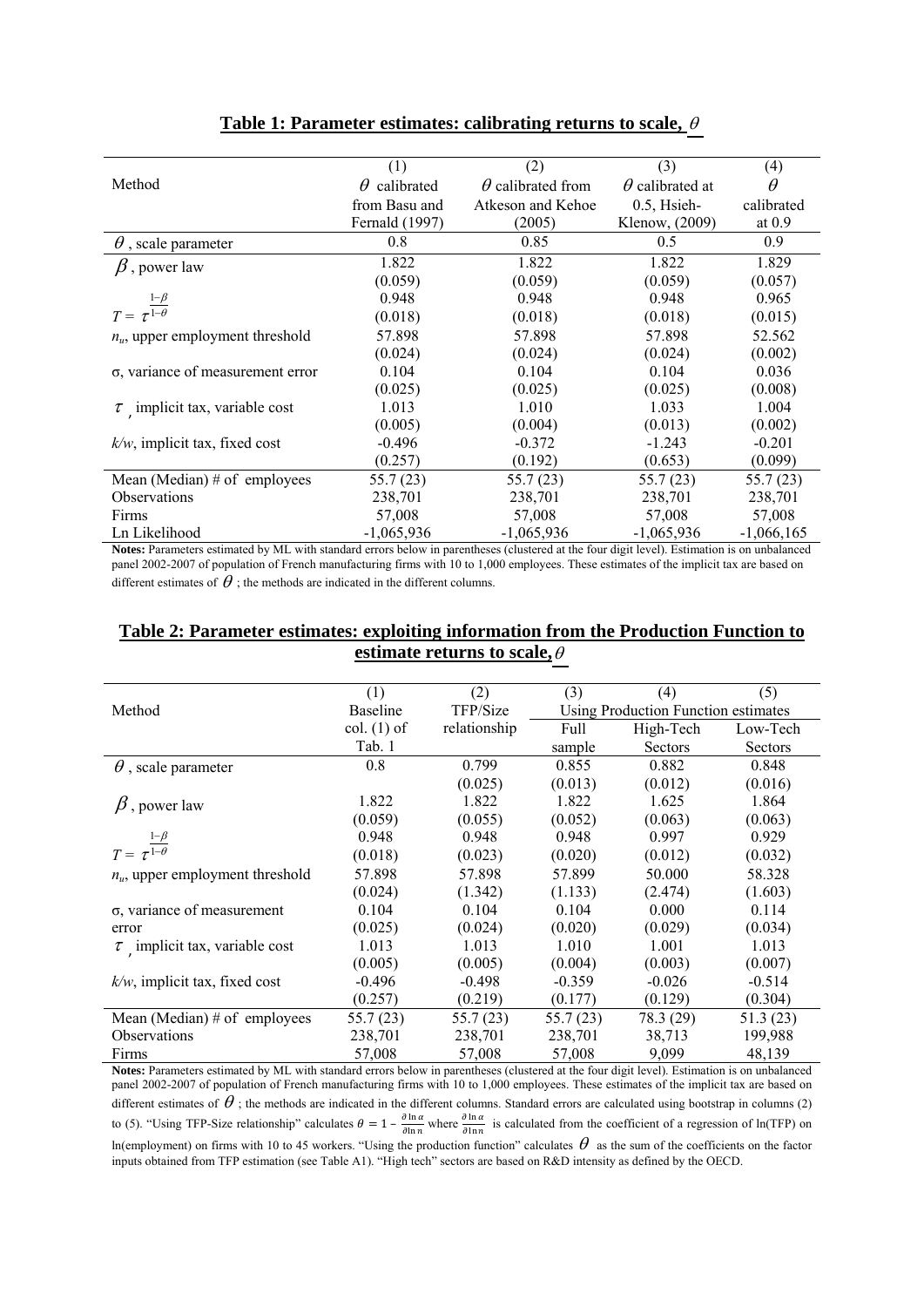#### **Table 3: Welfare and Distributional Analysis**

| (Regulated Economy - Unregulated Economy)                            | $\bf(1)$        | (2)          |
|----------------------------------------------------------------------|-----------------|--------------|
| <b>Variable</b>                                                      | <b>FLEXIBLE</b> | <b>RIGID</b> |
|                                                                      | <b>WAGES</b>    | <b>WAGES</b> |
| 1. Unemployment rate                                                 | $0\%$           | 5.217%       |
| 2. Percentage of firms avoiding the regulation, $\delta$             | 3.593%          | 3.438%       |
| 3. Percentage of firms paying tax (compliers)                        | 9.036%          | 8.646%       |
| 4. Change in labor costs (wage reduction) for small firms (below 49) | $-1.074%$       | 0            |
| 5. Change in labor costs (wage reduction but tax increase),          | $0.232\%$       | 1.306%       |
| Large firms (above 49)                                               |                 |              |
| 6. Excess entry by small firms                                       | 4.419%          | 4.409%       |
| (percent increase in number of firms)                                |                 |              |
| 7. Increase in size of small firms                                   | 5.370%          | $\theta$     |
| 8. Increase in size of large firms                                   | $-1.160%$       | $-6.530%$    |
| 9. Annual welfare loss (as a percentage of GDP):                     |                 |              |
| a. Implicit Tax                                                      | 0.804%          | $0.801\%$    |
| b. Output loss                                                       | $0.016\%$       | 4.302%       |
| c. Total (Implicit Tax $+$ Output loss)                              | 0.820%          | 5.103%       |
| 10. Winners and losers:                                              |                 |              |
| Change in expected wage for those who remain in labor force<br>a.    | $-1.074\%$      | $-5.358\%$   |
| Average gain by entering entrepreneurs of small firms<br>b.          | $1.603\%$       | $-2.687\%$   |
| Average profit gain by small unconstrained firms<br>c.               | 4.296%          | $\Omega$     |
| Average profit gain by firms constrained at 49<br>d.                 | 2.447%          | $-1.849%$    |
| Change in profit for large firms<br>e.                               | $-0.928%$       | $-5.224%$    |

**Notes**: This is based on the baseline of Table 1 column (1), under the additional assumption that maximum firm size is 10,000. We set (insignificant) fixed cost of the regulation to zero, i.e.  $k = 0$  and  $\tau - 1 = 1.3\%$ . In column (1), model solved assuming wages fully adjust (section 2.4). In column (2), model solved assuming that wages are rigid (section 2.5). "Percentage of firms avoiding the regulation" (Row 2) corresponds to δ in main text. "Percentage of firms paying tax" (Row 3) corresponds to mass of agents with productivity greater than in  $\alpha_u$  relative to agents with productivity greater than  $\alpha_{min}$ . "Change in labor costs for small firms" (Row 4) corresponds to the general equilibrium wage effect. "Change in labor costs for large firms" (Row 5) corresponds to Row 4 + the estimated implicit tax (*τ* -1 = 1.3%). "Excess entry" (Row 6) corresponds to the difference in the ln(mass of agents having productivity greater than  $\alpha_{\min}^{N,\tau,k}$ ) minus ln(mass of agents having productivity greater than  $\alpha_{\min}^{N,1,0}$ . "Increase in size of small firms" (Row 7) corresponds to  $\ln(n_{N,T,0}^*) - \ln(n_{N,1,0}^*)$  for firms having productivity smaller than  $\alpha_u^{N,\tau,k}$ ; "increase in size of large firms" (Row 8) corresponds to  $n_{N,\tau,0}^*$ - $n_{N,1,0}^*$  for firms having productivity greater than  $\alpha_c^{N,\tau,k}$ . "Implicit Tax" (Row 9a) corresponds to the total amount of implicit tax  $\int_{\alpha \ge \alpha_c} (\tau - 1) w_{N,\tau,0}^* \cdot n_{N,\tau,0}^*(\alpha) \phi(\alpha) d\alpha$  as a share of total output  $Y_{N,t,0}$ . "Output loss" (Row 9b) corresponds to  $\ln(Y_{N,t,0}) - \ln(Y_{N,t,0})$ . For "winners and losers" (Row 10), we compute the average (percentage point) changes in expected wages or profits for agents in each of the following bins: 9a. labor force  $[\alpha; \alpha_{\min}^{N,\tau,0}]$ ; 9b. new entrepreneurs  $[\alpha_{\min}^{N,\tau,0}, \alpha_{\min}^{N,1,0}]$ ; 9c. small firms  $[\alpha_{\min}^{N,\tau,0}, \alpha_{c}^{N,\tau,0}]$ ; 9c. constrained firms  $[\alpha_{c}^{N,\tau,0}, \alpha_{u}^{N,\tau,0}]$ . large firms  $[\alpha_{u}^{N,\tau,0}, 1]$ . In the "rigid" wages" case in column (2), expected wages are computed as  $(1 - u_{N,\tau,k}^{*,HG})$ .  $w_{N,1,0}^*$  where u is the unemployment rate.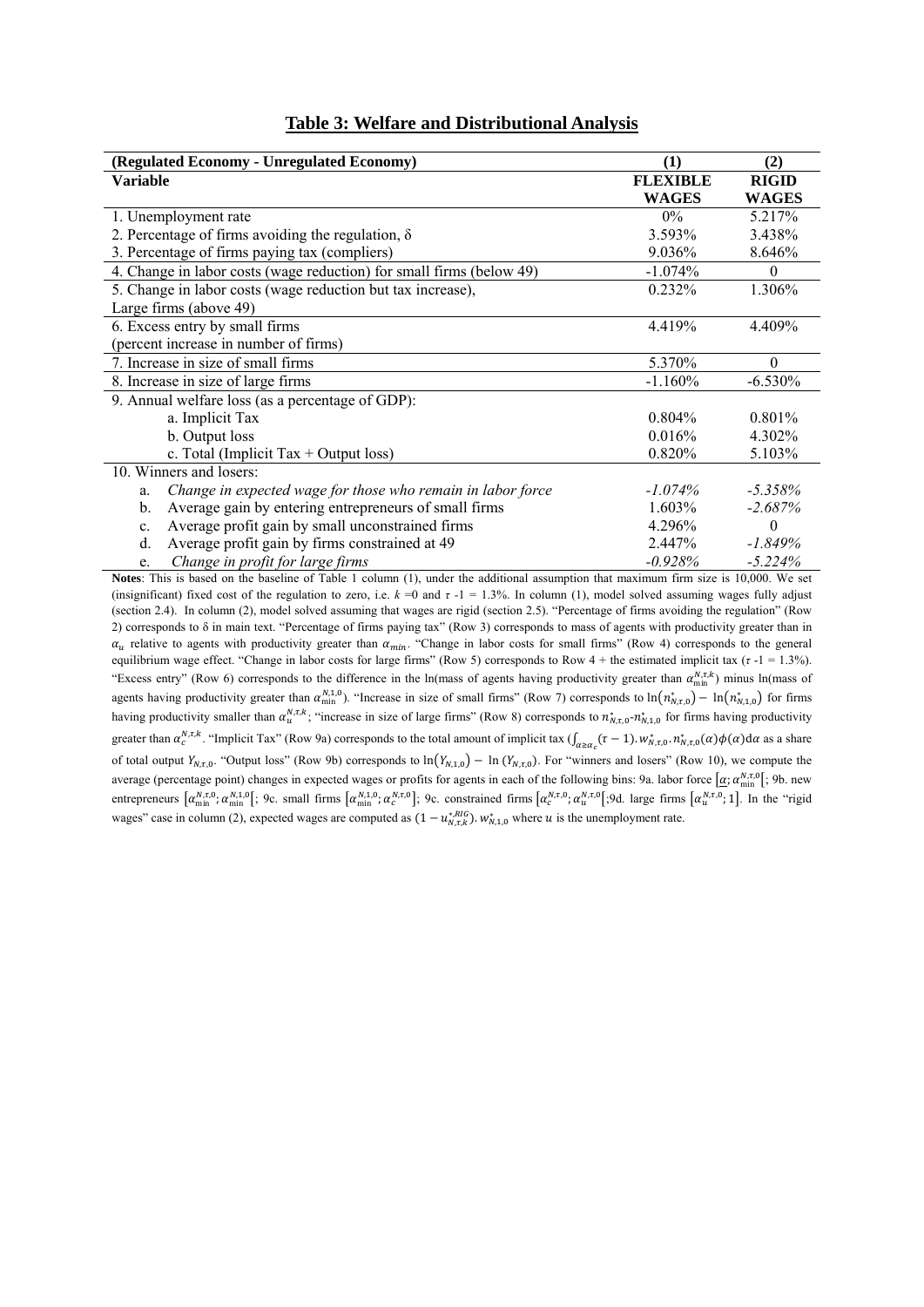|                                       | (1)      | (2)                         | (3)      | (4)       | (5)      | (6)          | (7)      | (8)                          | (9)     | (10)                     |
|---------------------------------------|----------|-----------------------------|----------|-----------|----------|--------------|----------|------------------------------|---------|--------------------------|
| Industry                              |          | Manufacturing               |          | Transport |          | Construction |          | Trade                        |         | <b>Business services</b> |
|                                       |          | industries                  |          |           |          |              |          |                              |         |                          |
| $\theta$                              | 0.8      | 0.85                        | 0.8      | 0.85      | 0.8      | 0.85         | 0.8      | 0.85                         | 0.8     | 0.85                     |
| $\beta$ , power law                   | 1.822    | 1.822                       | 1.878    | 1.878     | 2.372    | 2.372        | 2.128    | 2.128                        | 2.001   | 2.001                    |
|                                       | (0.059)  | (0.059)                     | (0.098)  | (0.099)   | (0.147)  | (0.147)      | (0.100)  | (0.100)                      | (0.087) | (0.087)                  |
|                                       | 0.948    | 0.948                       | 0.898    | 0.989     | 0.871    | 0.872        | 0.885    | 0.885                        | 0.984   | 0.984                    |
| $T = \tau^{\frac{1-\beta}{1-\theta}}$ | (0.018)  | (0.018)                     | (0.029)  | (0.029)   | (0.016)  | (0.016)      | (0.022)  | (0.021)                      | (0.020) | (0.020)                  |
| $n_u$ , upper emp.                    | 57.898   | 57.898                      | 55.312   | 55.318    | 57.874   | 57.873       | 57.151   | 57.151                       | 58.254  | 58.256                   |
| threshold                             | (0.024)  | (0.024)                     | (0.016)  | (0.016)   | (0.013)  | (0.013)      | (0.015)  | (0.015)                      | (0.018) | (0.018)                  |
| $\sigma$ , measurement                | 0.104    | 0.104                       | 0.060    | 0.060     | 0.089    | 0.089        | 0.084    | 0.084                        | 0.106   | 0.106                    |
| error                                 | (0.025)  | (0.025)                     | (0.023)  | (0.023)   | (0.037)  | (0.037)      | (0.050)  | (0.050)                      | (0.024) | (0.024)                  |
| $\tau$ implicit                       | 1.013    | 1.010                       | 1.025    | 1.019     | 1.020    | 1.015        | 1.022    | 1.016                        | 1.003   | 1.003                    |
| variable tax                          | (0.005)  | (0.004)                     | (0.010)  | (0.007)   | (0.004)  | (0.003)      | (0.006)  | (0.004)                      | (0.004) | (0.024)                  |
| $k/w$ , implicit tax,                 | $-0.496$ | $-0.372$                    | $-1.137$ | $-0.850$  | $-0.842$ | $-0.631$     | $-0.951$ | $-0.711$                     | 0.003   | 0.002                    |
| fixed cost                            | (0.257)  | (0.192)                     | (0.492)  | (0.367)   | (0.179)  | (0.133)      | (0.288)  | (0.215)                      | (0.188) | (0.150)                  |
| Mean (Median) $#$                     | 55.7     | 55.7                        | 48.2     | 48.2      | 29.3     | 29.3         | 36.8     | 36.8                         | 45.3    | 45.3                     |
| of employees                          | (23)     | (23)                        | (23)     | (23)      | (17)     | (17)         | (19)     | (19)                         | (20)    | (20)                     |
| Observations                          | 238,701  |                             |          | 70,479    |          | 159,440      |          | 255,812                      |         | 205,835                  |
| Firms<br>$\sim$                       | 11.727   | 57,008<br>the common common |          | 14,487    |          | 41,768       |          | 66,848<br>and the control of |         | 61,906                   |

**Table 4: Variation in estimates across different sectors**

**Notes:** Parameters estimated by ML with standard errors below in parentheses (clustered at the four digit level). Estimation is on unbalanced panel 2002-2007 of firms with 10 to 1,000 employees. These estimates of the implicit tax are based on different (calibrated) values of  $\theta$ that are indicated in the different columns.

### **Table 5: Comparison estimated results with of actual data**

| (Actual data)                                                                                            | (1)<br><b>Firms having</b><br>10 to 48<br>workers | (2)<br><b>Firms having</b><br>49 to 57<br>workers | (3)<br><b>Firms having</b><br>58 to 10,000<br>Workers |
|----------------------------------------------------------------------------------------------------------|---------------------------------------------------|---------------------------------------------------|-------------------------------------------------------|
| <b>Panel A: Firm Distribution</b>                                                                        |                                                   |                                                   |                                                       |
| Distribution of firms (actual)                                                                           | 0.762                                             | 0.035                                             | 0.204                                                 |
| Distribution of firms (predicted)                                                                        | 0.760                                             | 0.039                                             | 0.201                                                 |
|                                                                                                          | (0.016)                                           | (0.007)                                           | (0.016)                                               |
| <b>Panel B: Employment distribution</b>                                                                  |                                                   |                                                   |                                                       |
| Distribution of employment (actual)                                                                      | 0.295                                             | 0.032                                             | 0.672                                                 |
| Distribution of employment (predicted)                                                                   | 0.277                                             | 0.035                                             | 0.688                                                 |
| $n=n*[{\alpha}]$ . $e^{{\epsilon} \atop{\beta}}$ , $\sigma_{\epsilon}=0.104$                             | (0.024)                                           | (0.007)                                           | (0.027)                                               |
| <b>Panel C: Output Distribution</b>                                                                      |                                                   |                                                   |                                                       |
| Distribution of output (actual)                                                                          | 0.242                                             | 0.029                                             | 0.728                                                 |
| Distribution of output (predicted)                                                                       | 0.275                                             | 0.034                                             | 0.691                                                 |
| $y = \alpha.n^{\theta} = \alpha. (n^{*}[\alpha])^{\theta} \cdot e^{\theta \epsilon}, \sigma_{s} = 0.104$ | (0.028)<br>[0.219; 0.331]                         | (0.007)<br>[0.020; 0.048]                         | (0.028)<br>[0.635; 0.747]                             |

**Notes:** The "actual" distribution is computed over our data used for estimation between 2002-2007: the population of French manufacturing firms with 10 to 1,000 employees (see tables 1, 2 and 4). The "predicted" distribution is computed using our empirical model described in Section 3 (incorporating a measurement error term  $\varepsilon$ ) and our baseline estimate reported in Table 1 column (1).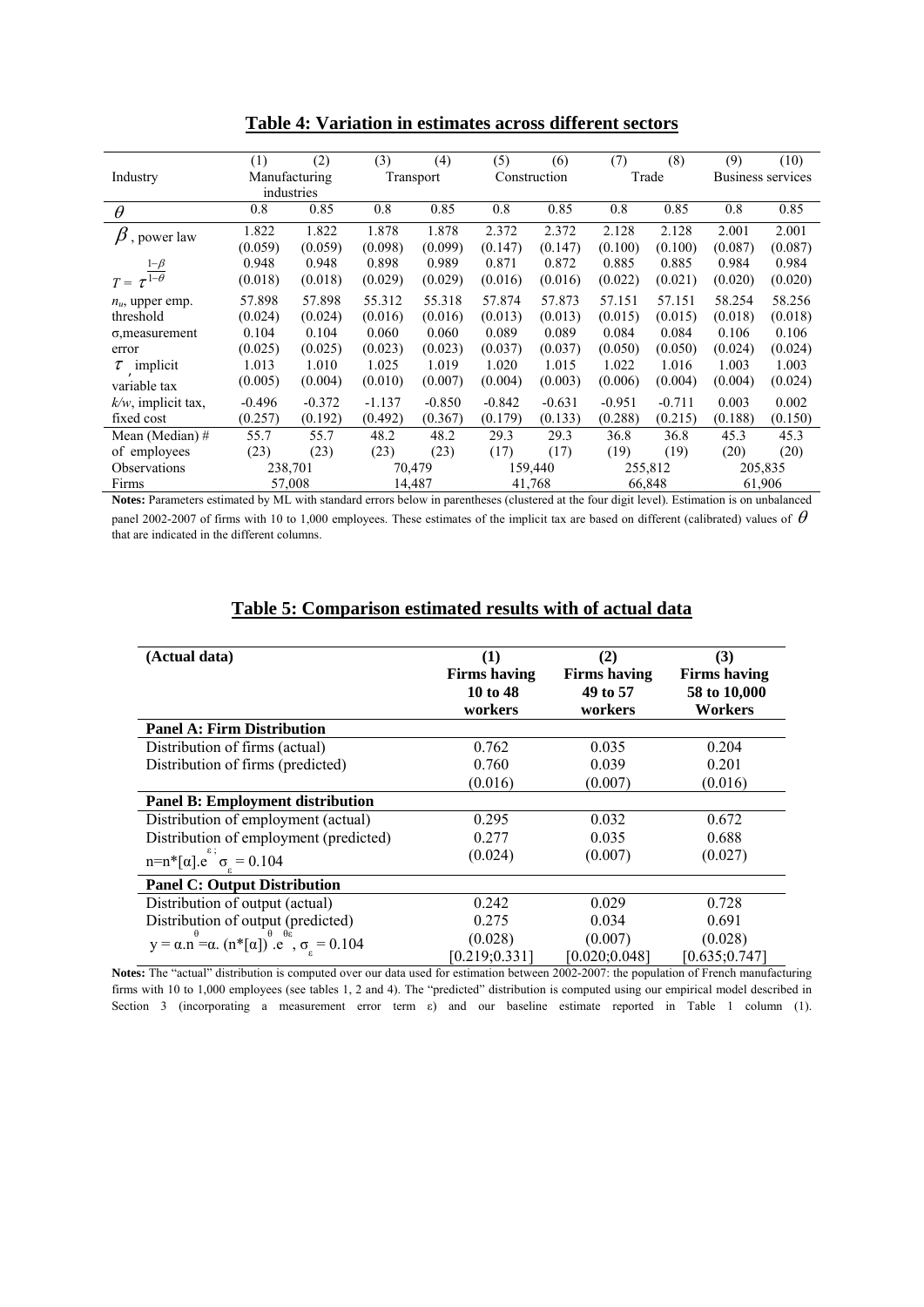



**Source:** FICUS 2002 for France and Census, LBD 2003 for the US. Population databases of all firms. **Notes**: This is the distribution of firms (not plants). Authors' calculations



### **Figure 2: Number of Firms by employment size in France**

**Source:** FICUS, 2002

**Notes**: This is the population of manufacturing firms in France with between 31 and 69 employees. This plots the number of firms in each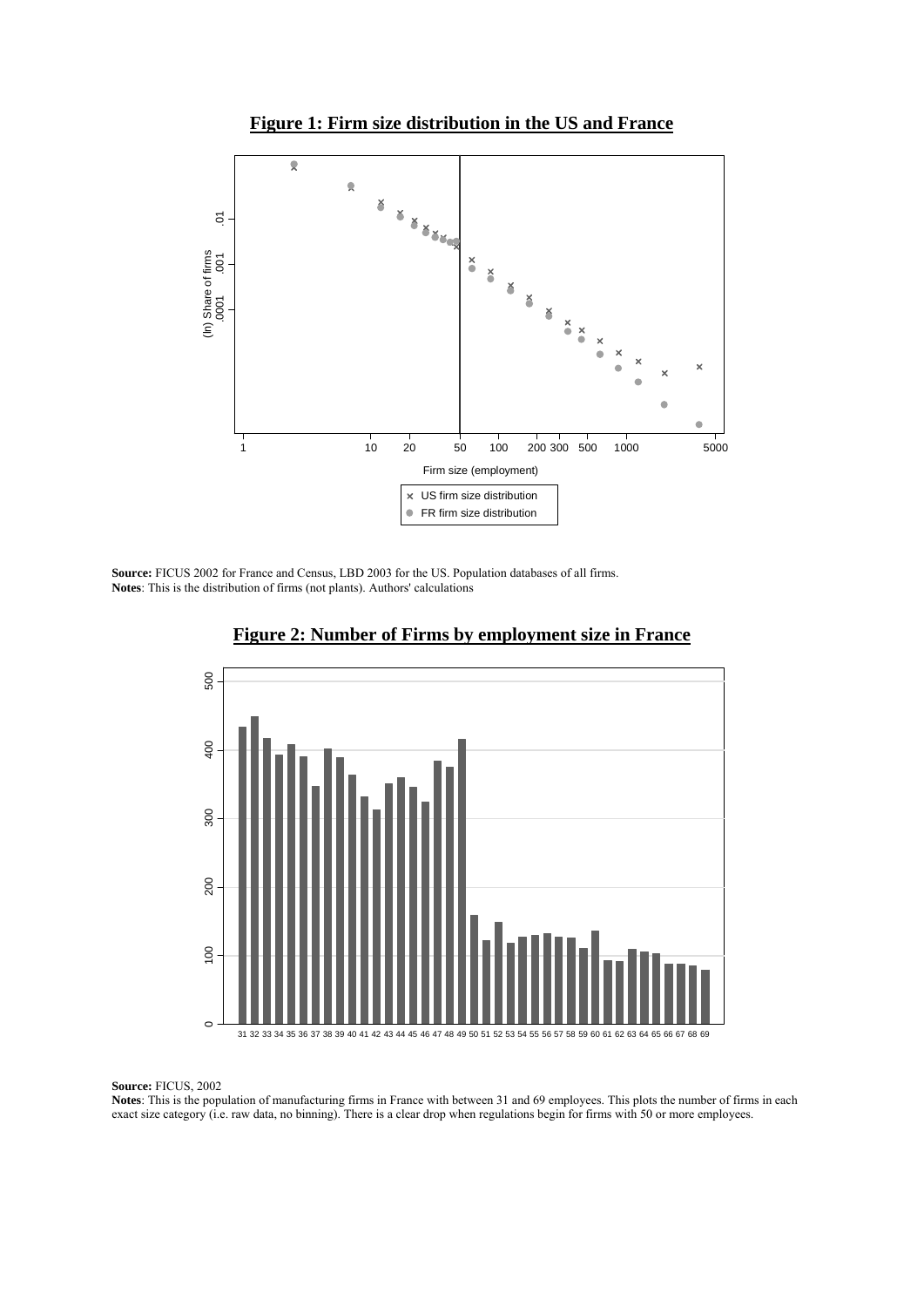**Figure 3: Theoretical Firm size distribution with regulatory constraint** 



**Notes**: This figure shows the theoretical firm size distribution with exponentially increasing bins. The tallest bar represents the point at which the size constraint bins. Parameters:  $\beta_{\alpha} = 1.6$ ,  $\tau = 1.01$ ,  $n_{\mu} = 60$ ,  $\theta = 0.9$ ,  $\beta = 1.06$ .





**Notes:** This figure shows the theoretical relationship between TFP and firm size. There is a mass of firms at employment size=50 where the regulatory constraint binds. Parameters:  $β<sub>α</sub> = 1.6$ ,  $τ = 1.01$ ,  $n<sub>u</sub> = 60$ ,  $θ = 0.9$ ,  $β = 1.06$ .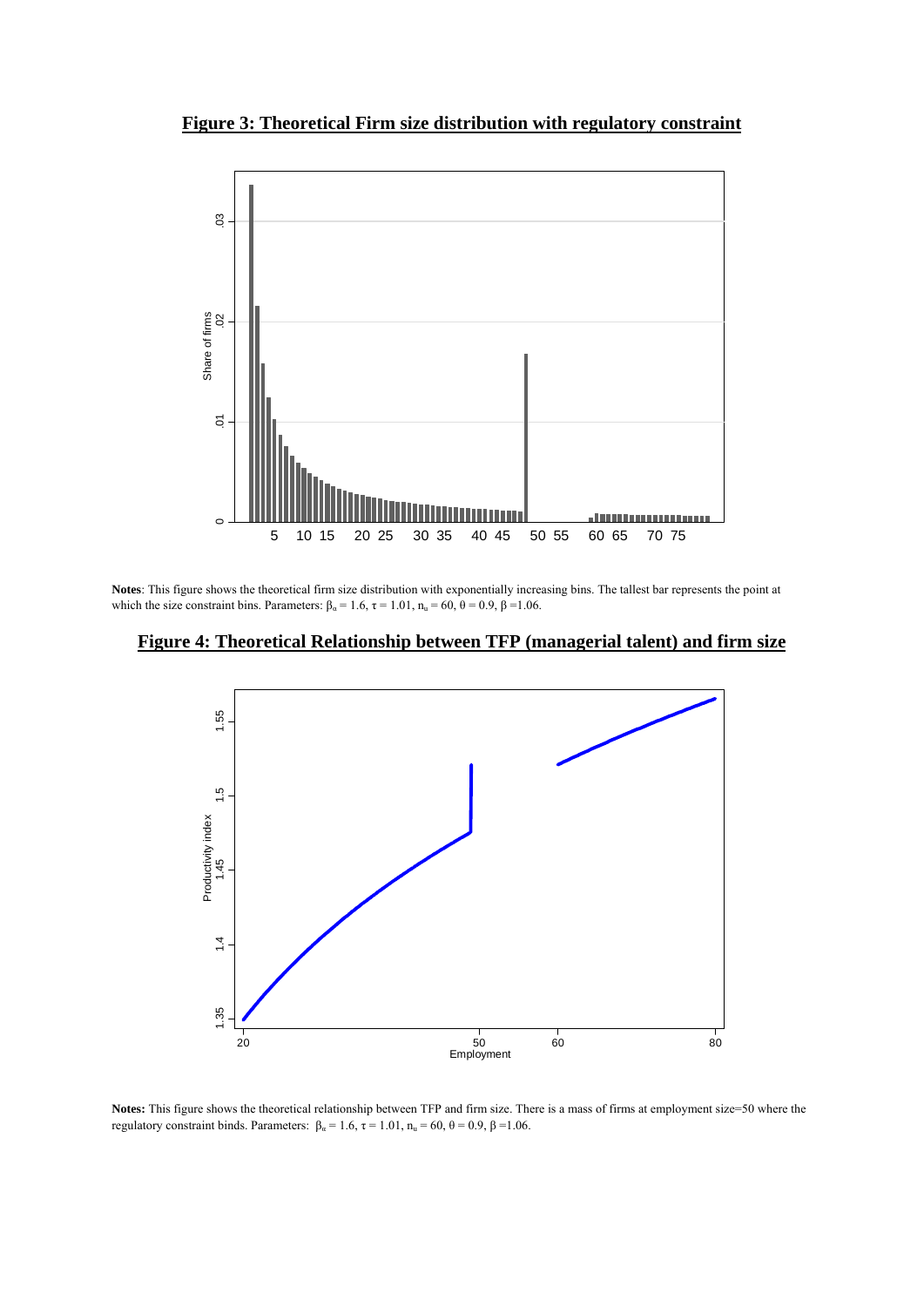

Note: The solid (blue) line shows the theoretical firm size distribution (broken power law), n<sup>\*</sup>. The dashed line shows the new firm size distribution when we extend the model, to allow employment size to be measured with error with  $\sigma = 0.15$ . The solid dark line increases the measurement error to  $\sigma = 0.5$ 



**Figure 7: Share of Firms by employment size, 2002**

**Source:** FICUS, 2002

**Notes**: This is the population of manufacturing firms in France with between 1 and 1000 employees. This plots the number of firms in each exact size category (i.e. raw data, no binning). As in figure 2, there is a clear drop at 50, but also at 10 employees. These thresholds correspond to various size based regulations.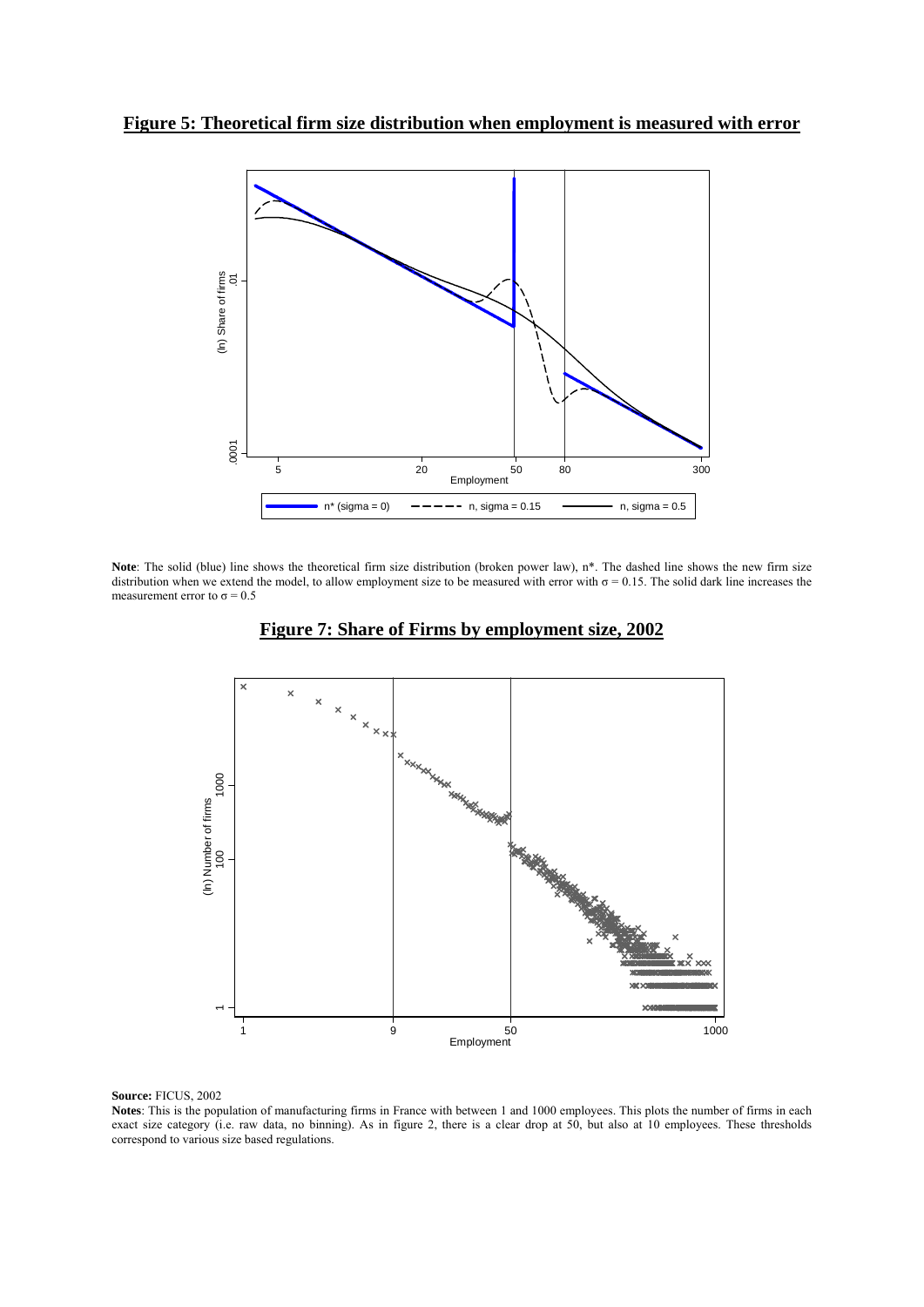### **Figure 6: The effect on the measured firm size distribution using Alternative Datasets and definitions of employment**



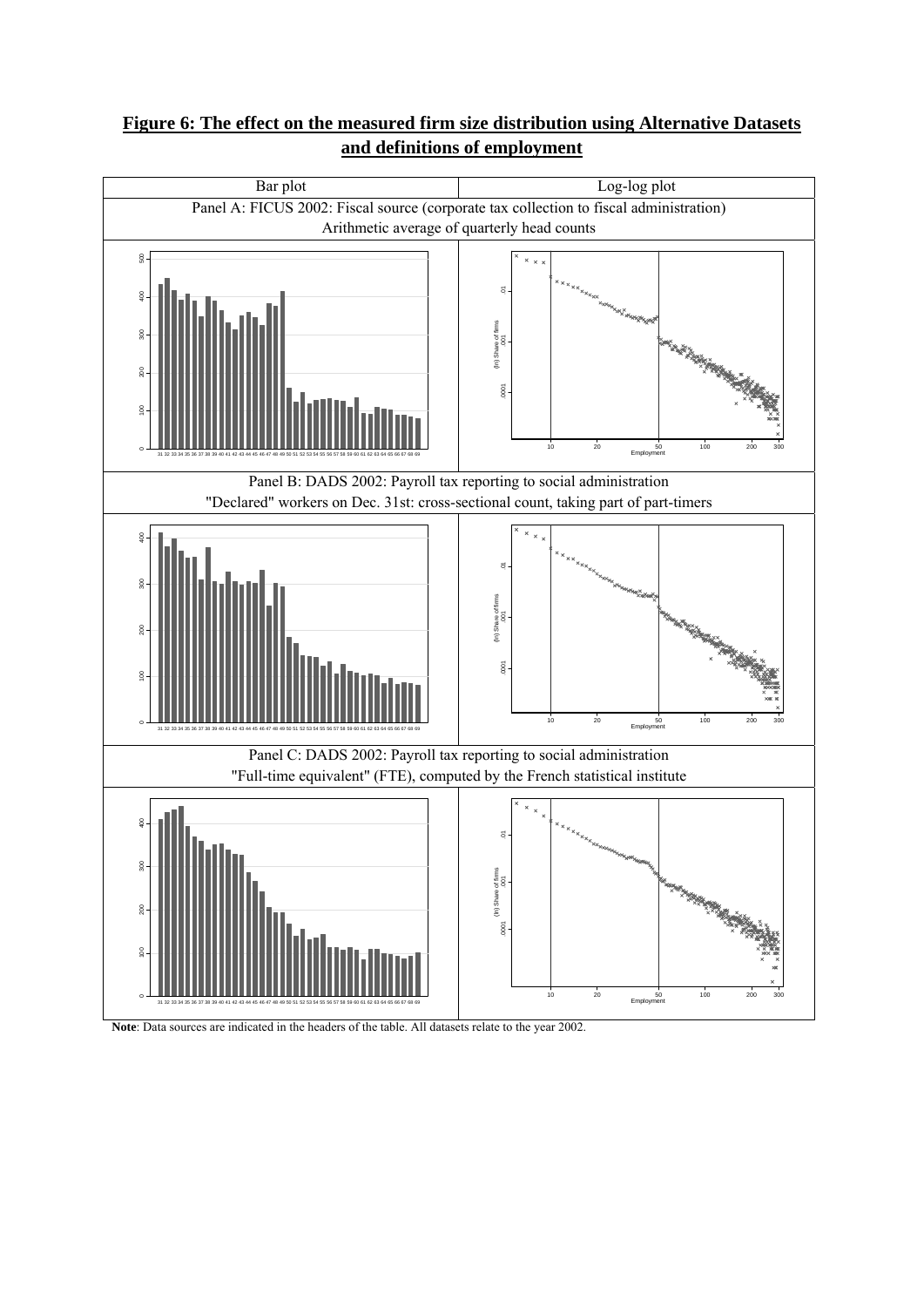**Figure 8: TFP Distribution around the regulatory threshold of 50 employees**



**Notes:** This figures plots the mean level of TFP by firm employment size using an upper support of 100 (Panel A) or 500 (Panel B). A fourth order polynomial is displayed in both panels using only data from the "undistorted" points (potentially "distorted" points are shown in red).



**Figure 9: Firm Size Distribution and Broken Power Law: Data and Fit of Model**

**Notes:** This shows the difference between the fit of the model (dashed red line) which allows for measurement error with the actual data. Estimates correspond to the baseline specification reported in Tables 1 column (1). We also include the "pure" theoretical predictions (in dark blue solid line).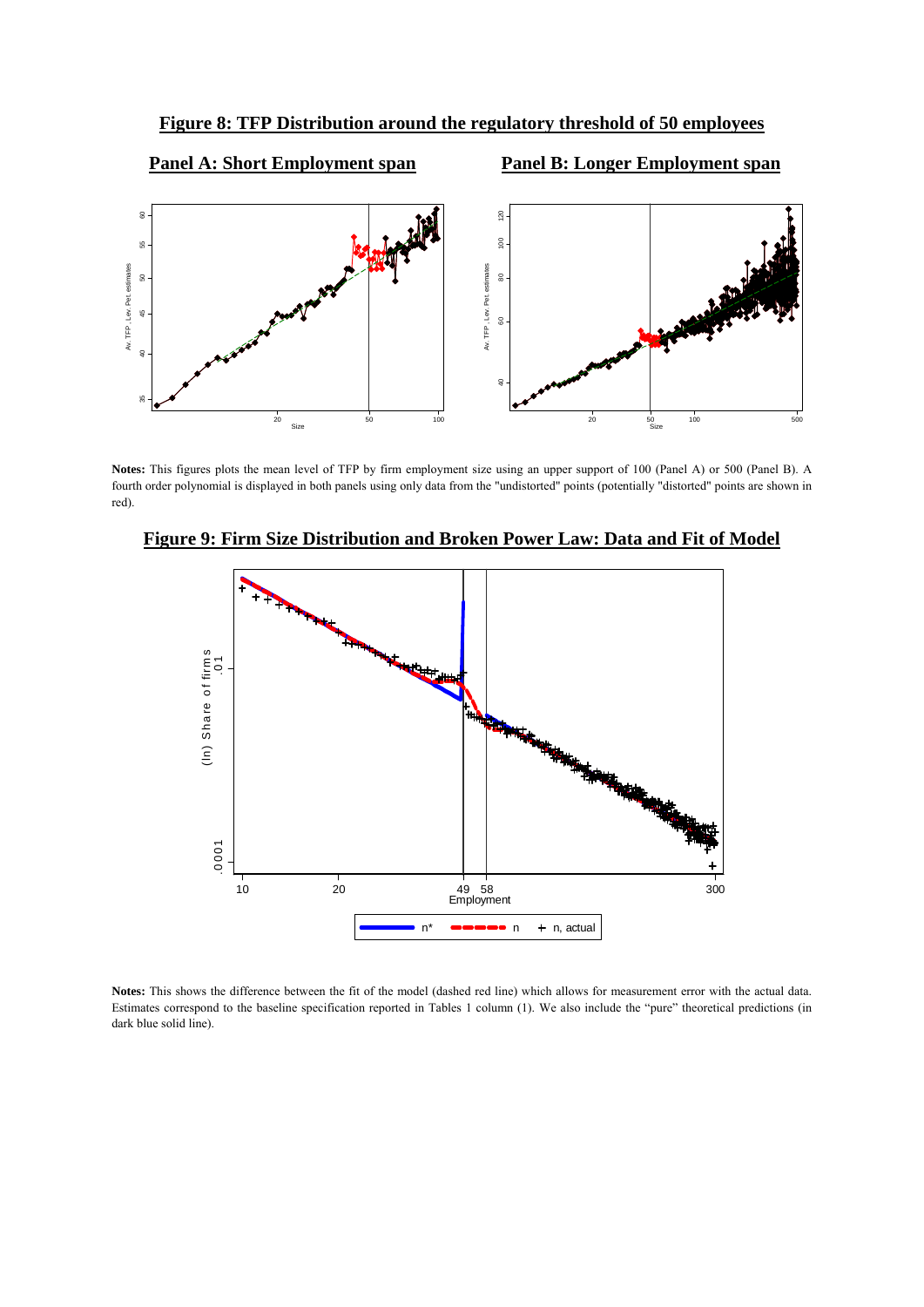**Figure 10: Firm Size Distribution with and without regulation**



**Notes**: This figure compares the firm size distribution in the regulated economy (bold line) from a world without regulation (dashed line) based on the estimated parameters from our model (baseline specification reported in Table 1, column (1)).



### **Figure 11: Output Across Entrepreneurs**

**Notes**: This graph compares the relation between ability (productivity) and output for individuals of different managerial ability in the regulated economy (bold line) and the unregulation economy (dashed line) based on the estimated parameters from our model. Maximum ability has been normalized to 1. An ability level of 0.341 corresponds to a firm size of 49 and an ability level of 0.369 corresponds to a firm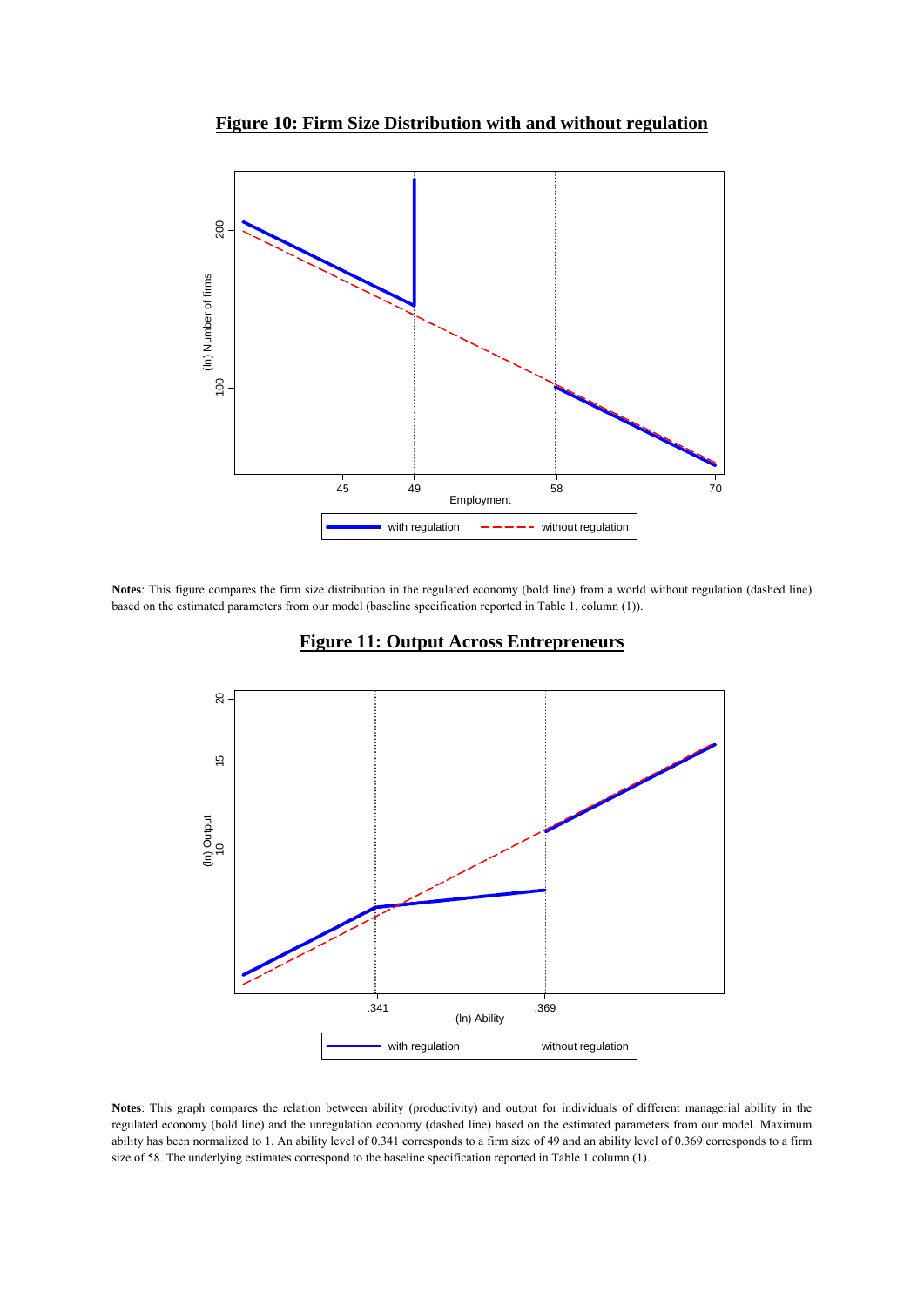#### **Figure 12: Distributional Effects of the Regulation**

### **Panel A: Flexible Wages Panel B: Rigid Wages**



**Notes:** This graph compares the change in ln(income) for individuals of different managerial ability in the regulated economy relative to the unregulated economy based on the estimated parameters from our model. The dark blue line is our baseline base. Maximum ability has been normalized to 1. Individuals with an ability level below 0.21 are workers in the regulated economy. An ability level of 0.34 corresponds to a firm size of 49 and an ability level of 0.37 corresponds to a firm size of 58. The underlying estimates correspond to the baseline specification reported in Table 1 column (1). Panel A is the case with flexible wages and Panel B is the case of downwardly rigid wages.

### **Figure 13: Workers do not appear to be accepting significantly lower wages in return for "insurance" of employment protection**



**Source:** FICUS, 2002.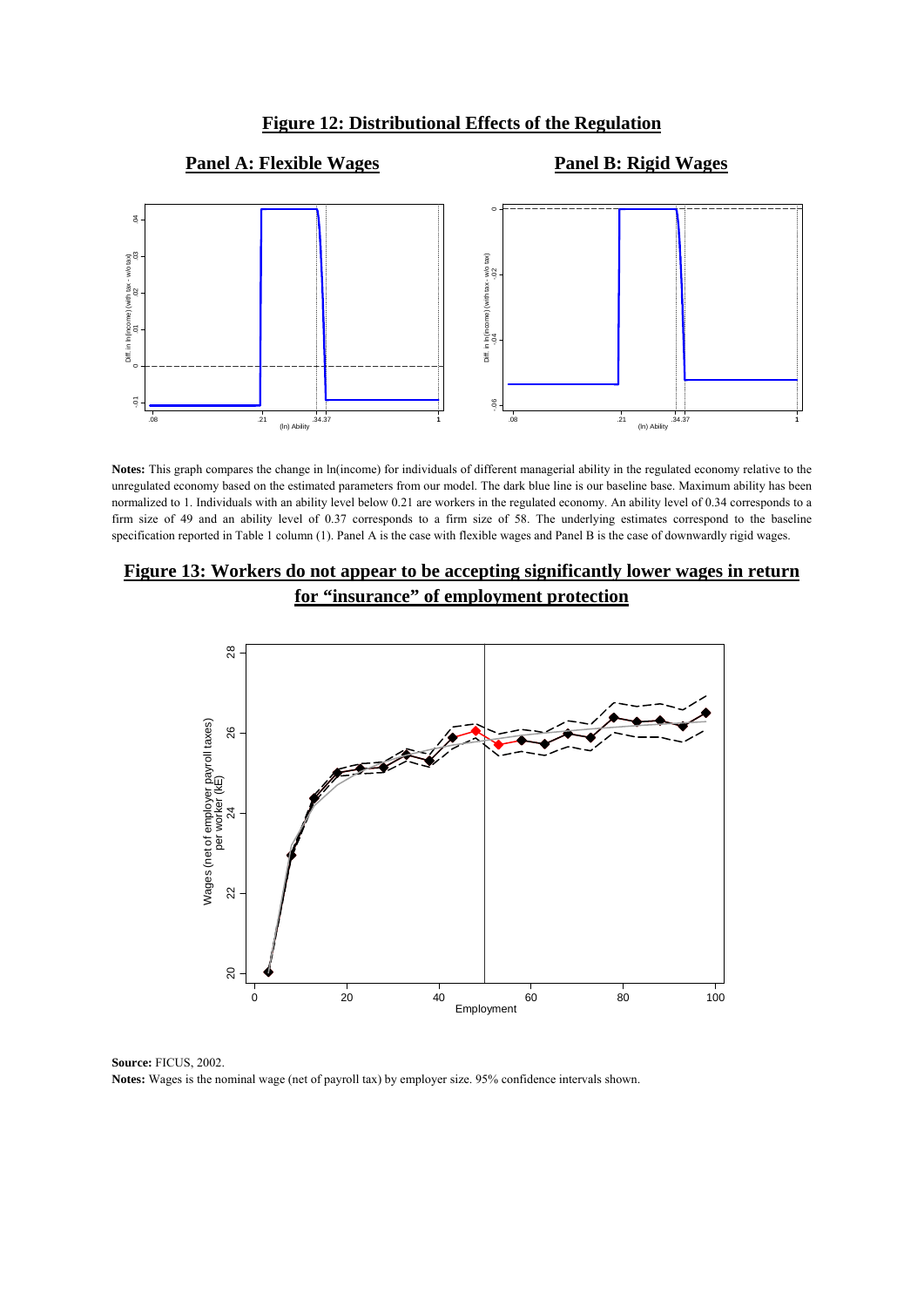



**Notes:** "Standalone" are independent firms that are not subsidiaries or affiliates of larger groups (blue dots). In Panel A we compare these to affiliates of larger groups with size measured at the affiliate level. A broken power law is visible in both distributions. In Panel B we repeat the standalone distribution but now compare this to affiliates aggregated to the group level (in France, we do not count overseas employees). Although there is a break in the power law for both type of firms it is stronger for the standalone firms as we would expect. The subsidiaries are not driving the results.



**Figure 15: Adjustment in the hours margin around the threshold (annual hours per worker)**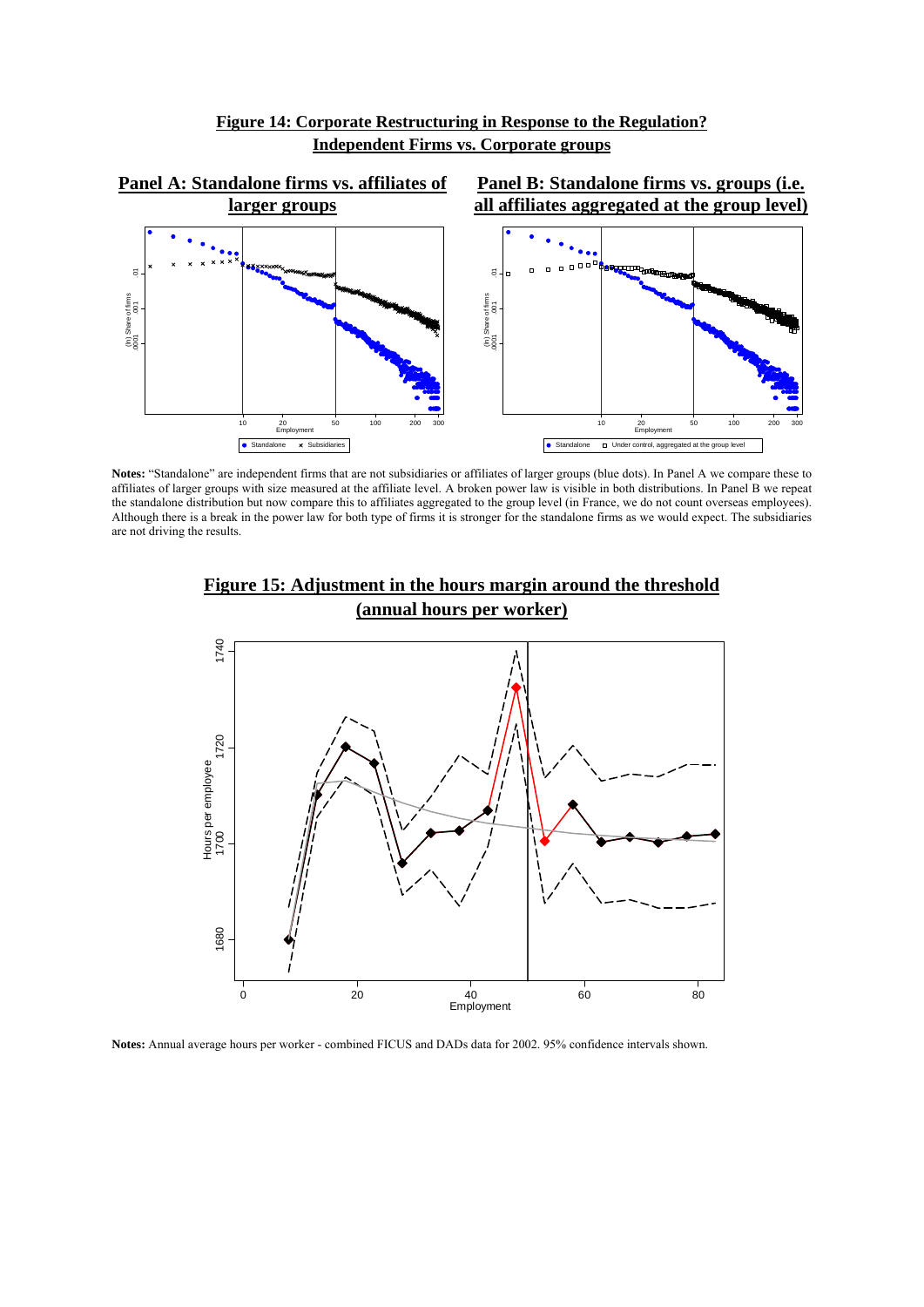### **Figure 16: Firms just above the regulatory threshold are much more likely to either contract or grow than we would expect. Firms just below the threshold are much** *less* **likely to contract or grow**



**Notes:** These graphs examine the proportion of firms whose employment grew (left hand panel) or shrank (tight hand panel) by more than 12%, 10%, 8%, 6% and 4%. We take firms whose size falls into the relevant band at t and then examine subsequent growth between t and t+1. We do this for all firms and for all years separately between 2002 and 2007. 95% confidence intervals shown. Firms who are just above the regulatory threshold are more likely to grow or shrink than we would expect from a polynomial trend. Similarly firms just below the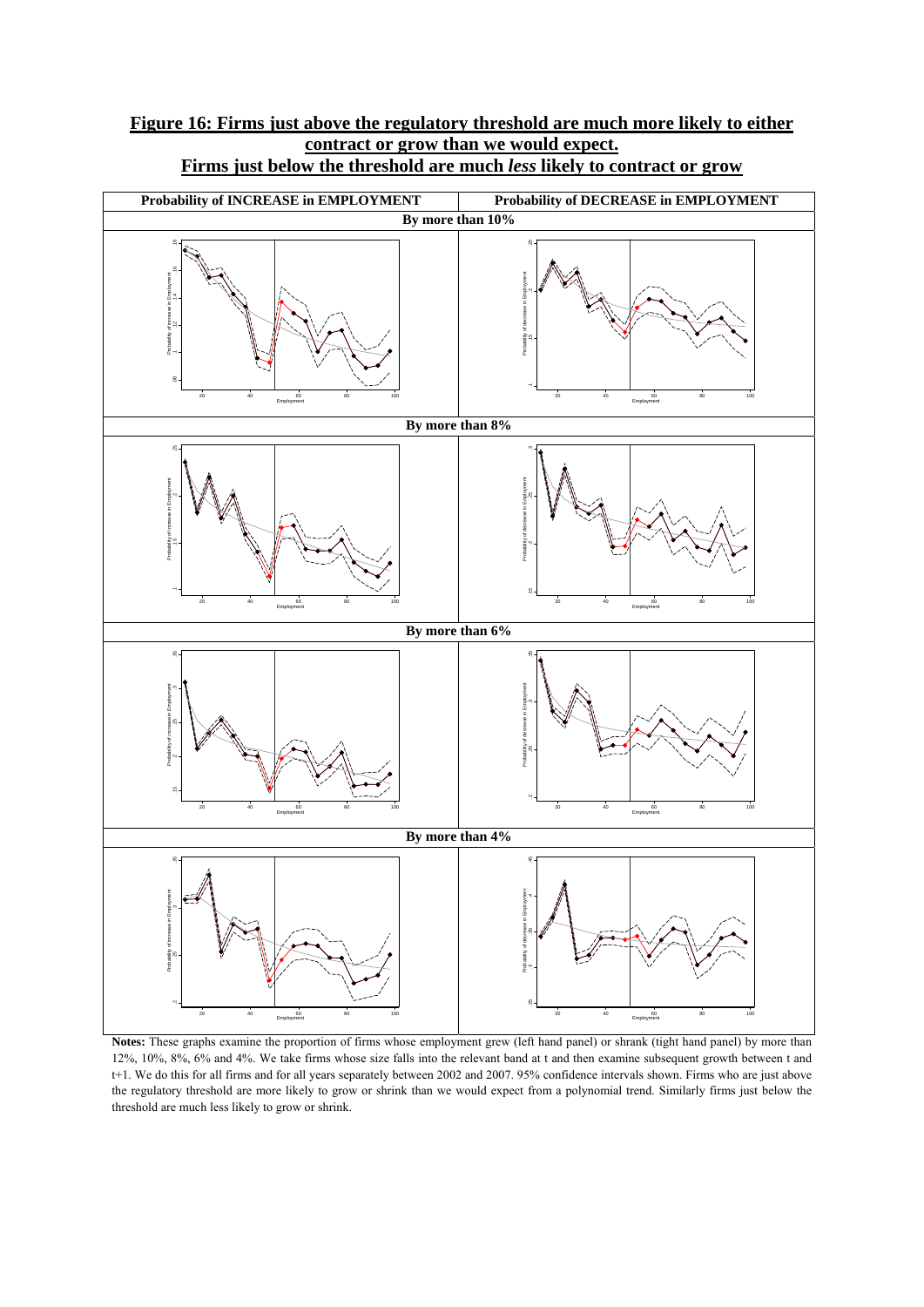## **Appendices**

|                     | $\Box$          | (2)                      |                  |
|---------------------|-----------------|--------------------------|------------------|
|                     | <b>Baseline</b> | <b>High Tech Sectors</b> | Low Tech Sectors |
| Labor               | 0.739           | 0.756                    | 0.735            |
|                     | (0.004)         | (0.011)                  | (0.004)          |
| Capital             | 0.116           | 0.126                    | 0.113            |
|                     | (0.004)         | (0.012)                  | (0.003)          |
| <b>Observations</b> | 219,938         | 35,233                   | 184,705          |
| Firms               | 53,127          | 8,410                    | 44,931           |

### **Table A1: Production Function Estimation**

**Notes**: Parameters estimated by Levinsohn-Petrin (2003) method. Estimation on unbalanced panel 2002-2007 of population of French manufacturing firms with 10 to 1,000 employees (with retrospective information for 2001) for FICUS. "High tech" sectors are based on R&D intensity as defined by the OECD.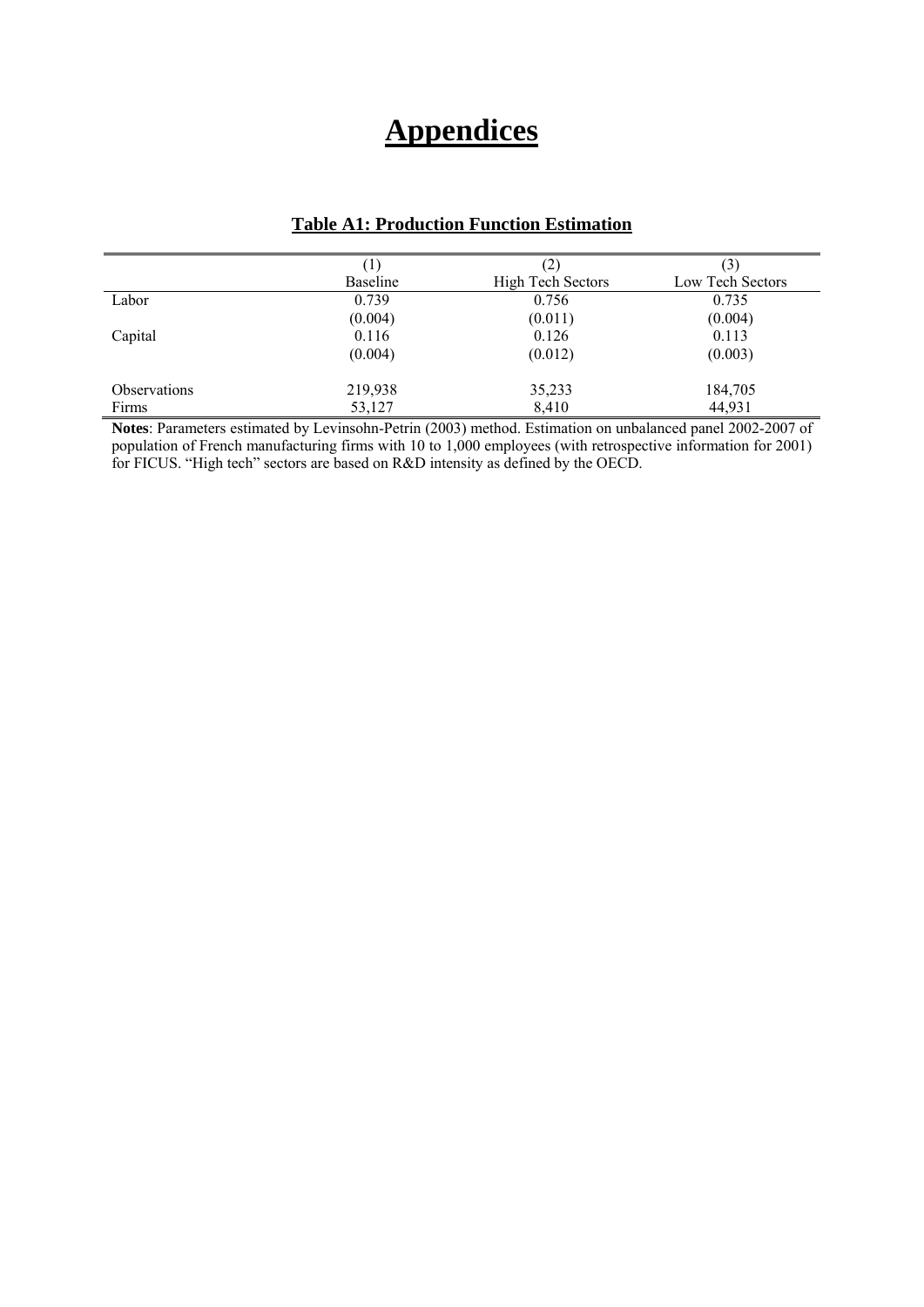| (Regulated Economy - Unregulated Economy)                                           | Upper bound $=$<br>500   |                              |                                 | Upper bound $=$<br>1,000     |                          | Upper bound $=$<br>5,000     |  |
|-------------------------------------------------------------------------------------|--------------------------|------------------------------|---------------------------------|------------------------------|--------------------------|------------------------------|--|
|                                                                                     | Flexible<br><b>Wages</b> | <b>Rigid</b><br><b>Wages</b> | <b>Flexible</b><br><b>Wages</b> | <b>Rigid</b><br><b>Wages</b> | <b>Flexible</b><br>Wages | <b>Rigid</b><br><b>Wages</b> |  |
| Unemployment rate                                                                   | $0\%$                    | 4.066%                       | $0\%$                           | 4.433%                       | 0%                       | 5.032%                       |  |
| Percentage of firms avoiding the regulation                                         | 3.652%                   | 3.528%                       | 3.624%                          | 3.490%                       | 3.597%                   | 3.447%                       |  |
| Percentage of firms paying tax (compliers)                                          | 7.516%                   | 7.259%                       | 8.244%                          | 7.939%                       | 8.928%                   | 8.557%                       |  |
| Change in labor costs (wage reduction), Small firms (below 49)<br>4                 | $-0.833%$                | $\theta$                     | $-0.910%$                       | 0                            | $-1.035%$                | $\theta$                     |  |
| 5. Change in labor costs (wage reduction + implicit tax), Large firms (above<br>49) | 0.473%                   | 1.306%                       | 0.396%                          | 1.306%                       | 0.271%                   | 1.306%                       |  |
| 6. Excess entry by small firms (percent increase in number of firms)                | 3.487%                   | 3.472%                       | 3.778%                          | 3.763%                       | 4.265%                   | 4.254%                       |  |
| . Increase in size of small firms                                                   | 4.167%                   | 0                            | 4.549%                          | 0                            | 5.176%                   | $\theta$                     |  |
| 8. Increase in size of large firms                                                  | $-2.364\%$               | $-6.530%$                    | $-1.981%$                       | $-6.530%$                    | $-1.354\%$               | $-6.530%$                    |  |
| 9. Annual welfare loss:                                                             |                          |                              |                                 |                              |                          |                              |  |
| a. Implicit Tax (as a share of GDP)                                                 | 0.525%                   | 0.522%                       | 0.618%                          | 0.615%                       | 0.762%                   | 0.759%                       |  |
| b. Output loss                                                                      | $0.033\%$                | 3.353%                       | 0.028%                          | $3.655\%$                    | 0.019%                   | 4.149%                       |  |
| c. Implicit $\text{Tax} + \text{Output loss}$                                       | 0.558%                   | 3.875%                       | 0.646%                          | 4.270%                       | 0.781%                   | 4.908%                       |  |
| 10. Winners and losers:                                                             |                          |                              |                                 |                              |                          |                              |  |
| a. Change in expected wage for those who remain in labor force                      | $-0.833%$                | $-4.151\%$                   | $-0.910%$                       | $-4.534\%$                   | $-1.035\%$               | $-5.163%$                    |  |
| b. Average gain by entering entrepreneurs                                           | 1.245%                   | $-2.080\%$                   | 1.359%                          | $-2.273%$                    | 1.546%                   | $-2.589%$                    |  |
| c. Average profit gain by small unconstrained firms                                 | 3.333%                   |                              | 3.639%                          | $\theta$                     | 4.141%                   | $\theta$                     |  |
| d. Average profit gain by firms constrained at 49                                   | 1.484%                   | $-1.849%$                    | 1.790%                          | $-1.849%$                    | 2.292%                   | $-1.849%$                    |  |
| e. Change in profit for large firms                                                 | $-1.891%$                | $-5.224%$                    | $-1.585\%$                      | $-5.224%$                    | $-1.083%$                | $-5.224%$                    |  |

### **Table A2: Welfare Analysis under alternative assumptions for the upper bound of firm size**

Notes: This is the same analysis as in Table 3 except we allow the assumption over the largest firm size to vary between 500, 1000 and 5000 (compared to 10,000 in the baseline case). We set (insignificant) fixed cost of the regulation to zero, i.e.  $k = 0$  and  $\tau - 1 = 1.3\%$ . In column (1), model solved assuming wages fully adjust (section 2.4). In column (2), model solved assuming that wages are rigid (section 2.5). "Percentage of fir avoiding the regulation" (Row 2) corresponds to  $\delta$  in main text. "Percentage of firms paying tax" (Row 3) corresponds to mass of agents with productivity greater than in  $\alpha_u$  relative to agents with productivity greate than  $\alpha_{min}$ . "Change in labor costs for small firms" (Row 4) corresponds to the general equilibrium wage effect. "Change in labor costs for large firms" (Row 5) corresponds to Row 4 + the estimated implicit tax (*r* -1 = 1.3%). "Excess entry" (Row 6) corresponds to the difference in the ln(mass of agents having productivity greater than  $\alpha_{min}^{N,\tau,k}$ ) minus ln(mass of agents having productivity greater than  $\alpha_{min}^{N,\tau}$ ). "Increase in siz firms" (Row 7) corresponds to  $\ln(n_{N,T,0}^{*})$  –  $\ln(n_{N,T,0}^{*})$  for firms having productivity smaller than  $\alpha_{u}^{N,\tau,k}$ ; "increase in size of large firms" (Row 8) corresponds to  $n_{N,T,0}^{*}$  - $n_{N,T,0}^{*}$  for firms having  $\alpha_c^{N,\tau,k}$ . "Implicit Tax" (Row 9a) corresponds to the total amount of implicit tax  $\int_{\alpha \ge \alpha_c} (\tau - 1) w_{N,\tau,0}^* n_{N,\tau,0}^* (\alpha) \phi(\alpha) d\alpha$  as a share of total output  $Y_{N,\tau,0}$ . "Output loss" (Row 9b) corresponds to  $\ln(Y_{N,\tau$ "winners and losers" (Row 10), we compute the average (percentage point) changes in expected wages or profits for agents in each of the following bins: 9a. labor force  $[\alpha; \alpha^{\text{M},\text{n}}_{\text{min}}]$ ; 9b. new entrepreneurs  $\left[\alpha_{\min}^{N,t,0},\alpha_{\min}^{N,t,0}\right]$ ; 9c. small firms  $\left[\alpha_{\min}^{N,t,0},\alpha_{\ell}^{N,t,0}\right]$ ; 9c. constrained firms  $\left[\alpha_{\ell}^{N,t,0},\alpha_{\ell}^{N,t,0}\right]$ ; 9d. large firms  $\left[\alpha_{\ell}^{N,t,0};1\right]$ . In the "rigid wages" case in column (2), expected unemployment rate.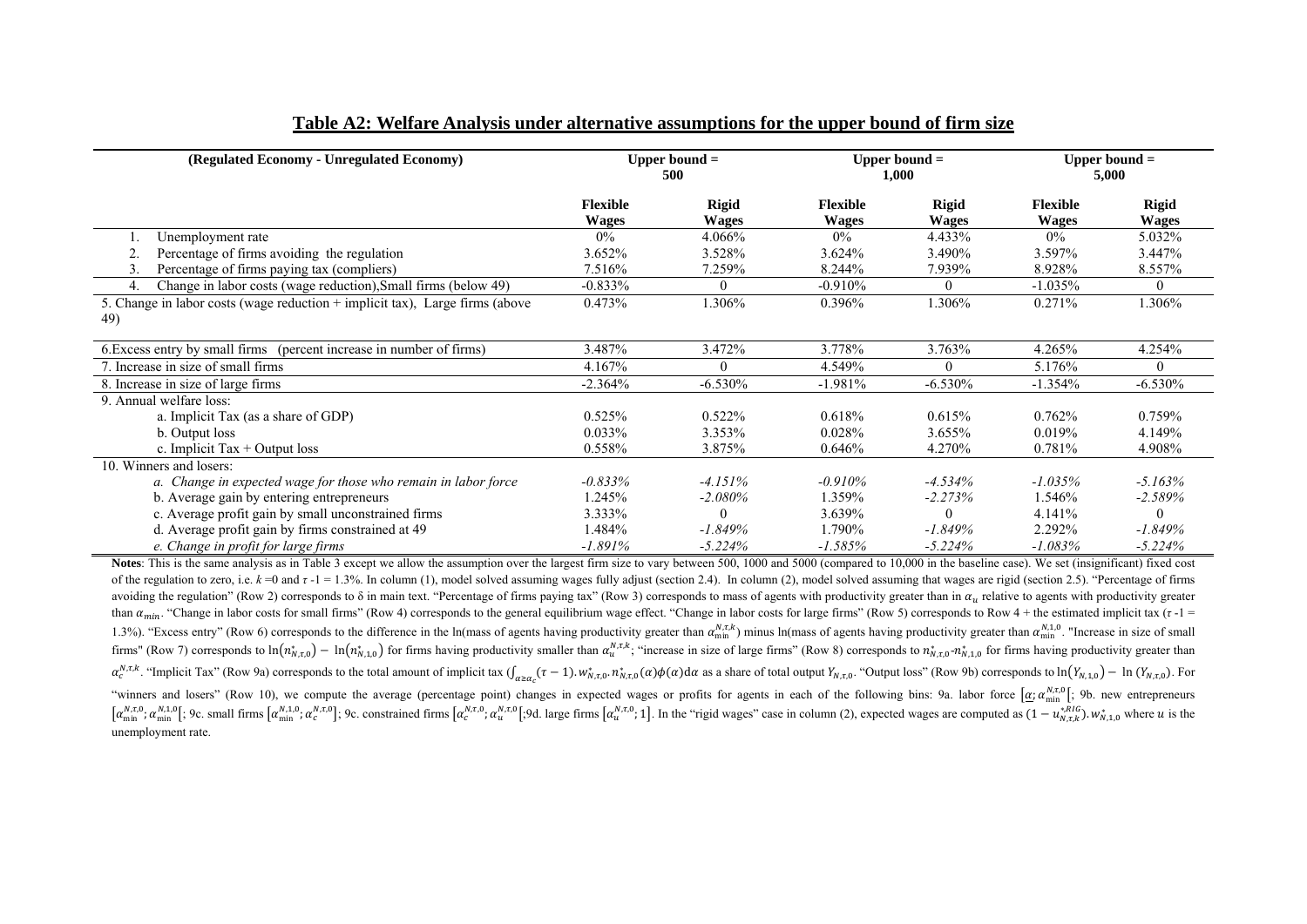### **Figure A1: Heterogeneity of Results by three digit sector**



**Notes**: These are the results from industry-specific estimation on the same lines as column (2) of Table 2



**Figure A2: Profitability of firms around the regulatory threshold** 

**Notes:** Profitability is measured by gross profits divided by value added.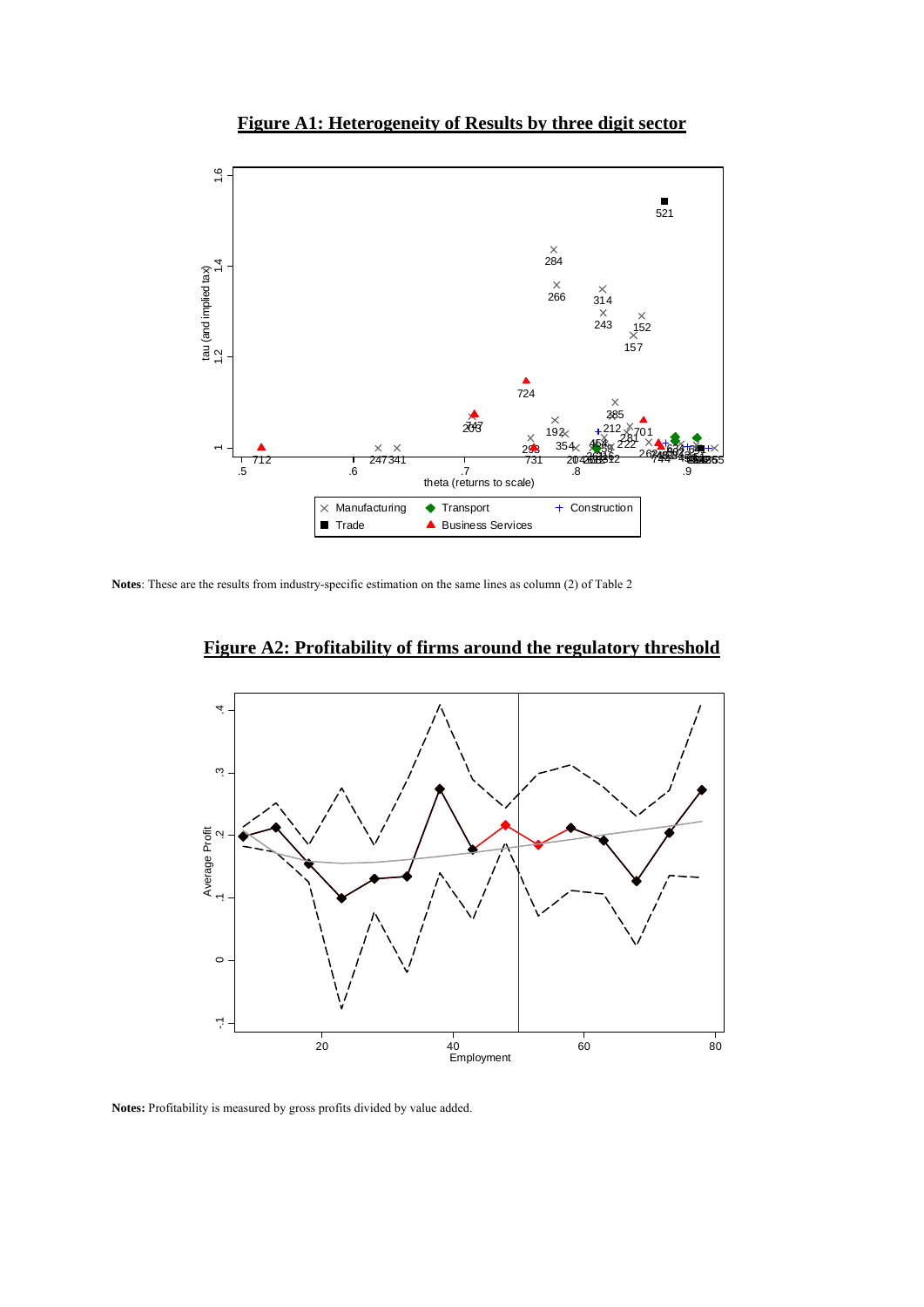**Figure A3: MRPL and marginal revenue productivity of labor in our model**



**Notes:** This figure shows the relation (correspondence) between productivity  $(\alpha$ , left axis) or marginal product of labor  $(\alpha, \theta, (n^*(\alpha))^{\theta-1}$ , right axis) and size. The relations are defined as  $\alpha, \theta, (n^*(\alpha))^{\theta-1} = w$  for  $n < N$ and  $\alpha$ .  $\theta$ .  $(n^*(\alpha))^{\theta-1} = \tau$ . w for  $n > n_u$ 



**Figure A4: Marginal Revenue Productivity and Firm Size (value added per worker relative to industry average)** 

Notes: This plots a measure of the MRPL, marginal revenue productivity of labor, as measured by value added per worker (relative to the four digit industry average) by firm size. The "Hsieh-Klenow" estimate of the implicit tax distortion is the difference between average productivity for firms between 20 and 42 employees (0.948) and average productivity for firms between 57 and 200 employees (0.993). This implies a log difference of 0.0464 or 4.64%.

Size